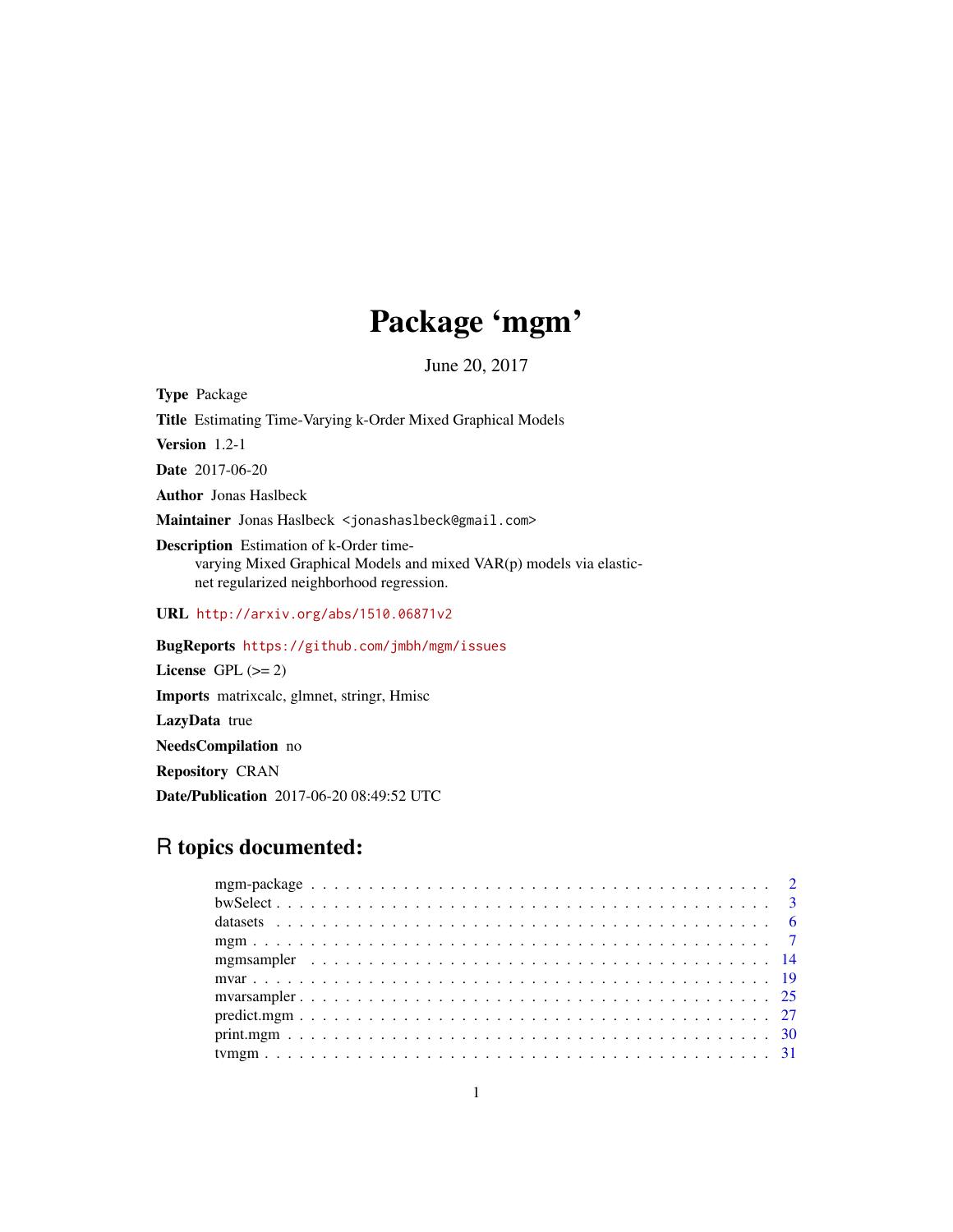#### <span id="page-1-0"></span>2 mgm-package

| Index |  |  |  |  |  |  |  |  |  |  |  |  |  |  |  |  |  |  |  |
|-------|--|--|--|--|--|--|--|--|--|--|--|--|--|--|--|--|--|--|--|
|       |  |  |  |  |  |  |  |  |  |  |  |  |  |  |  |  |  |  |  |
|       |  |  |  |  |  |  |  |  |  |  |  |  |  |  |  |  |  |  |  |
|       |  |  |  |  |  |  |  |  |  |  |  |  |  |  |  |  |  |  |  |

mgm-package *Estimating Time-Varying k-order Mixed Graphical Models*

#### Description

Estimation of time-varying Mixed Graphical models and mixed VAR models via elastic-net regularized neighborhood regression.

#### Details

| Package: | mgm        |
|----------|------------|
| Type:    | Package    |
| Version: | $1.2 - 1$  |
| Date:    | 2017-06-20 |
| License: | $GPL-2$    |

#### Author(s)

Jonas Haslbeck

Maintainer: <jonashaslbeck@gmail.com>

#### References

Haslbeck, J., & Waldorp, L. J. (2016). mgm: Structure estimation for time-varying mixed graphical models in high-dimensional data. arXiv preprint http://arxiv.org/abs/1510.06871v2.

Haslbeck, J., & Waldorp, L. J. (2015). Structure estimation for mixed graphical models in highdimensional data. arXiv preprint arXiv:1510.05677.

Loh, P. L., & Wainwright, M. J. (2013). Structure estimation for discrete graphical models: Generalized covariance matrices and their inverses. The Annals of Statistics, 41(6), 3022-3049.

Yang, E., Baker, Y., Ravikumar, P., Allen, G., & Liu, Z. (2014). Mixed graphical models via exponential families. In Proceedings of the Seventeenth International Conference on Artificial Intelligence and Statistics (pp. 1042-1050).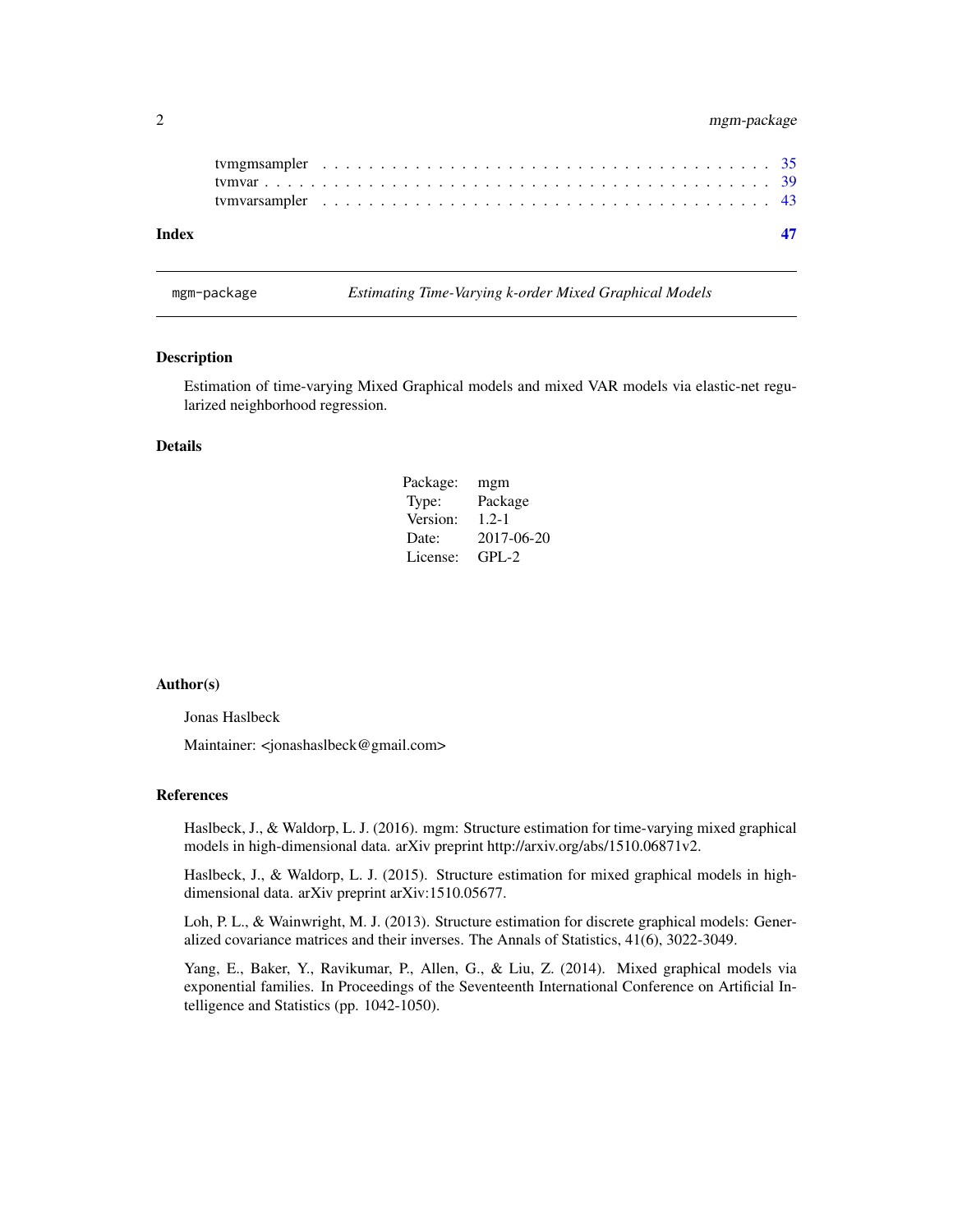<span id="page-2-0"></span>

#### Description

Selects the bandwidth parameter with lowest out of sample prediction error for MGMs and mVAR Models.

#### Usage

bwSelect(data, type, level, bwSeq, bwFolds, bwFoldsize, modeltype, ...)

#### Arguments

| data       | A n x p data matrix.                                                                                                                                                                                                                                                                                                              |
|------------|-----------------------------------------------------------------------------------------------------------------------------------------------------------------------------------------------------------------------------------------------------------------------------------------------------------------------------------|
| type       | p vector indicating the type of variable for each column in data. 'g' for Gaus-<br>sian, 'p' for Poisson, 'c' for categorical.                                                                                                                                                                                                    |
| level      | p vector indicating the number of categories of each variable. For continuous<br>variables set to 1.                                                                                                                                                                                                                              |
| bwSeq      | A sequence with candidate bandwidth values $(0, s]$ with $s <$ Inf. Note that the<br>bandwidth is applied relative to the unit time interval $[0,1]$ and hence a banwidth<br>of $> 2$ corresponds roughly to equal weights for all time points and hence gives<br>similar estimates as the stationary model estimated via mvar(). |
| bwFolds    | The number of folds (see details below).                                                                                                                                                                                                                                                                                          |
| bwFoldsize | The size of each fold (see details below).                                                                                                                                                                                                                                                                                        |
| modeltype  | If modeltype = 'mvar' model, the optimal bandwidth parameter for a tymvar()<br>model is selected. If modeltype = 'mgm' model, the optimal bandwidth pa-<br>rameter for a tvmgm() model is selected. Additional arguments to tvmvar() or<br>$t \vee mgm()$ can be passed via the  argument.                                        |
| $\ddotsc$  | Arguments passed to tymgm or tymvar.                                                                                                                                                                                                                                                                                              |

#### Details

Performs a cross-validation scheme that is specified by bwFolds and bwFoldsize. In the first fold, the test set is defined by an equally spaced sequence between [1, n - bwFolds] of length bwFoldsize. In the second fold, the test set is defined by an equally spaced sequence between [2, n - bwFolds + 1] of length bwFoldsize, etc. . Note that if bwFoldsize = n / bwFolds, this procedure is equal to bwFolds-fold cross valildation. However, full cross validation is computationally very expensive and a single split in test/training set by setting bwFolds  $= 1$  is sufficient in many situations. The procedure selects the bandwidth with the lowest prediction error, averaged over variables and time points in the test set.

bwSelect computes the absolute error (continuous) or 0/1-loss (categorical) for each time point in the test set defined by bwFoldsize as described in the previous paragraph for every fold specified in bwFolds, separately for each variable. The computed errors are returned in different levels of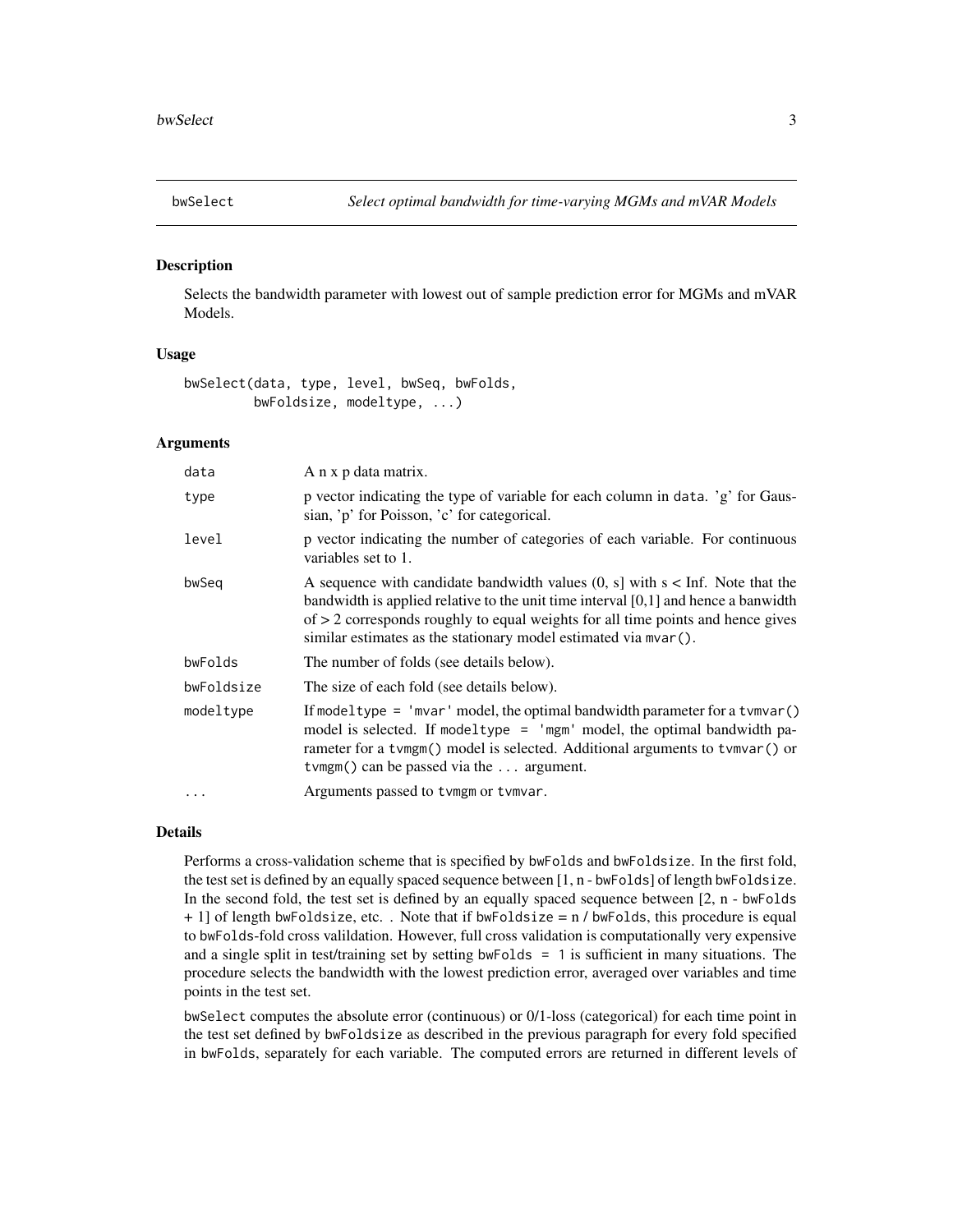aggregation in the output list (see below). Note that continuous variables are scaled (centered and divided by their standard deviation), hence the absolute error and 0/1-loss are roughly on the scale scale.

Note that selecting the bandwidth with the EBIC is no alternative. This is because the EBIC always selects the intercept model with the lowest bandwidth. The reason is that the unregularized intercept closely models the noise in the data and hence the penalty sets all other parameters to zero. This problem is solved by using out of sample prediction error in the cross validation scheme.

#### Value

The function returns a list with the following entries:

| call        | Contains all provided input arguments. If saveData = TRUE, it also contains<br>the data.                                                                                                                                   |
|-------------|----------------------------------------------------------------------------------------------------------------------------------------------------------------------------------------------------------------------------|
| bwModels    | Contains the models estimated at the time points in the tests set. For details see<br>tymvar or tymgm.                                                                                                                     |
|             | full Error Folds List with number of entries equal to the length of bwseq entries. Each entry<br>contains a list with bwFolds entries. Each of those entries contains a contains a<br>bwe but of sample prediction errors. |
| fullError   | The same as full Error Folds but pooled over folds.                                                                                                                                                                        |
| meanError   | List with number of entries equal to the length of bwseq entries. Each entry<br>contains the average prediction error over variables and time points in the test<br>set.                                                   |
| testsets    | List with bwFolds entries, which contain the rows of the test sample for each<br>fold.                                                                                                                                     |
| zeroweights | List with bwFolds entries, which contains the observation weights used to fit the<br>model at the bwFoldsize time points.                                                                                                  |

#### Author(s)

Jonas Haslbeck <jonashaslbeck@gmail.com>

#### References

Foygel, R., & Drton, M. (2010). Extended Bayesian information criteria for Gaussian graphical models. In Advances in neural information processing systems (pp. 604-612).

Barber, R. F., & Drton, M. (2015). High-dimensional Ising model selection with Bayesian information criteria. Electronic Journal of Statistics, 9(1), 567-607.

Haslbeck, J., & Waldorp, L. J. (2016). mgm: Structure Estimation for time-varying Mixed Graphical Models in high-dimensional Data. arXiv preprint arXiv:1510.06871.

#### Examples

## Not run: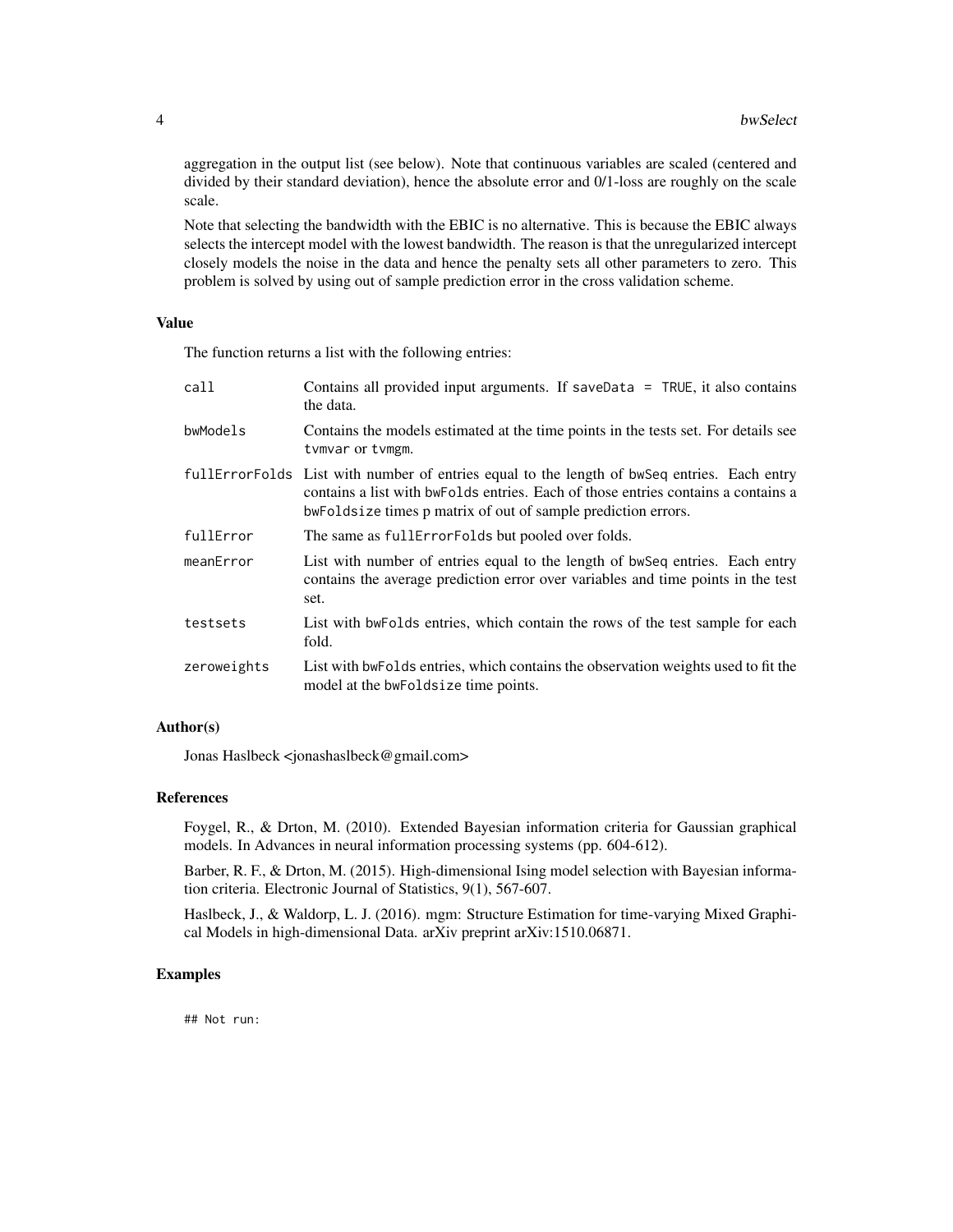#### bwSelect 5

```
## A) bwSelect for tvmgm()
# A.1) Generate noise data set
p \le -5n < - 100data_n <- matrix(rnorm(p*n), nrow=100)
head(data_n)
type <- c('c', 'c', rep('g', 3))
level <- c(2, 2, 1, 1, 1)
x1 \leftarrow data_n[, 1]x2 \leftarrow data_n[, 2]data_n[x1>0,1] <- 1
data_n[x1<0,1] <- 0
data_n[x2>0,2] <- 1
data_n[x2<0,2] <- 0
head(data_n)
# A.2) Estimate optimal bandwidth parameter
bwobj_mgm <- bwSelect(data = data_n,
                       type = type,
                       level = level,
                       bwSeq = seq(0.05, 1, length=3),bwFolds = 1,
                       bwFoldsize = 3,
                       modeltype = 'mgm',
                       k = 3,pbar = TRUE,
                       overparameterize = TRUE)
print.mgm(bwobj_mgm)
## B) bwSelect for tvmVar()
# B.1) Generate noise data set
p \le -5n < - 100data_n <- matrix(rnorm(p*n), nrow=100)
head(data_n)
type <- c('c', 'c', rep('g', 3))
level \leq c(2, 2, 1, 1, 1)x1 \leftarrow data_n[, 1]x2 \leq - data_n[,2]
data_n[x1>0,1] <- 1
data_n[x1<0,1] <- 0
data_n[x2>0,2] <- 1
```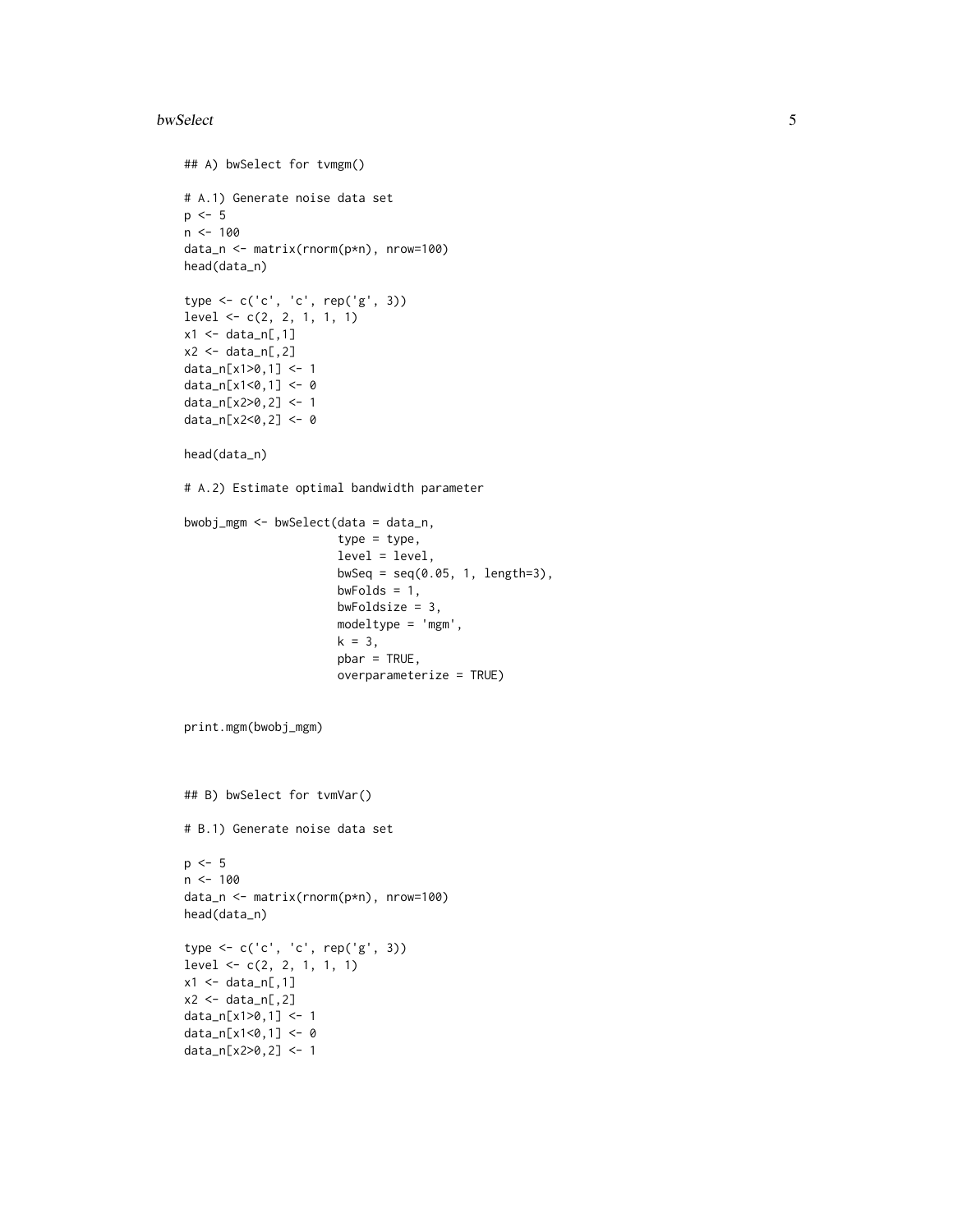#### **6** datasets **6** datasets **6** datasets **6** datasets **6** datasets **6** datasets **6** datasets **6** datasets **6** datasets **6** datasets **6** datasets **6** datasets **6** datasets **6** datasets **6** datasets **6** datasets **6** datasets

```
data_n[x2<0,2] <- 0
head(data_n)
# B.2) Estimate optimal bandwidth parameter
bwobj_mvar <- bwSelect(data = data_n,
                       type = type,
                       level = level,
                       bwseq = seq(0.05, 1, length=3),bwFolds = 1,
                       bwFoldsize = 3,
                       modeltype = 'mvar',
                       lags = 1:3,pbar = TRUE,
                       overparameterize = TRUE)
print.mgm(bwobj_mvar)
```
## End(Not run)

datasets *Example Datasets in the mgm Package*

#### Description

The autism dataset (and its short version) are taken from Deserno et al. (2016).

The restingstate fMRI data are taken from Schmittmann et al. (2015).

The gene expression data across the life span of the fruit fly are taken from Gibberd  $\&$  Nelson (2017), who took a subset of the data first presented by Arbeitman et al. (2002).

The symptom data of the single individual diagnosed with major depression is described in Kossakowski et al. (2017).

The PTSD data is taken from McNally et al. (2015).

The dataset mgm\_data is generated by example code shown in ?mgmsampler, and mvar\_data is generated by example code shown in ?mvarsampler.

All datasets are loaded automatically. All real data sets come as a list including the data and additional information (names of variables, types of variables, time stamps for time series data, etc.)

<span id="page-5-0"></span>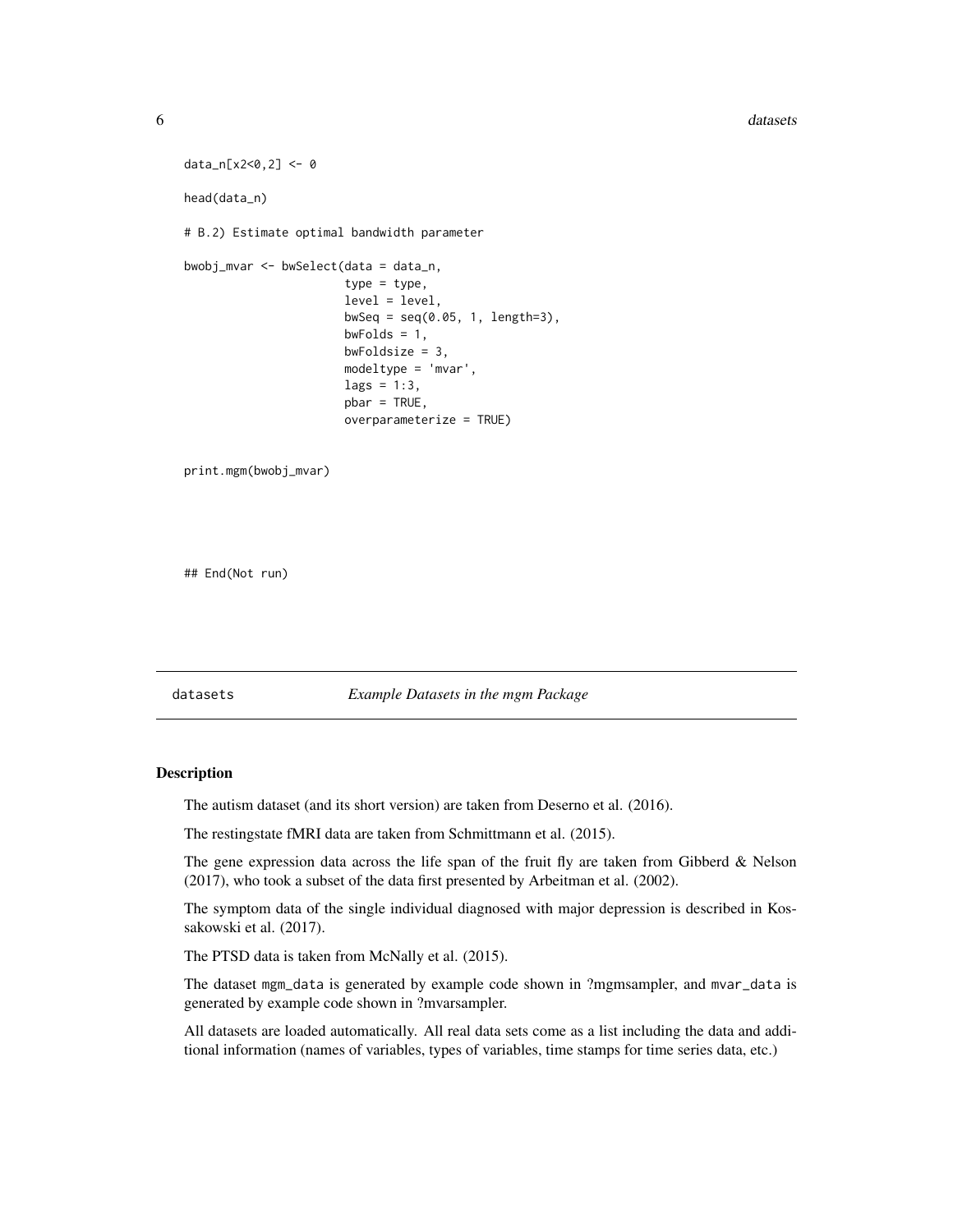#### <span id="page-6-0"></span>References

Deserno, M. K., Borsboom, D., Begeer, S., & Geurts, H. M. (2016). Multicausal systems ask for multicausal approaches: A network perspective on subjective well-being in individuals with autism spectrum disorder. Autism.

Schmittmann, V. D., Jahfari, S., Borsboom, D., Savi, A. O., & Waldorp, L. J. (2015). Making large-scale networks from fMRI data. PloS one, 10(9), e0129074.

Gibberd, A. J., & Nelson, J. D. (2017). Regularized Estimation of Piecewise Constant Gaussian Graphical Models: The Group-Fused Graphical Lasso. Journal of Computational and Graphical Statistics, (just-accepted).

Arbeitman, M. N., Furlong, E. E., Imam, F., Johnson, E., Null, B. H., Baker, B. S., ... & White, K. P. (2002). Gene expression during the life cycle of Drosophila melanogaster. Science, 297(5590), 2270-2275.

Kossakowski, J., Groot, P., Haslbeck, J., Borsboom, D., & Whichers, M. (2017). Data from "Critical Slowing Down as a Personalized Early Warning Signal for Depression". Journal of Open Psychology Data,  $5(1)$ .

McNally, R. J., Robinaugh, D. J., Wu, G. W., Wang, L., Deserno, M. K., & Borsboom, D. (2015). Mental disorders as causal systems a network approach to posttraumatic stress disorder. Clinical Psychological Science, 3(6), 836-849.

mgm *Estimating Mixed Graphical Models*

#### Description

Function to estimate k-degree Mixed Graphical Models via neighborhood regression.

#### Usage

```
mgm(data, type, level, lambdaSeq, lambdaSel, lambdaFolds,
   lambdaGam, alphaSeq, alphaSel, alphaFolds, alphaGam, k,
   ruleReg, weights, threshold, method, binarySign, scale,
   verbatim, pbar, warnings, saveModels, saveData,
   overparameterize, signInfo, ...)
```
#### Arguments

| data      | n x p data matrix                                                                                                                                                     |
|-----------|-----------------------------------------------------------------------------------------------------------------------------------------------------------------------|
| type      | p vector indicating the type of variable for each column in data. 'g' for Gaus-<br>sian, 'p' for Poisson, 'c' for categorical.                                        |
| level     | p vector indicating the number of categories of each variable. For continuous<br>variables set to 1.                                                                  |
| lambdaSeq | A sequence of lambdas that should be searched (see also lambda Sel). De-<br>faults to NULL, which lets glmnet select a reasonable lambda sequence (rec-<br>ommended). |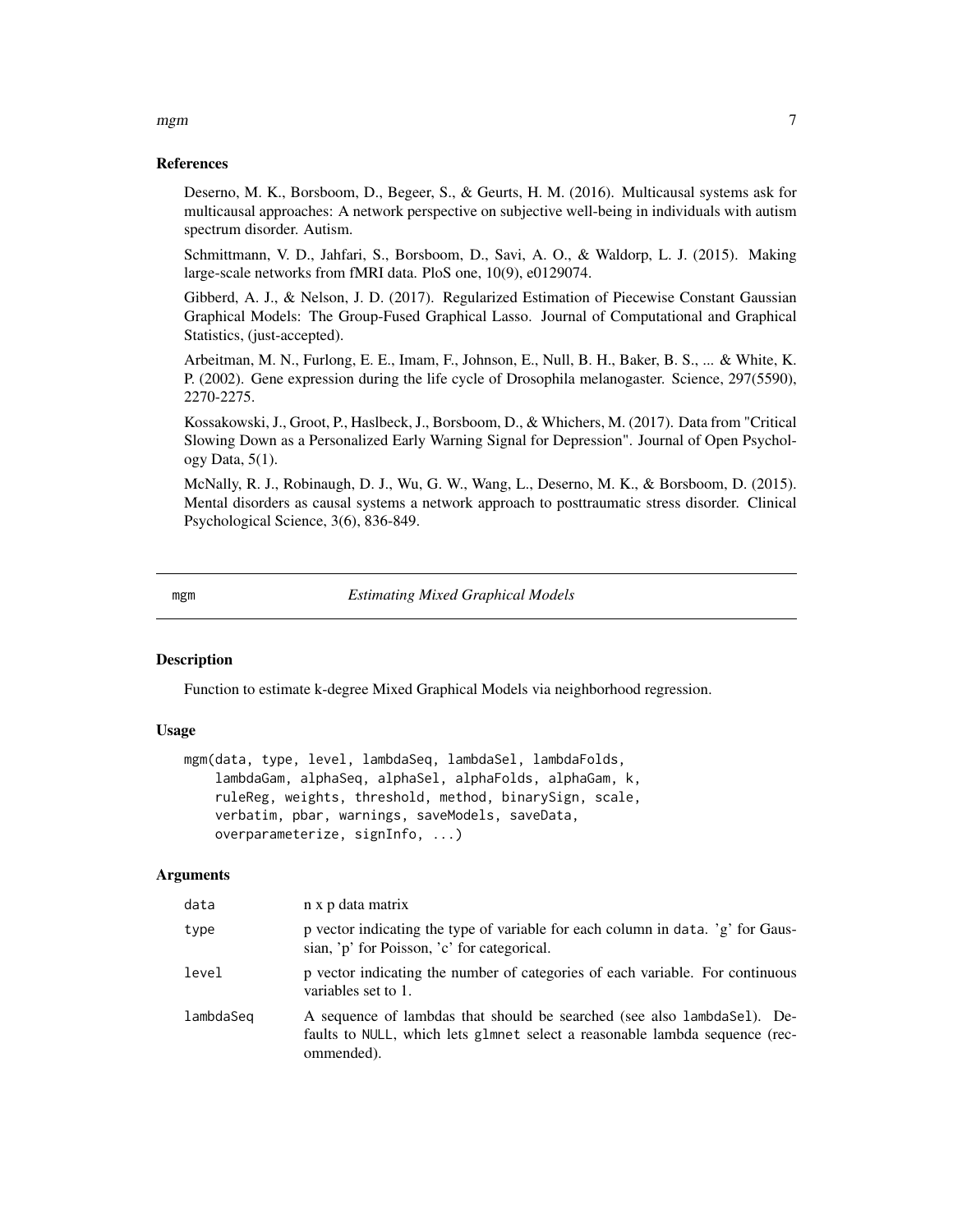| lambdaSel   | Procedure to select the tuning parameter controlling the Lq-penalization. The<br>two options are cross validation 'CV' and the Extended Bayesian Information<br>Criterion (EBIC) 'EBIC'. The EBIC performs well in selecting sparse graphs<br>(see Barber and Drton, 2010 and Foygel and Drton, 2014). Note that when also<br>searching the alpha parameter in the elastic net penalty, cross validation should<br>be preferred, as the parameter vector will not necessarily be sparse anymore.<br>The EBIC tends to be a bit more conservative than CV (see Haslbeck and Wal-<br>dorp, 2016). CV can sometimes not be performed with categorical variables,<br>because glmnet requires at least 2 events of each category of each categorical<br>variable in each training-fold. Defaults to lambdaSel = 'CV'. |
|-------------|------------------------------------------------------------------------------------------------------------------------------------------------------------------------------------------------------------------------------------------------------------------------------------------------------------------------------------------------------------------------------------------------------------------------------------------------------------------------------------------------------------------------------------------------------------------------------------------------------------------------------------------------------------------------------------------------------------------------------------------------------------------------------------------------------------------|
| lambdaFolds | Number of folds in cross validation if lambdaSel = 'CV'                                                                                                                                                                                                                                                                                                                                                                                                                                                                                                                                                                                                                                                                                                                                                          |
| lambdaGam   | Hyperparameter gamma in the EBIC if lambdaSel = 'EBIC'. Defaults to<br>$lambda Gam = .25.$                                                                                                                                                                                                                                                                                                                                                                                                                                                                                                                                                                                                                                                                                                                       |
| alphaSeq    | A sequence of alpha parameters for the elastic net penality in $[0,1]$ that should<br>be searched (see also alphaSel). Defaults to alphaSeq = $1$ , which means that<br>the lasso is being used. alphaSeq = $\theta$ corresponds to an L2-penalty (Ridge<br>regresion). For details see Friedman, Hastie and Tibshirani (2010).                                                                                                                                                                                                                                                                                                                                                                                                                                                                                  |
| alphaSel    | Procedure to select the alpha parameter in the elastic net penalty. The two op-<br>tions are cross validation 'CV' and the Extended Bayesian Information Criterion<br>(EBIC) 'EBIC'. The EBIC performs well in selecting sparse graphs (see Barber<br>and Drton, 2010 and Foygel and Drton, 2014). Note that when also searching<br>the alpha parameter in the elastic net penalty, cross validation should be pre-<br>ferred, as the parameter vector will not necessarily be sparse anymore. The<br>EBIC tends to be a bit more conservative than CV (see Haslbeck and Waldorp,<br>2016). CV can sometimes not be performed with categorical variables, because<br>glmnet requires at least 2 events of each category of each categorical variable<br>in each training-fold. Defaults to alphaSel = $°CV'$ .   |
| alphaFolds  | Number of folds in cross validation if alphaSel = $°CV'$                                                                                                                                                                                                                                                                                                                                                                                                                                                                                                                                                                                                                                                                                                                                                         |
| alphaGam    | Hyperparameter gamma in the EBIC if alphaSel = 'EBIC'. Defaults to alphaGam = .25.                                                                                                                                                                                                                                                                                                                                                                                                                                                                                                                                                                                                                                                                                                                               |
| k           | Order up until including which interactions are included in the model. $k = 2$<br>means that all pairwise interactions are included, $k = 3$ means that all pairwise<br>and all three-way interactions are included, etc. In previous versions of mgm<br>the order of interactions was specified by the parameter d, the largest size or a<br>neighborhood. Note that $k = d + 1$ .                                                                                                                                                                                                                                                                                                                                                                                                                              |
| ruleReg     | Rule to combine estimates from neighborhood regression. E.g. for pairwise<br>interactions, two estimates (one from regressing A on B and one from B on<br>A) have to combined in one edge parameter. ruleReg = 'AND' requires all<br>estiamtes to be nonzero in order to set the edge to be present. ruleReg = 'OR'<br>requires at least one estiamte to be nonzero in order to set the edge to be present.<br>For higher order interactions, k estiamtes have to be combined with this rule.                                                                                                                                                                                                                                                                                                                    |
| weights     | A n vector with weights for observations.                                                                                                                                                                                                                                                                                                                                                                                                                                                                                                                                                                                                                                                                                                                                                                        |
| threshold   | A threshold below which edge-weights are put to zero. This is done in order<br>to guarantee a constant false-positive rate. threshold = $'LW'$ refers to the<br>threshold in Loh and Wainwright (2013), which was used in all previous ver-<br>sions of mgm. threshold = 'HW' refers to the threshold in Haslbeck and                                                                                                                                                                                                                                                                                                                                                                                                                                                                                            |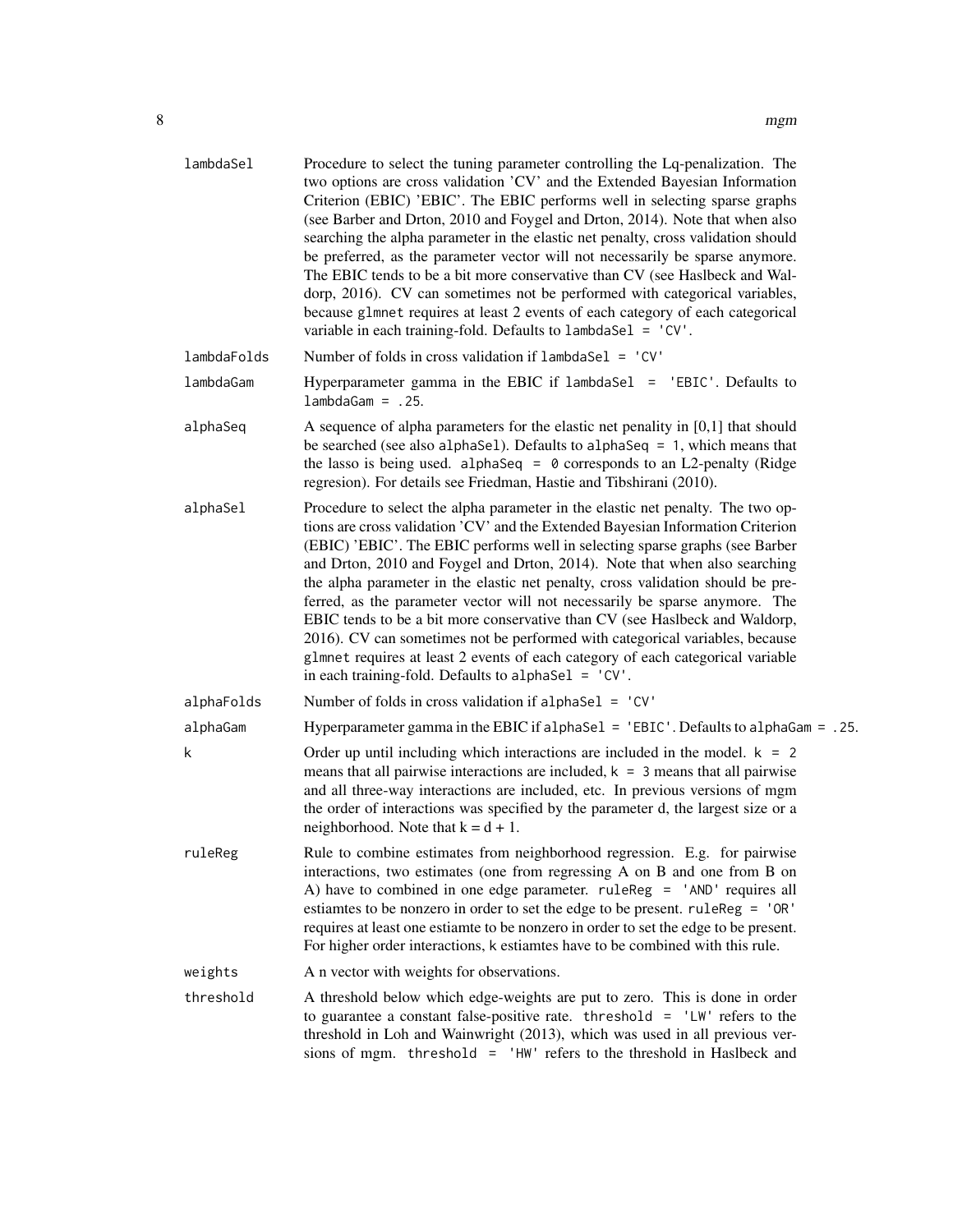|                  | Waldorp $(2016)$ . If threshold = 'none' no thresholding is applied. Defaults<br>to threshold = $'LW'$ .                                                                                                                                                                                                                                                                                                                                                                                                                                                                                                                                                                                                                                                                                                                                                                                                                                                                                |
|------------------|-----------------------------------------------------------------------------------------------------------------------------------------------------------------------------------------------------------------------------------------------------------------------------------------------------------------------------------------------------------------------------------------------------------------------------------------------------------------------------------------------------------------------------------------------------------------------------------------------------------------------------------------------------------------------------------------------------------------------------------------------------------------------------------------------------------------------------------------------------------------------------------------------------------------------------------------------------------------------------------------|
| method           | Estimation method, currently only method = $'glm'$ .                                                                                                                                                                                                                                                                                                                                                                                                                                                                                                                                                                                                                                                                                                                                                                                                                                                                                                                                    |
| binarySign       | If binary Sign $=$ TRUE a sign for the interaction within binary nodes and be-<br>tween binary and continuous nodes is provided in the output. Note that in this<br>case the two categories of the binary variables have to be coded in 0,1. This<br>is to ensure that the interpretation of the sign is unambigous: a positive sign of<br>a parameter means that increasing the associated predictor results in a higher<br>probability for category 1.                                                                                                                                                                                                                                                                                                                                                                                                                                                                                                                                |
| scale            | If scale = TRUE, all Gaussian nodes (specified by 'g' in type) are centered<br>and divided by their standard deviation. Scaling is recommended, because oth-<br>erwise the penalization of a parameter depends on the variance of the associated<br>predictor.                                                                                                                                                                                                                                                                                                                                                                                                                                                                                                                                                                                                                                                                                                                          |
| verbatim         | If verbatim = $TRUE$ no warnings and no progress bar is shown. Defaults to<br>$verbatim = FALSE.$                                                                                                                                                                                                                                                                                                                                                                                                                                                                                                                                                                                                                                                                                                                                                                                                                                                                                       |
| pbar             | If pbar = TRUE a progress bar is shown. Defaults to pbar = TRUE.                                                                                                                                                                                                                                                                                                                                                                                                                                                                                                                                                                                                                                                                                                                                                                                                                                                                                                                        |
| warnings         | If warnings = TRUE no warnigns are returned. Defaults to warnings = $FALSE$ .                                                                                                                                                                                                                                                                                                                                                                                                                                                                                                                                                                                                                                                                                                                                                                                                                                                                                                           |
| saveModels       | If saveModels = FALSE, only information about the weighted adjacency matrix,<br>and if $k > 2$ about the factor graph is provided in the output list. If save Models = TRUE,<br>all fitted parameters are additionally returned.                                                                                                                                                                                                                                                                                                                                                                                                                                                                                                                                                                                                                                                                                                                                                        |
| saveData         | If saveData = TRUE, the data is saved in the output list. Defaults to saveData = FALSE.                                                                                                                                                                                                                                                                                                                                                                                                                                                                                                                                                                                                                                                                                                                                                                                                                                                                                                 |
| overparameterize | If overparameterize = TRUE, mgm() uses over-parameterized design-matrices<br>for each neighborhood regression; this means that an interaction between two<br>categorical variables with m and s categories is parameterized by m*s parame-<br>ters. If overparameterize = FALSE the standard parameterization (in glmnet)<br>with $m*(s-1)$ parameters is used, where the first category of the predicting vari-<br>able serves as reference category. If all variables are continuous both parameteri-<br>zations are the same. Note that the default is set to overparameterize = FALSE,<br>to be consistent with the previous mgm versions. However note that in order to<br>recover higher order interactions categorical variables the overparameterized pa-<br>rameterization is often advantageous. See the examples below for an illustration.<br>Note that we can estimate the model despite the colinear columns in the design<br>matrix because we use penalized regression. |
| signInfo         | If signInfo = $TRUE$ , a message is shown in the console, indicating that the sign<br>of estimates is stored separately. Defaults to signInfo = TRUE.                                                                                                                                                                                                                                                                                                                                                                                                                                                                                                                                                                                                                                                                                                                                                                                                                                   |
| $\cdots$         | Additional arguments.                                                                                                                                                                                                                                                                                                                                                                                                                                                                                                                                                                                                                                                                                                                                                                                                                                                                                                                                                                   |
|                  |                                                                                                                                                                                                                                                                                                                                                                                                                                                                                                                                                                                                                                                                                                                                                                                                                                                                                                                                                                                         |

#### Details

mgm() estimates an exponential mixed graphical model as introduced in Yang and colleagies (2014). Haslbeck and Waldorp (2016) show that the estimation procedure is consistent.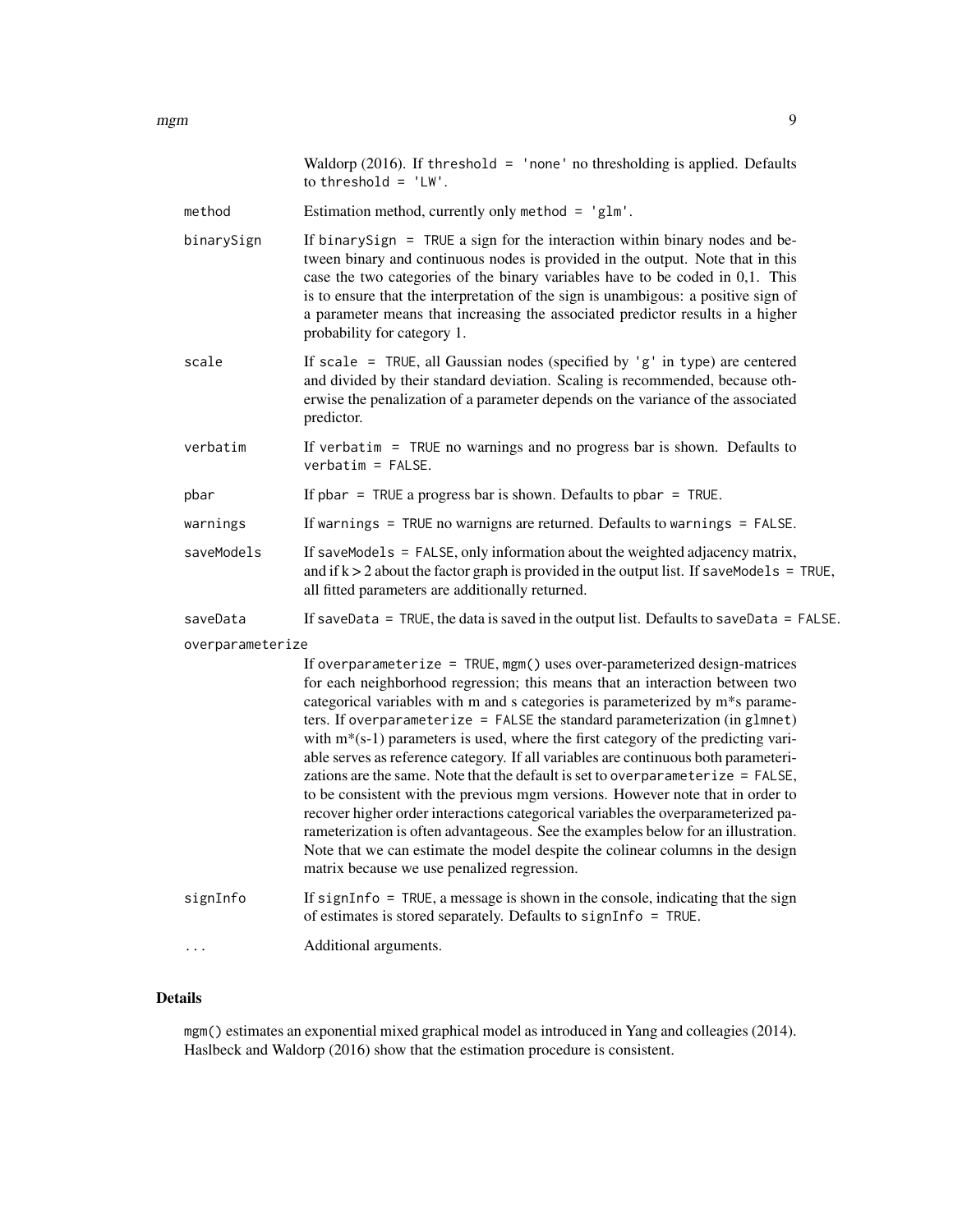#### Value

The function returns a list with the following entries:

| call     | Contains all provided input arguments. If saveData = $TRUE$ , it also contains<br>the data                                                                                                                                                                                                                                                                                                                                                                                                                                                                                                                                                                                                                                                                                                                       |
|----------|------------------------------------------------------------------------------------------------------------------------------------------------------------------------------------------------------------------------------------------------------------------------------------------------------------------------------------------------------------------------------------------------------------------------------------------------------------------------------------------------------------------------------------------------------------------------------------------------------------------------------------------------------------------------------------------------------------------------------------------------------------------------------------------------------------------|
| pairwise | Contains a list with all information about estimated pairwise interactions. wadj<br>contains the p x p weighted adjacency matrix, if p is the number of variables<br>in the network, signs has the same dimensions as wadj and contains the signs<br>for the entries of wadj: 1 indicates a positive sign, $-1$ a negative sign and 0<br>an undefined sign. A sign is undefined if an edge is a function of more than<br>one parameter. This is the case for interactions involving a categorical variable<br>with more than 2 categories. edge color also has the same dimensions as wadj<br>contains a color for each edge, depending on signs. It is provided for more<br>convenient plotting. If only pairwise interactions are modeled $(d = 1)$ , wadj<br>contains all conditional independence relations. |

factorgraph Contains a list with all information about all estimated interactions (factors). graph contains a weighted adjacency matrix of a (bipartide) factor graph. If p is the number of variables and E the number of interactions (factors) in the model, this matrix has dimensions  $(p+E)$  x  $(p+E)$ . The factor graph is furter specified by the following objects: signs is a matrix of the same dimensions as graph that indicates the sign of each interaction, if defined (see pairwise above). edgecolor is a matrix with the same dimension as graph that provides edge colors depending on the sign as above. order is a (p+E) vector indicating the order of interaction. The first p entries are set to zero.

> Note that factorgraph contains the same information as pairwise if only pairwise interactions are estimated.

- rawfactor A list with three entries that relate each interaction in the model to all its parameters. This is different to the output provided in factorgraph, where one value is assigned to each interaction. indicator contains a list with k-1 entries, one for each order of modeled interaction, which contain the estimated (nonzero) interactions. weightsAgg contains a list with k-1 entries, which in turn contain R lists, where R is the number of interactions (and rows in the corresponding list entry inindicator) that were estimated (nonzero) in the given entry. Each of these entries contains the mean of the absolute values of all parameters involved in this interaction. weights has the same structure as weightsAgg, but does contain all parameters involved in the interaction instead of the mean of their absolute values. signs has the same structure as weightsAgg/weights and provides the sign of the interaction, if defined.
- intercepts A list with p entries, which contain the intercept/thresholds for each node in the network. In case a given node is categorical with m categories, there are m thresholds for this variable.
- nodemodels A list with p glmnet() models, from which all above output is computed. Also contains the coefficients models for the selected lambda and the applied tau threshold tau.

#### Author(s)

Jonas Haslbeck <jonashaslbeck@gmail.com>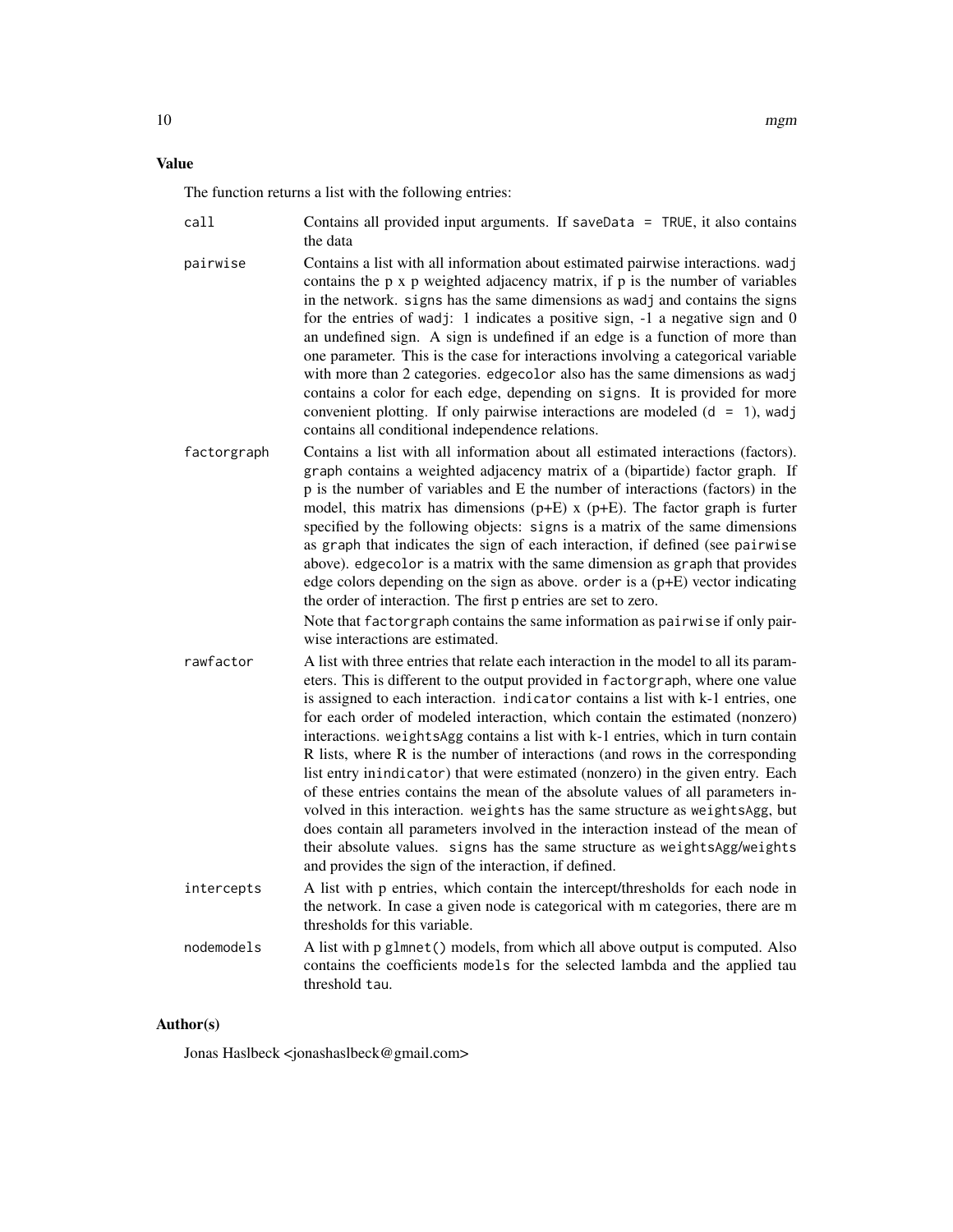### mgm the contract of the contract of the contract of the contract of the contract of the contract of the contract of the contract of the contract of the contract of the contract of the contract of the contract of the contra

#### References

Foygel, R., & Drton, M. (2010). Extended Bayesian information criteria for Gaussian graphical models. In Advances in neural information processing systems (pp. 604-612).

Barber, R. F., & Drton, M. (2015). High-dimensional Ising model selection with Bayesian information criteria. Electronic Journal of Statistics, 9(1), 567-607.

Friedman, J., Hastie, T., & Tibshirani, R. (2010). Regularization paths for generalized linear models via coordinate descent. Journal of statistical software, 33(1), 1.

Haslbeck, J., & Waldorp, L. J. (2015). Structure estimation for mixed graphical models in highdimensional data. arXiv preprint arXiv:1510.05677.

Haslbeck, J., & Waldorp, L. J. (2016). mgm: Structure Estimation for time-varying Mixed Graphical Models in high-dimensional Data. arXiv preprint arXiv:1510.06871.

Loh, P. L., & Wainwright, M. J. (2012, December). Structure estimation for discrete graphical models: Generalized covariance matrices and their inverses. In NIPS (pp. 2096-2104).

Yang, E., Baker, Y., Ravikumar, P., Allen, G. I., & Liu, Z. (2014, April). Mixed Graphical Models via Exponential Families. In AISTATS (Vol. 2012, pp. 1042-1050).

#### Examples

```
## Not run:
## We fit a pairwise and 3-order MGM to the mixed Autism dataset (?autism_data)
# 1) Fit Pairwise MGM
# Call mgm()
fit_d2 <- mgm(data = autism_data$data,
              type = autism_data$type,
              level = autism_data$lev,
              k = 2) # ad most pairwise interacitons
# Weighted adjacency matrix
fit_d2$pairwise$wadj
# Visualize using qgraph()
library(qgraph)
qgraph(fit_d2$pairwise$wadj,
       edge.color = fit_d2$pairwise$edgecolor,
       layout = 'spring',
       labels = autism_data$colnames)
# 2) Fit MGM with pairwise & threeway interactions
fit_d3 <- mgm(data = autism_data$data,
              type = autism_data$type,
              level = autism_data$lev,
              k = 3) # include all interactions up to including order 3
```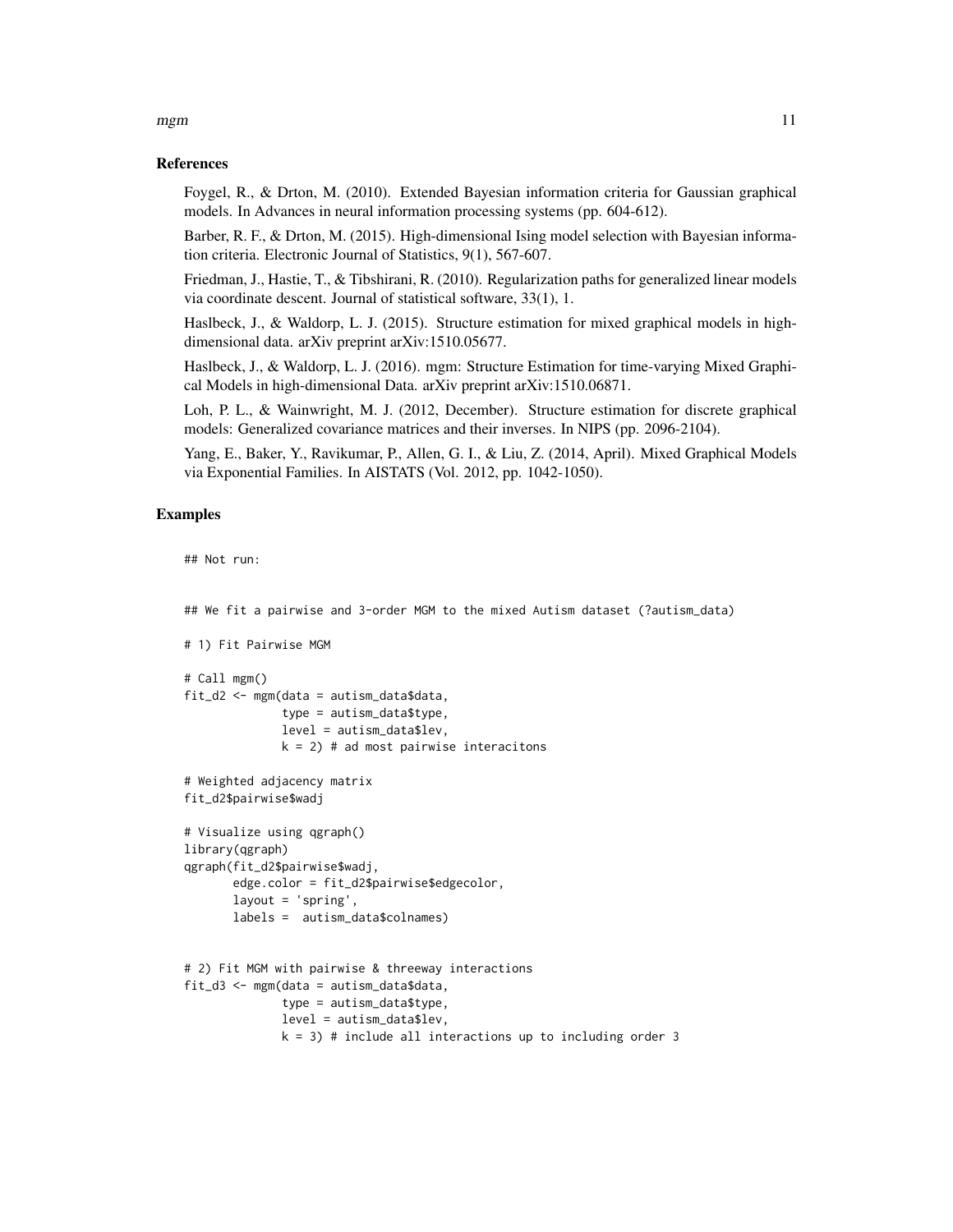```
# List of estimated interactions
fit_d3$rawfactor$indicator
# Compute Label vector
labels <- c(autism_data$colnames, rep('', sum(fit_d3$factorgraph$nodetype)))
# Visualize factor graph using qgraph()
library(RColorBrewer)
nodeColors <- brewer.pal(3, 'Set1')
qgraph(fit_d3$factorgraph$graph,
       color = nodeColors[fit_d3$factorgraph$order+1],
       edge.color = fit_d3$factorgraph$edgecolor,
       layout = 'spring',
       labels = labels,
       shape = c('circle', 'square')[fit_d3$factorgraph$nodetype+1],
       vsize = c(8, 4)[fit_d3$factorgraph$nodetype+1])
# 3) Predict values
pred_obj <- predict(fit_d3, autism_data$data)
head(pred_obj$predicted) # predicted values
pred_obj$errors # Nodewise errors
## Here we illustrate why we need to overparameterize the design matrix to
## recover higher order interactions including categorical variables
# 1) Define Graph (one 3-way interaction between 3 binary variables)
# a) General Graph Info
type = c('c', 'c', 'c')
level = c(2, 2, 2)# b) Define Interaction
factors <- list()
factors[[1]] <- NULL # no pairwise interactions
factors[[2]] \leftarrow matrix(c(1,2,3), ncol=3, byrow = T) # one 3-way interactioninteractions <- list()
interactions[[1]] <- NULL
interactions[[2]] <- vector('list', length = 1)
# threeway interaction no1
interactions[[2]][[1]] \leftarrow array(0, dim = c(level[1], level[2], level[3]))theta \leq -7interactions[[2]][[1]][1, 1, 1] <- theta #weight theta for conf (1,1,1), weight 0 for all others
# c) Define Thresholds
thresholds <- list()
thresholds[[1]] \leftarrow c(0, 0)thresholds[2]] <- c(0, 0)
thresholds[[3]] \leftarrow c(0, 0)
```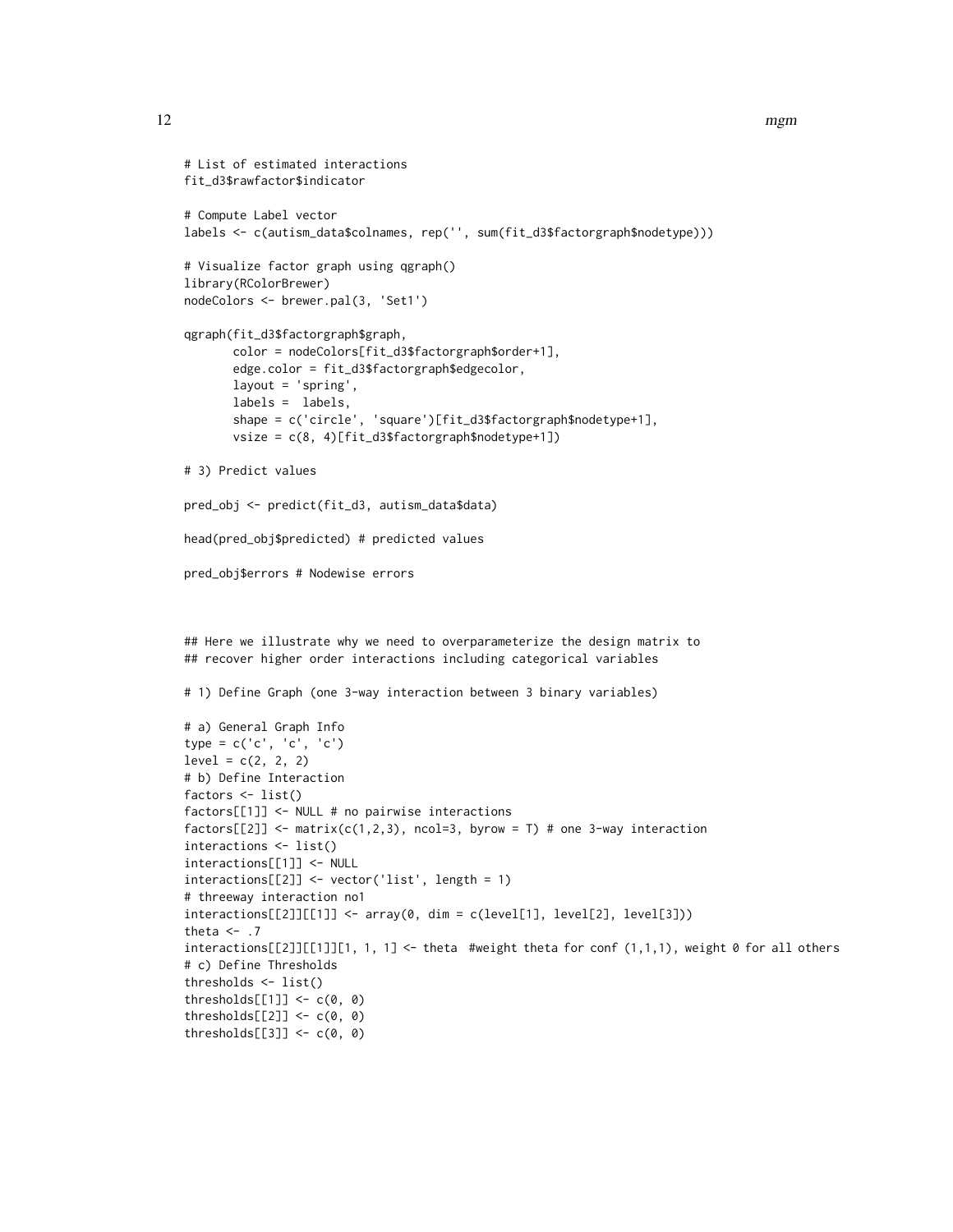```
mgm(13)
```

```
# 2) Sample from Graph
iter <-1set.seed(iter)
N < -2000d_iter <- mgmsampler(factors = factors,
                     interactions = interactions,
                     thresholds = thresholds,
                     type = type,
                     level = level,
                     N = N,
                     nIter = 50,
                     pbar = TRUE)
# 3.1) Estimate order 3 MGM usind standard parameterization
```

```
d_est_stand <- mgm(data = d_iter$data,
                   type = type,
                   level = level,
                   k = 3,
                   lambdaSel = 'CV',
                   ruleReg = 'AND',
                   pbar = TRUE,overparameterize = FALSE,
                   signInfo = FALSE)
# We look at the nodewise regression for node 1 (same for all)
coefs_stand <- d_est_stand$nodemodels[[1]]$model
coefs_stand
# we see that nonzero-zero pattern of parameter vector does not allow us to infer whether
# interactions are present or not
```
# 3.2) Estimate order 3 MGM usind overparameterization

```
d_est_over <- mgm(data = d_iter$data,
                  type = type,
                  level = level,
                  k = 3,
                  lambdaSel = 'CV',
                  ruleReg = 'AND',
                  pbar = TRUE,
                  overparameterize = TRUE,
                  signInfo = FALSE)
# We look at the nodewise regression for node 1 (same for all)
coefs_over <- d_est_over$nodemodels[[1]]$model
coefs_over # recovers exactly the 3-way interaction
```
# For more examples see https://github.com/jmbh/mgmDocumentation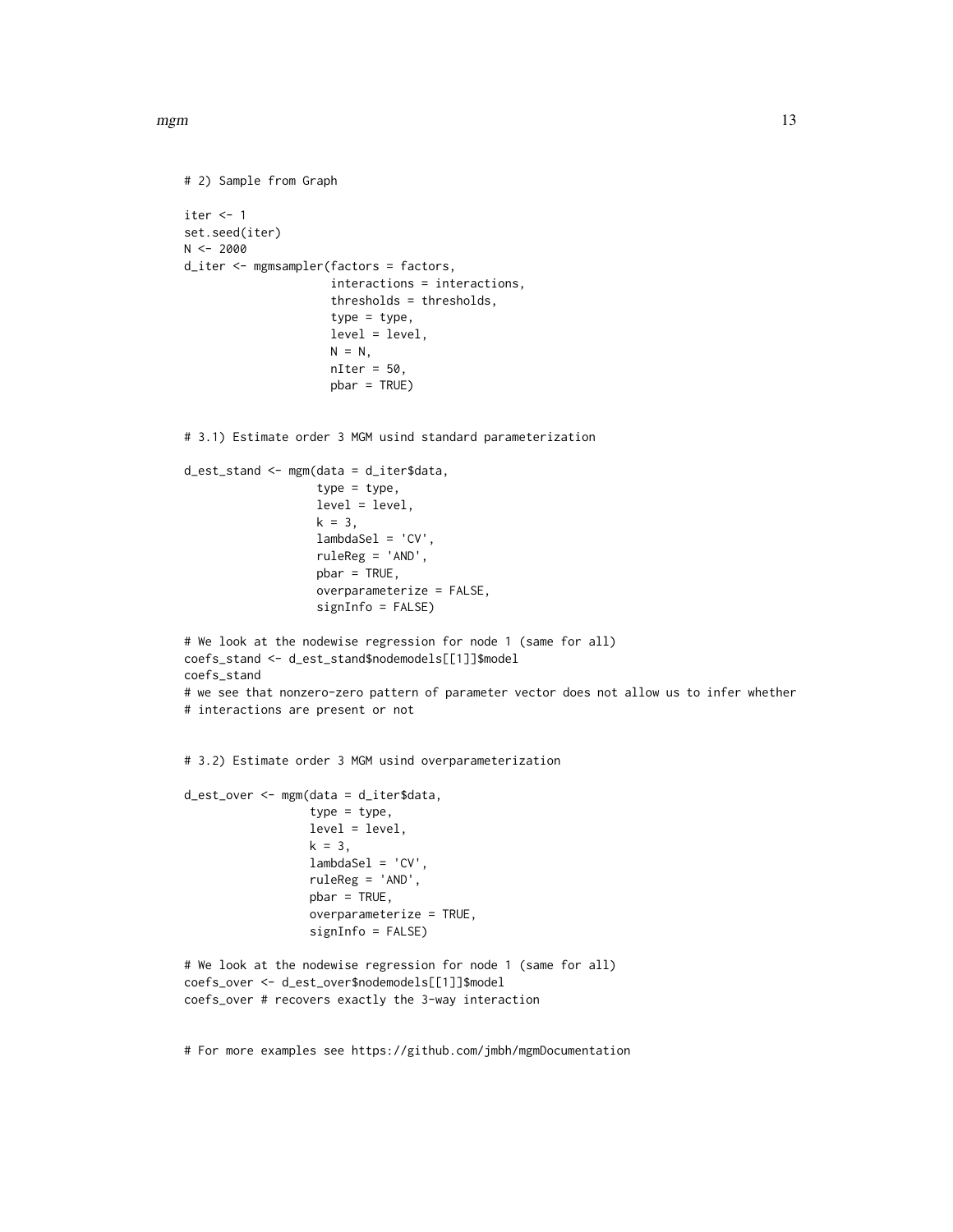<span id="page-13-0"></span>## End(Not run)

mgmsampler *Sample from k-order Mixed Graphical Model*

#### Description

Generates samples from a k-order Mixed Graphical Model

#### Usage

mgmsampler(factors, interactions, thresholds, sds, type, level, N, nIter = 250, pbar = TRUE, divWarning =  $10^33$ )

#### Arguments

| factors      | This object indicates which interactions are present in the model. It is a list in<br>which the first entry corresponds to 2-way interactions, the second entry corre-<br>sponds to 3-way interactions, etc. and the $k$ th entry to the $k+1$ -way interaction.<br>Each entry contains a matrix with dimensions order x number of interaction of<br>given order. Each row in the matrix indicates an interaction, e.g. $(1, 3, 7, 9)$ in<br>the matrix in list entry three indicates a 4-way interaction between the variables<br>1, 3, 7 and 9.                                                                                                                                                                                                                                                                                                                                                     |
|--------------|-------------------------------------------------------------------------------------------------------------------------------------------------------------------------------------------------------------------------------------------------------------------------------------------------------------------------------------------------------------------------------------------------------------------------------------------------------------------------------------------------------------------------------------------------------------------------------------------------------------------------------------------------------------------------------------------------------------------------------------------------------------------------------------------------------------------------------------------------------------------------------------------------------|
| interactions | This object specifies the parameters associated to the interactions specified in<br>factors. Corresponding to the structure in factors, this object is a list, where<br>the kth entry corresponds to the $k+1$ -way interactions. Each list entry contains<br>another list, with entries equal to the number of rows in the corresponding matrix<br>in factors. Each of these list entries (for a fixed k) contains a k-dimensional<br>array that specifies the parameters of the given k-order interaction. For instance,<br>if we have a 3-way interaction $(1, 2, 3)$ and all variables are binary, we have<br>a 2 x 2 x 2 array specifiying the parameters for each of the $2^3 = 8$ possible<br>configurations. If all variables are continuous, we have a $1 \times 1 \times 1$ array, so the<br>interaction is specified by one parameter only. See the examples below for an<br>illustration. |
| thresholds   | A list with p entries corresponding to p variables in the model. Each entry<br>contains a vector indicating the threshold for each category (for categorical vari-<br>ables) or a numeric value indicating the threshold/intercept (for continuous vari-<br>ables).                                                                                                                                                                                                                                                                                                                                                                                                                                                                                                                                                                                                                                   |
| sds          | A numeric vector with p entries, specifying the variances of Gaussian variables.<br>If variables 6 and 13 are Gaussians, then the corresponding entries of sds have<br>to contain the corresponding variances. Other entries are ignored.                                                                                                                                                                                                                                                                                                                                                                                                                                                                                                                                                                                                                                                             |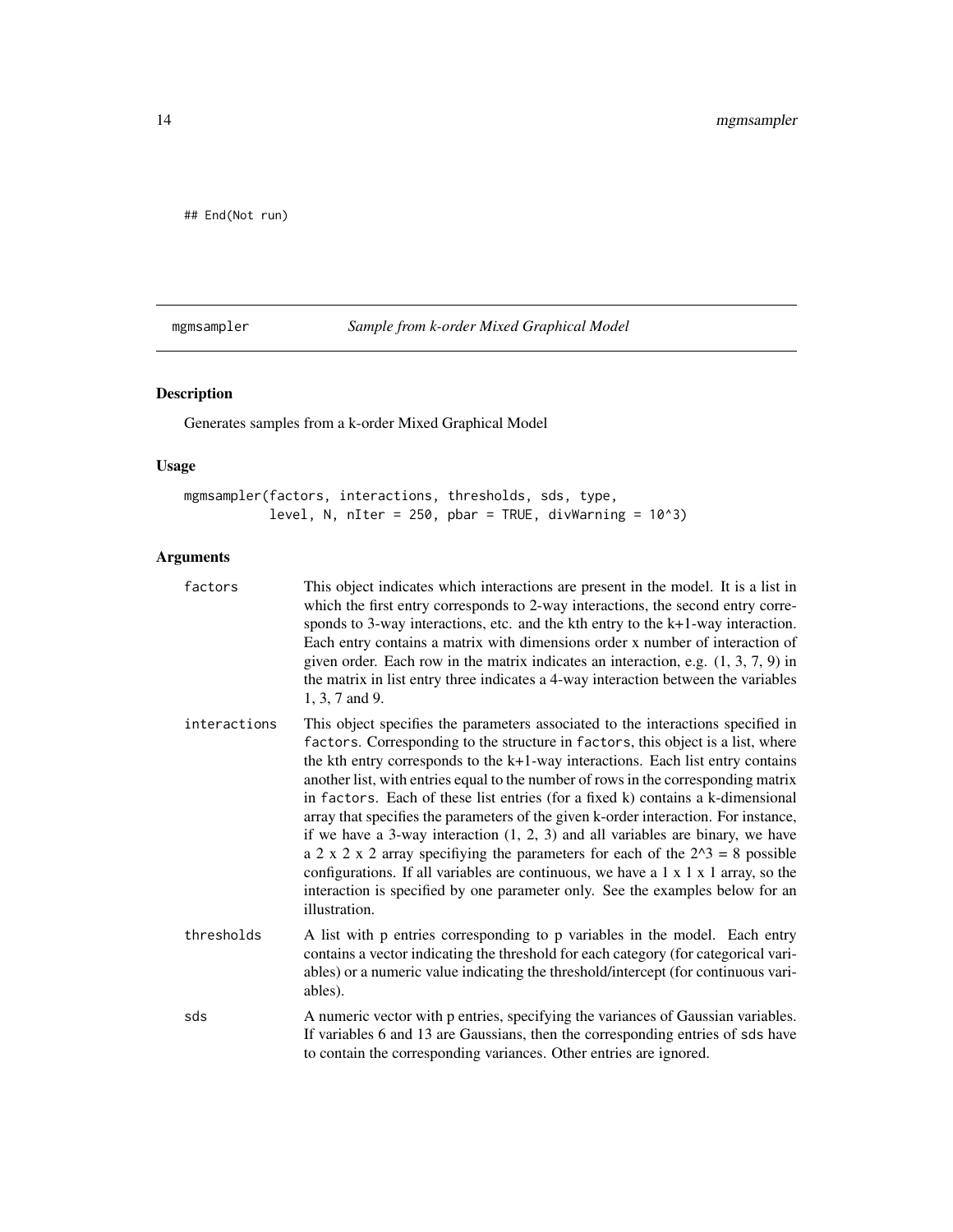#### mgmsampler 15

| type       | p character vector indicating the type of variable for each column in data. 'g'<br>for Gaussian, 'p' for Poisson, 'c' of each variable.                                                                                                                                                                                                           |
|------------|---------------------------------------------------------------------------------------------------------------------------------------------------------------------------------------------------------------------------------------------------------------------------------------------------------------------------------------------------|
| level      | p integer vector indicating the number of categories of each variable. For con-<br>tinuous variables set to 1.                                                                                                                                                                                                                                    |
| N          | Number of samples that should be drawn from the distribution.                                                                                                                                                                                                                                                                                     |
| nIter      | Number of iterations in the Gibbs sampler until a sample is drawn.                                                                                                                                                                                                                                                                                |
| pbar       | If pbar = TRUE a progress bar is shown. Defaults to pbar = TRUE.                                                                                                                                                                                                                                                                                  |
| divWarning | mgmsampler() returns a warning message if the absolute value of a continu-<br>ous variable the chain of the gibbs sampler is larger than divWarning. To<br>our best knowledge there is no theory yet defining a parameter space that en-<br>sures a proper probability density and hence a converging chain. Defaults to<br>$divWarning = 10^3$ . |

#### Details

We use a Gibbs sampler to sample from the join distribution introduced by Yang and colleageus (2014). Note that the contraints on the parameter space necessary to ensure that the joint distribution is normalizable are to our best knowledge unknown. Yang and colleagues (2014) give these constraints for a number of simple pairwise models. In practice, an 'improper joint density' will lead to a sampling process that approaches infinity, and hence mgmsampler() will return Inf / -Inf values.

#### Value

A list containing:

| call | Contains all provided input arguments.  |
|------|-----------------------------------------|
| data | The N x p data matrix of sampled values |

#### Author(s)

Jonas Haslbeck <jonashaslbeck@gmail.com>

#### References

Haslbeck, J., & Waldorp, L. J. (2016). mgm: Structure Estimation for time-varying Mixed Graphical Models in high-dimensional Data. arXiv preprint arXiv:1510.06871.

Yang, E., Baker, Y., Ravikumar, P., Allen, G. I., & Liu, Z. (2014, April). Mixed Graphical Models via Exponential Families. In AISTATS (Vol. 2012, pp. 1042-1050).

#### Examples

## Not run:

# --------- Example 1: p = 10 dimensional Gaussian ---------

# ----- 1) Specify Model -----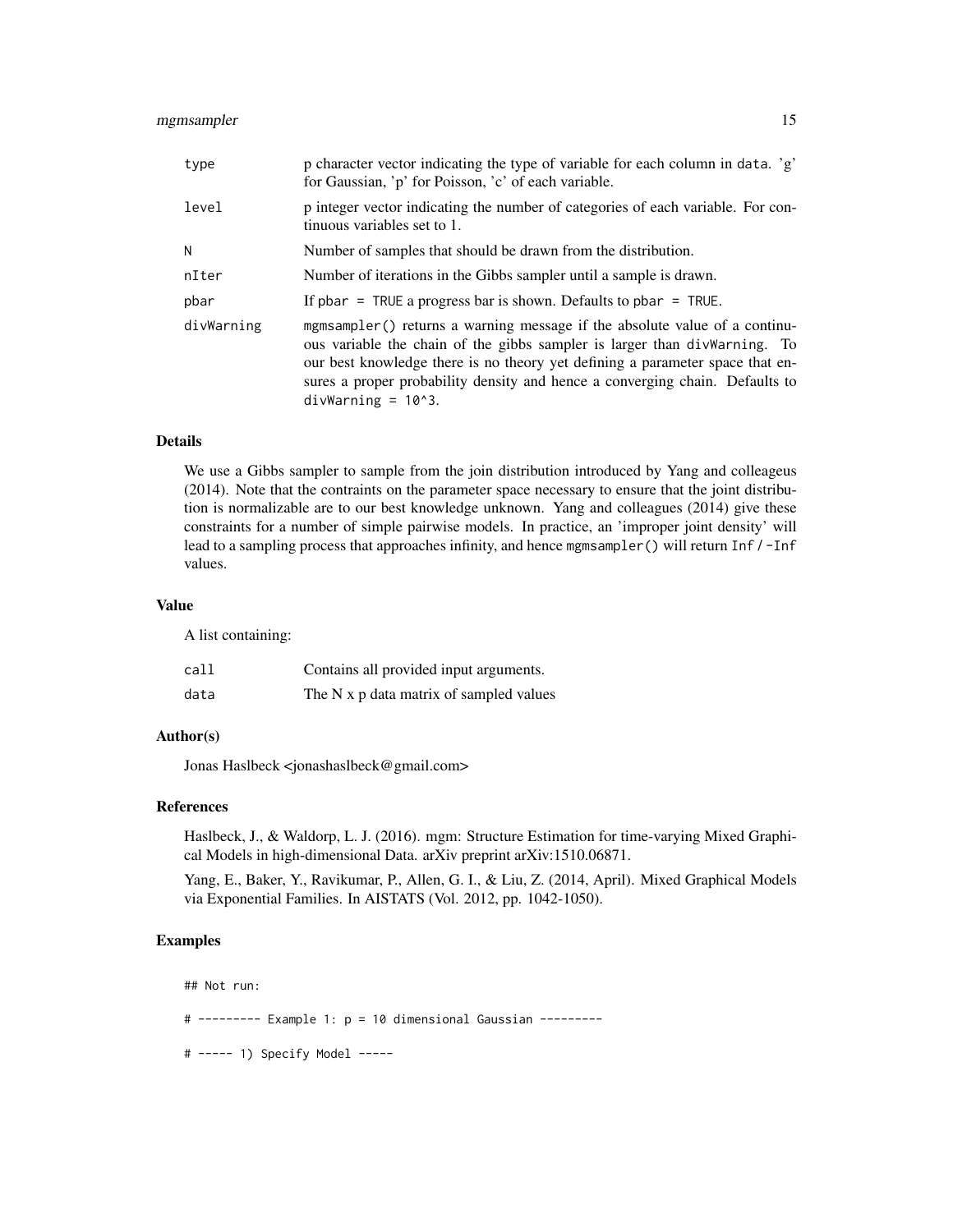```
# a) General Graph Info
p <- 10 # number of variables
type = rep('g', p) # type of variableslevel = rep(1, 10) # number of categories for each variable (1 = convention for continuous)
# b) Define interactions
factors \leftarrow list()
factors[[1]] \leftarrow matrix(c(1, 2,1,3,
                         4,5,
                         7,8), ncol=2, byrow = T) # 4 pairwise interactions
interactions <- list()
interactions[[1]] <- vector('list', length = 4)
# all pairwise interactions have value .5
for(i in 1:4) interactions[[1]][[i]] <- array(.5, dim=c(1, 1))
# c) Define Thresholds
thresholds <- vector('list', length = p)
thresholds \leq lapply(thresholds, function(x) 0 ) # all means are zero
# d) Define Variances
sds \leq rep(1, p) # All variances equal to 1
# ----- 2) Sample cases -----
data <- mgmsampler(factors = factors,
                   interactions = interactions,
                   thresholds = thresholds,
                   sds = sds,
                   type = type,
                   level = level,
                   N = 500,
                   nIter = 100,
                   pbar = FALSE)
# ----- 3) Recover model from sampled cases -----
set.seed(1)
mgm_obj <- mgm(data = data$data,
               type = type,
               level = level,
               d = 2,lambdaSel = 'CV',
               ruleReg = 'AND')
mgm_obj$rawfactor$indicator # worked!
```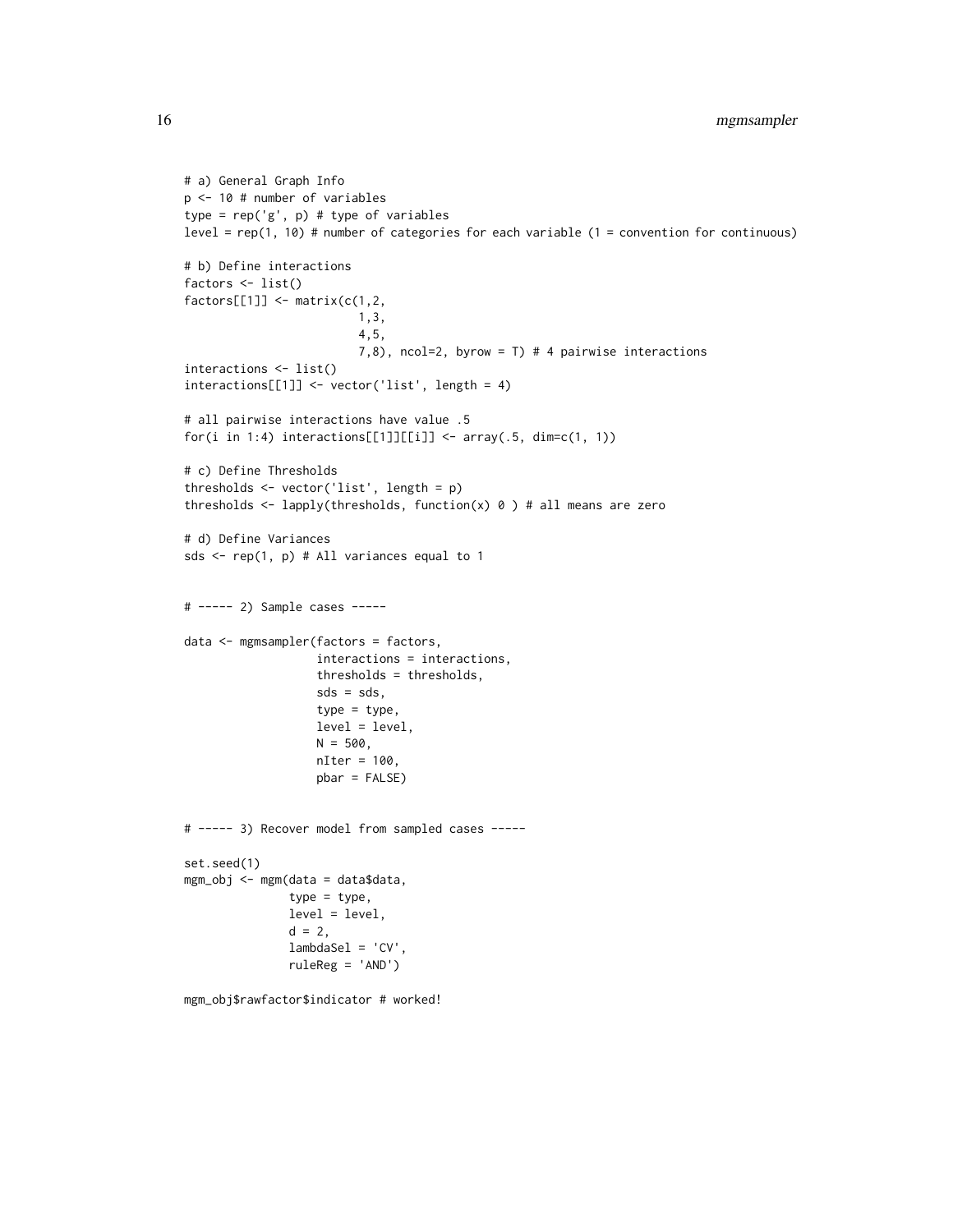#### mgmsampler 17

```
# --------- Example 2: p = 3 Binary model with one 3-way interaction ---------
# ----- 1) Specify Model -----
# a) General Graph Info
type = c('c', 'c', 'c')
level = c(2, 2, 2)# b) Define Interaction
factors <- list()
factors[[1]] <- NULL # no pairwise interactions
factors[[2]] \leftarrow matrix(c(1,2,3), ncol=3, byrow = T) # one 3-way interactioninteractions <- list()
interactions[[1]] <- NULL
interactions[[2]] <- vector('list', length = 2)
# threeway interaction no1
interactions[[2]][[1]] < - array(0, dim = c(level[1], level[2], level[3]))theta <-2interactions[[2]][[1]][1, 1, 1] < - theta # fill in nonzero entries
# thus: high probability for the case that x1 = x2 = x3 = 1# c) Define Thresholds
thresholds <- list()
thresholds[[1]] <- rep(0, level[1])
thresholds[[2]] <- rep(0, level[2])
thresholds[[3]] <- rep(0, level[3])
# ----- 2) Sample cases -----
set.seed(1)
dlist <- mgmsampler(factors = factors,
                    interactions = interactions,
                    thresholds = thresholds,
                    type = type,
                    level = level,
                    N = 500,nIter = 100,
                    pbar = TRUE)
# ----- 3) Check: Contingency Table -----
dat <- dlist$data
table(data[, 1], dat[, 2], dat[, 3]) # this is what we expected
# ----- 4) Recover model from sampled cases -----
mgm_obj <- mgm(data = dlist$data,
               type = type,
               level = level,
```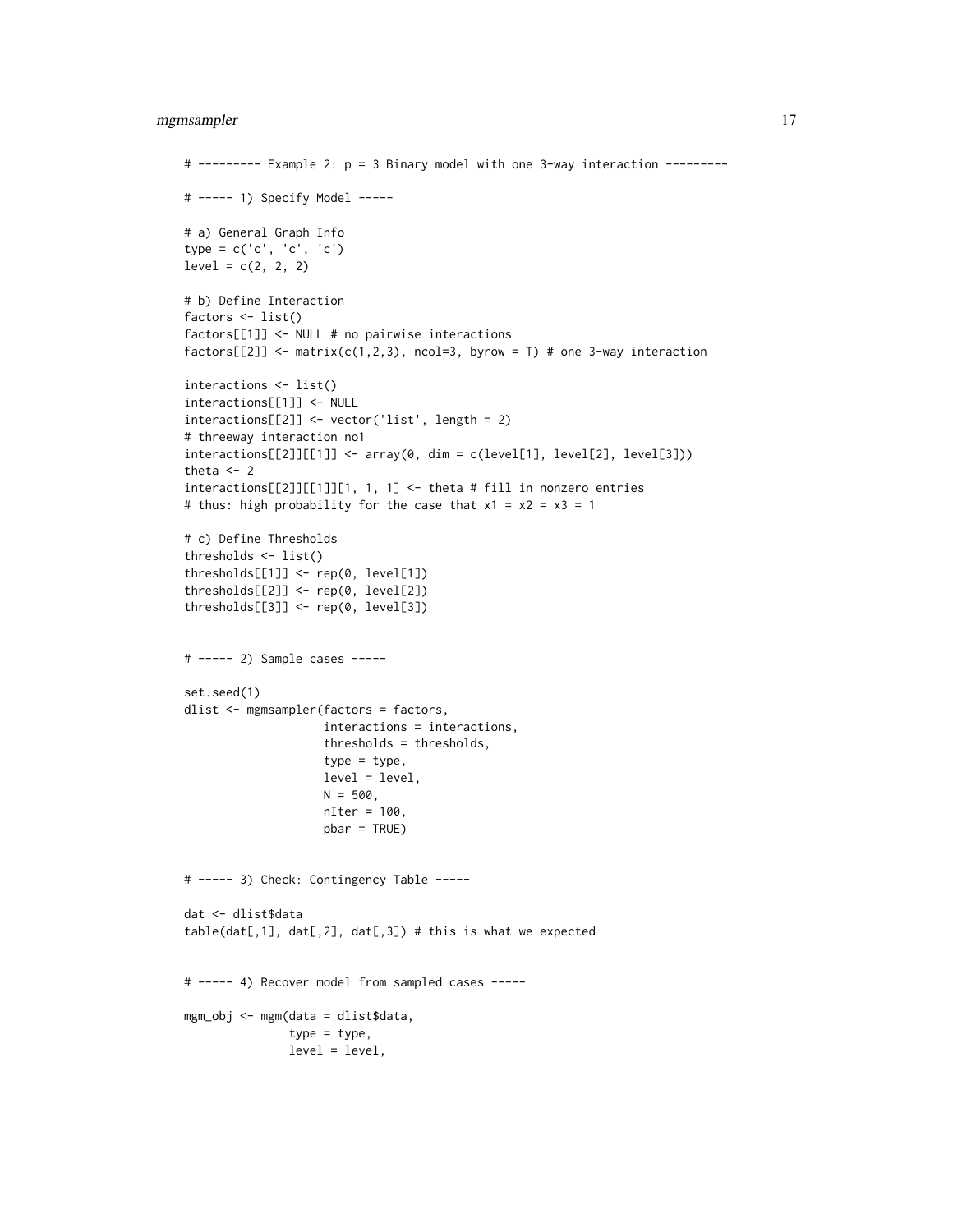```
d = 2,lambdaSel = 'CV')mgm_obj$rawfactor$indicator
# Seems difficult to differentiate 2-way interactions for binary 3-way interaction
# --------- Example 3: p = 5 Mixed Graphical Model with two 3-way interaction ---------
# ----- 1) Specify Model -----
# a) General Graph Info
type = c('g', 'c', 'c', 'g')
level = c(1, 3, 5, 1)# b) Define Interaction
factors <- list()
factors[[1]] <- NULL # no pairwise interactions
factors[[2]] \leftarrow matrix(c(1,2,3,2,3,4), ncol=3, byrow = T) # no pairwise interactions
interactions <- list()
interactions[[1]] <- NULL
interactions[[2]] <- vector('list', length = 2)
# 3-way interaction no1
interactions[[2]][[1]] \leftarrow array(0, dim = c(level[1], level[2], level[3]))interactions[[2]][[1]][,, 1:3] < - rep(.8, 3) # fill in nonzero entries# 3-way interaction no2
interactions[[2]][[2]] < - array(0, dim = c(level[2], level[3], level[4]))interactions[[2]][[2]][1,1,] <- .3
interactions[[2]][[2]][2,2,] <- .3
interactions[[2]][[2]][3,3,] <- .3
# c) Define Thresholds
thresholds <- list()
thresholds[[1]] <- 0
thresholds[[2]] <- rep(0, level[2])
thresholds[[3]] <- rep(0, level[3])
thresholds[[4]] <- 0
# d) Define Variances
sds <- rep(.1, length(type))
# ----- 2) Sample cases -----
set.seed(1)
data <- mgmsampler(factors = factors,
                   interactions = interactions,
                   thresholds = thresholds,
                   sds = sds,
                   type = type,
                   level = level,
                   N = 500,nIter = 100,
                   pbar = FALSE)
```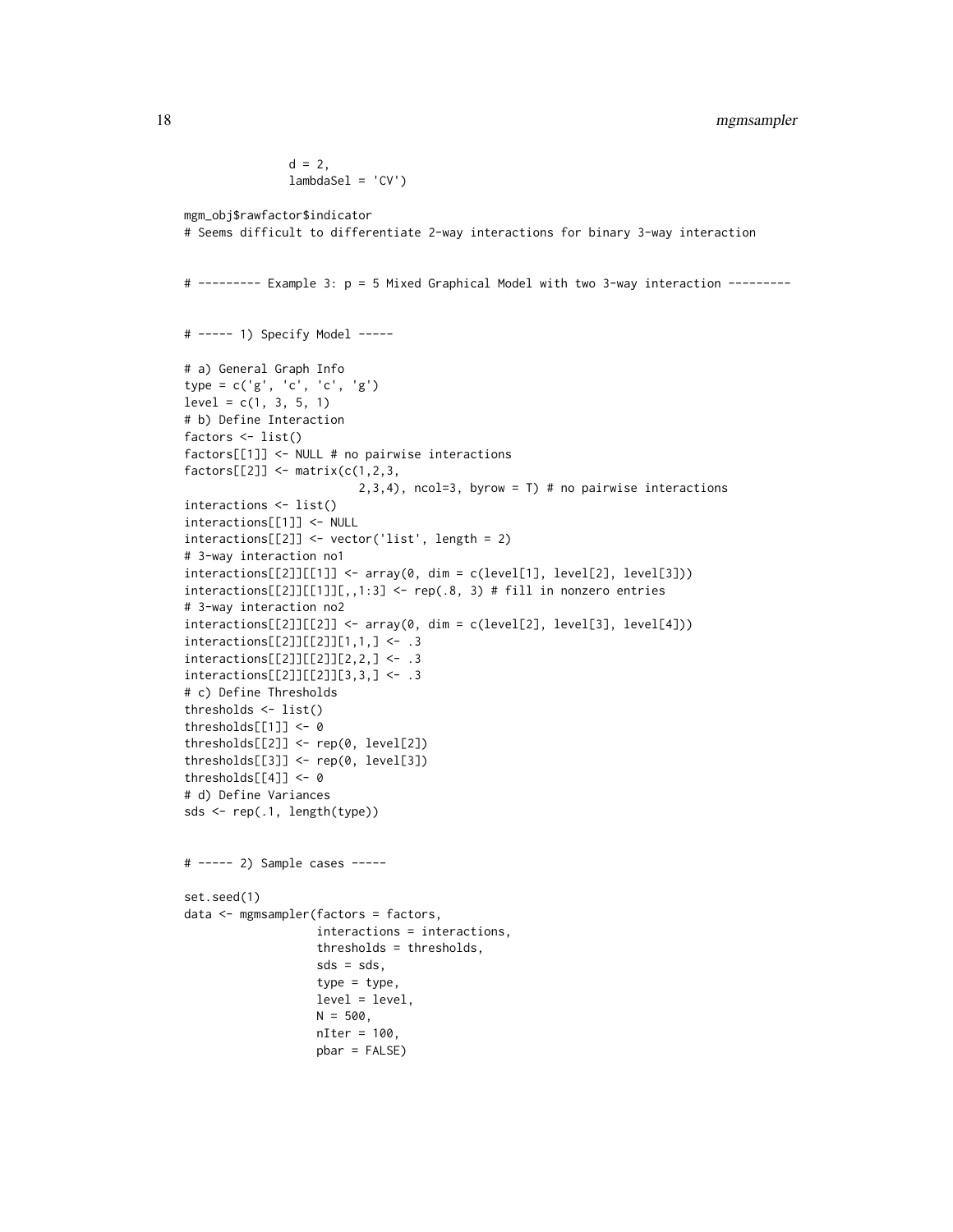```
# ----- 3) Check: Conditional Means -----
# We condition on the categorical variables and check whether
# the conditional means match what we expect from the model:
dat <- data$data
# Check interaction 1
mean(data[f, 2] == 1 \& dat[f, 3] == 1, 1]) # (compare with interactions [2]][[1]])mean(data[dat[, 2] == 1 & dat[, 3] == 5, 1])# first mean higher, ok!
# Check interaction 2
mean(dat[dat[,2] == 1 & dat[,3] == 1, 4]) # (compare with interactions[[2]][[2]])
mean(data[dat[, 2] == 1 & dat[, 3] == 2, 4])# first mean higher, ok!
```
## End(Not run)

mvar *Estimating mixed Vector Autoregressive Model (mVAR)*

#### Description

Estimates Mixed Vector Autoregressive Model (mVAR) via elastic-net regularized Generalized Linear Models

#### Usage

```
mvar(data, type, level, lambdaSeq, lambdaSel, lambdaFolds,
lambdaGam, alphaSeq, alphaSel, alphaFolds, alphaGam, lags,
consec, weights, threshold, method, binarySign, scale, verbatim,
pbar, warnings, saveModels, saveData, overparameterize, signInfo, ...)
```
#### Arguments

| data      | n x p data matrix                                                                                                                                                     |
|-----------|-----------------------------------------------------------------------------------------------------------------------------------------------------------------------|
| type      | p vector indicating the type of variable for each column in data. 'g' for Gaus-<br>sian, 'p' for Poisson, 'c' for categorical.                                        |
| level     | p vector indicating the number of categories of each variable. For continuous<br>variables set to 1.                                                                  |
| lambdaSeq | A sequence of lambdas that should be searched (see also lambda Sel). De-<br>faults to NULL, which lets glmnet select a reasonable lambda sequence (rec-<br>ommended). |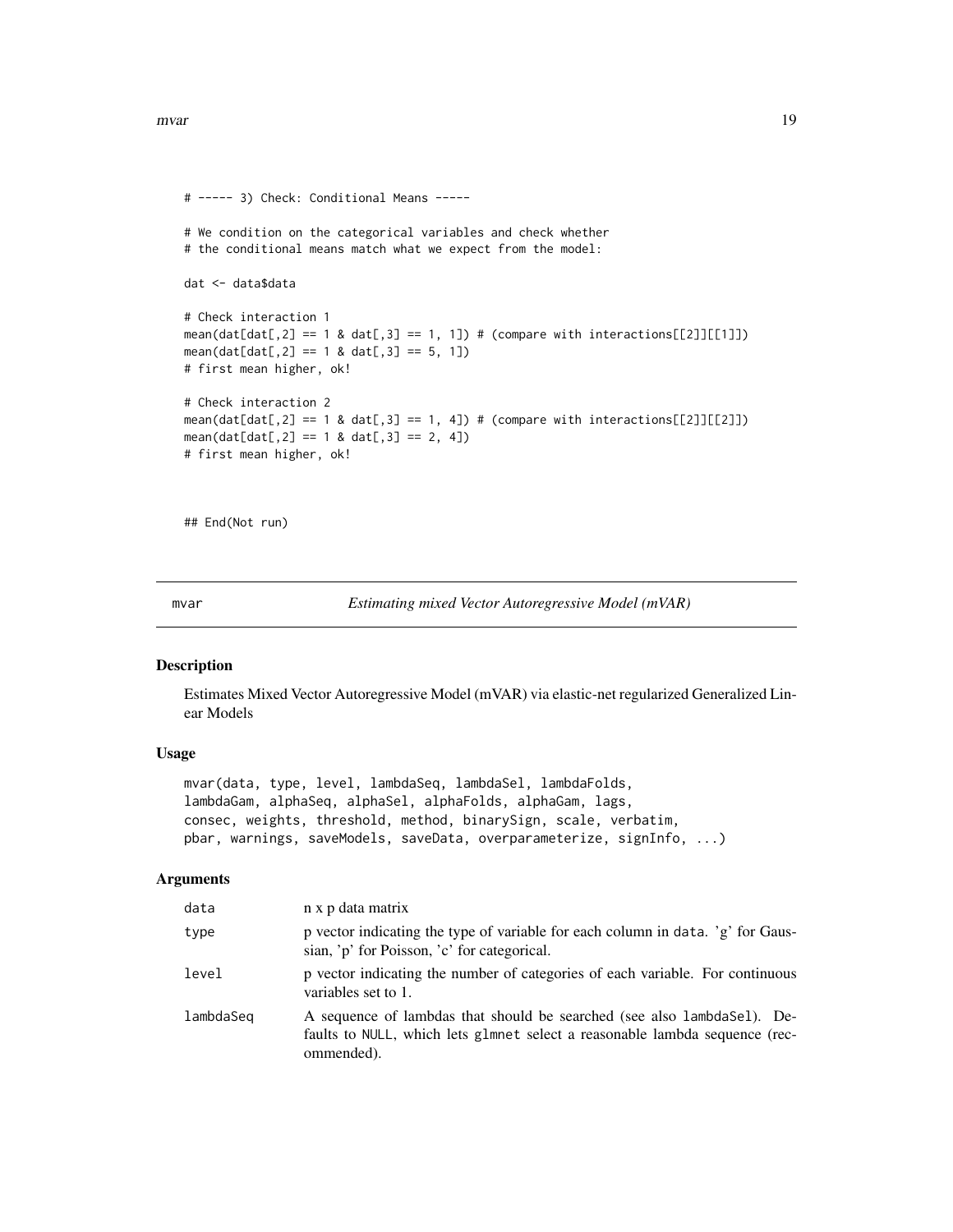| lambdaSel   | Procedure to select the tuning parameter controlling the Lq-penalization. The<br>two options are cross validation 'CV' and the Extended Bayesian Information<br>Criterion (EBIC) 'EBIC'. The EBIC performs well in selecting sparse graphs<br>(see Barber and Drton, 2010 and Foygel and Drton, 2014). Note that when also<br>searching the alpha parameter in the elastic net penalty, cross validation should<br>be preferred, as the parameter vector will not necessarily be sparse anymore.<br>The EBIC tends to be a bit more conservative than CV (see Haslbeck and Wal-<br>dorp, 2016). CV can sometimes not be performed with categorical variables,<br>because glmnet requires at least 2 events of each category of each categorical<br>variable in each training-fold. Defaults to lambdaSel = 'CV'.                  |
|-------------|-----------------------------------------------------------------------------------------------------------------------------------------------------------------------------------------------------------------------------------------------------------------------------------------------------------------------------------------------------------------------------------------------------------------------------------------------------------------------------------------------------------------------------------------------------------------------------------------------------------------------------------------------------------------------------------------------------------------------------------------------------------------------------------------------------------------------------------|
| lambdaFolds | Number of folds in cross validation if $l$ ambdaSe $l$ = 'CV'                                                                                                                                                                                                                                                                                                                                                                                                                                                                                                                                                                                                                                                                                                                                                                     |
| lambdaGam   | Hyperparameter gamma in the EBIC if lambdaSel = 'EBIC'. Defaults to<br>$lambda Gam = .25.$                                                                                                                                                                                                                                                                                                                                                                                                                                                                                                                                                                                                                                                                                                                                        |
| alphaSeq    | A sequence of alpha parameters for the elastic net penality in $[0,1]$ that should<br>be searched (see also alphaSel). Defaults to alphaSeq = $1$ , which means that<br>the lasso is being used. alphaSeq = $\theta$ corresponds to an L2-penalty (Ridge<br>regresion). For details see Friedman, Hastie and Tibshirani (2010).                                                                                                                                                                                                                                                                                                                                                                                                                                                                                                   |
| alphaSel    | Procedure to select the alpha parameter in the elastic net penalty. The two op-<br>tions are cross validation 'CV' and the Extended Bayesian Information Criterion<br>(EBIC) 'EBIC'. The EBIC performs well in selecting sparse graphs (see Barber<br>and Drton, 2010 and Foygel and Drton, 2014). Note that when also searching<br>the alpha parameter in the elastic net penalty, cross validation should be pre-<br>ferred, as the parameter vector will not necessarily be sparse anymore. The<br>EBIC tends to be a bit more conservative than CV (see Haslbeck and Waldorp,<br>2016). CV can sometimes not be performed with categorical variables, because<br>glmnet requires at least 2 events of each category of each categorical variable<br>in each training-fold. Defaults to alphaSel = $'CV'$ .                    |
| alphaFolds  | Number of folds in cross validation if alphaSel = 'CV'                                                                                                                                                                                                                                                                                                                                                                                                                                                                                                                                                                                                                                                                                                                                                                            |
| alphaGam    | Hyperparameter gamma in the EBIC if alphaSel = 'EBIC'. Defaults to alphaGam = .25.                                                                                                                                                                                                                                                                                                                                                                                                                                                                                                                                                                                                                                                                                                                                                |
| lags        | Vector of positive integers indicating the lags included in the mVAR model (e.g.<br>1:3 or $c(1,3,5)$ )                                                                                                                                                                                                                                                                                                                                                                                                                                                                                                                                                                                                                                                                                                                           |
| consec      | An integer vector of length n, indicating the measurement points of the rows<br>in data. The time difference of $1$ is what we model as a lag with size $1$ in<br>the VAR model. This vector is used to delete all rows from the VAR design<br>matrix, for which no max(lags) complete previous measurements are avail-<br>able. This is useful in many applications where some time points are completely<br>missing, or gaps in the time series have structural reasons (respondents only re-<br>spond during the hours they are awake). The 'trimmed' dataset is returned in<br>call\$data_lagged if saveData = TRUE. Defaults to consec = $NULL$ , which<br>assumes that all measurements are consecutive, i.e. consec $= 1$ :n. In this case<br>only the first max (lags) lags are excluded to obtain the VAR design matrix. |
| weights     | A vector with n - max(lags) entries, indicating the weight for each observation.<br>The mVAR design matrix has with n - max(lags) rows, because the first row<br>must be predictable by the highest lag. The weights have to be on the scale [0, n<br>$- max(\text{lags})$ ].                                                                                                                                                                                                                                                                                                                                                                                                                                                                                                                                                     |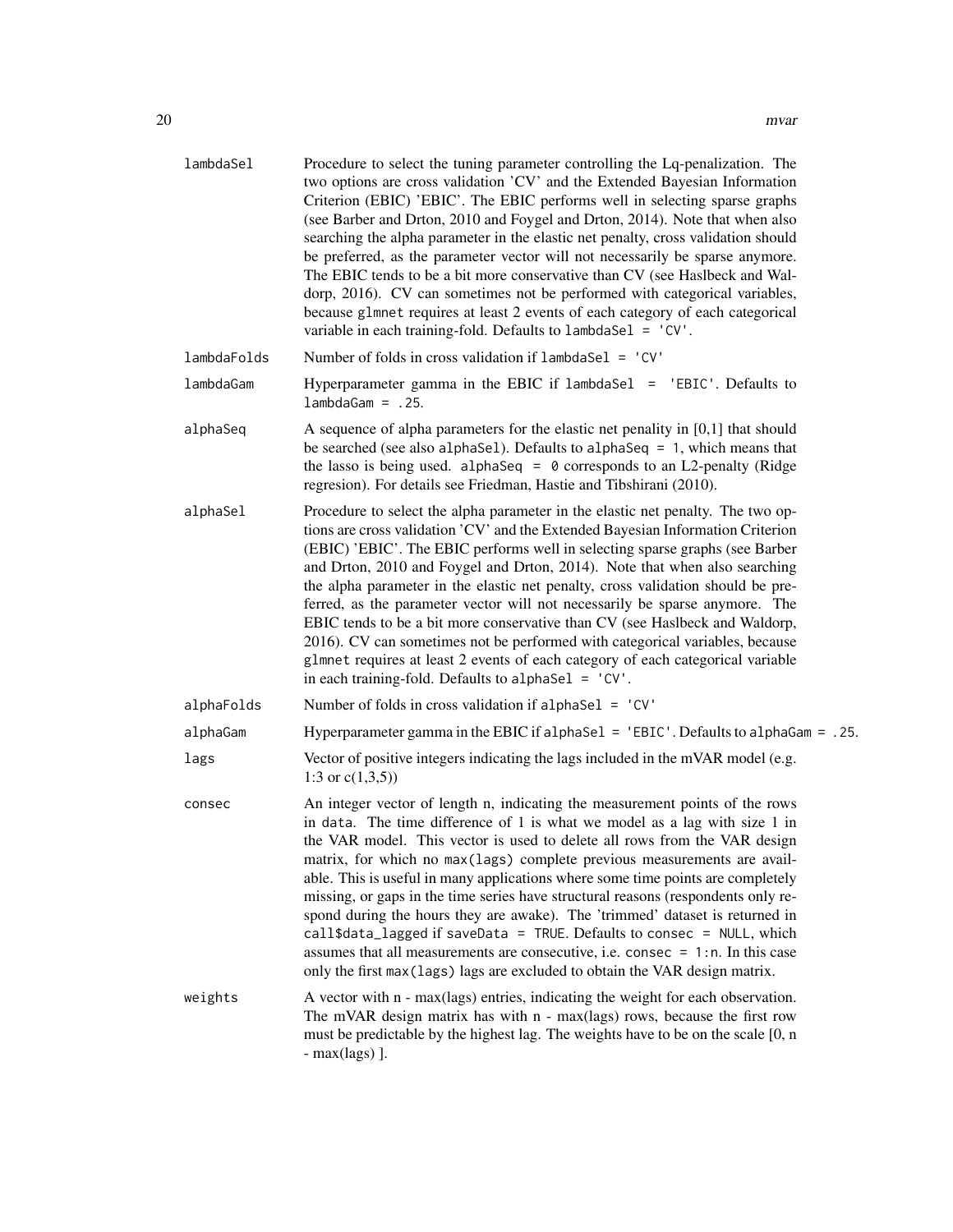| threshold        | A threshold below which edge-weights are put to zero. This is done in order<br>to guarantee a constant false-positive rate. threshold = $'LW$ refers to the<br>threshold in Loh and Wainwright (2013), which was used in all previous ver-<br>sions of mgm. threshold = 'HW' refers to the threshold in Haslbeck and<br>Waldorp (2016). If threshold = 'none' no thresholding is applied. Defaults<br>to threshold = $'LW'$ .                                                                                                                                                              |
|------------------|--------------------------------------------------------------------------------------------------------------------------------------------------------------------------------------------------------------------------------------------------------------------------------------------------------------------------------------------------------------------------------------------------------------------------------------------------------------------------------------------------------------------------------------------------------------------------------------------|
| method           | Estimation method, currently only method = $'glm'$ .                                                                                                                                                                                                                                                                                                                                                                                                                                                                                                                                       |
| binarySign       | If binary Sign $=$ TRUE a sign for the interaction within binary nodes and be-<br>tween binary and continuous nodes is provided in the output. Note that in this<br>case the two categories of the binary variables have to be coded in 0,1. This<br>is to ensure that the interpretation of the sign is unambigous: a positive sign of<br>a parameter means that increasing the associated predictor results in a higher<br>probability for category 1.                                                                                                                                   |
| scale            | If scale = TRUE, all Gaussian nodes (specified by $'g'$ in type) are centered<br>and divided by their standard deviation. Scaling is recommended, because oth-<br>erwise the penalization of a parameter depends on the variance of the associated<br>predictor.                                                                                                                                                                                                                                                                                                                           |
| verbatim         | If verbatim = $TRUE$ no warnings and no progress bar is shown. Defaults to<br>$verbatim = FALSE.$                                                                                                                                                                                                                                                                                                                                                                                                                                                                                          |
| pbar             | If pbar = TRUE a progress bar is shown. Defaults to pbar = TRUE.                                                                                                                                                                                                                                                                                                                                                                                                                                                                                                                           |
| warnings         | If warnings $=$ TRUE no warnigns are returned. Defaults to warnings $=$ FALSE.                                                                                                                                                                                                                                                                                                                                                                                                                                                                                                             |
| saveModels       | If saveModels = FALSE, only information about the weighted adjacency matrix,<br>and if $d > 1$ about the factor graph is provided in the output list. If save Models = TRUE,<br>all fitted parameters are additionally returned.                                                                                                                                                                                                                                                                                                                                                           |
| saveData         | If saveData = TRUE, the data is saved in the output list. Defaults to saveData = FALSE.                                                                                                                                                                                                                                                                                                                                                                                                                                                                                                    |
| overparameterize |                                                                                                                                                                                                                                                                                                                                                                                                                                                                                                                                                                                            |
|                  | If overparameterize = TRUE, mgm() uses over-parameterized design-matrices<br>for each neighborhood regression; this means that a cross-lagged effect between<br>two categorical variables with m and s categories is parameterized by m*s pa-<br>rameters. If overparameterize = FALSE the standard parameterization (in<br>$glmnet$ ) with $m*(s-1)$ parameters is used, where the first category of the predict-<br>ing variable serves as reference category. If all variables are continuous both pa-<br>rameterizations are the same. The default is set to overparameterize = FALSE. |
| signInfo         | If signInfo = $TRUE$ , a message is shown in the console, indicating that the sign<br>of estimates is stored separately. Defaults to signInfo = TRUE.                                                                                                                                                                                                                                                                                                                                                                                                                                      |
|                  | Additional arguments.                                                                                                                                                                                                                                                                                                                                                                                                                                                                                                                                                                      |

#### Details

mgm() estimates an exponential mixed graphical model as introduced in Yang and colleagies (2014). Haslbeck and Waldorp (2015) show that the estimation procedure is consistent. See Haslbeck and Waldorp (2016) for details about how to rewrite the exponential MGM as a mVAR model.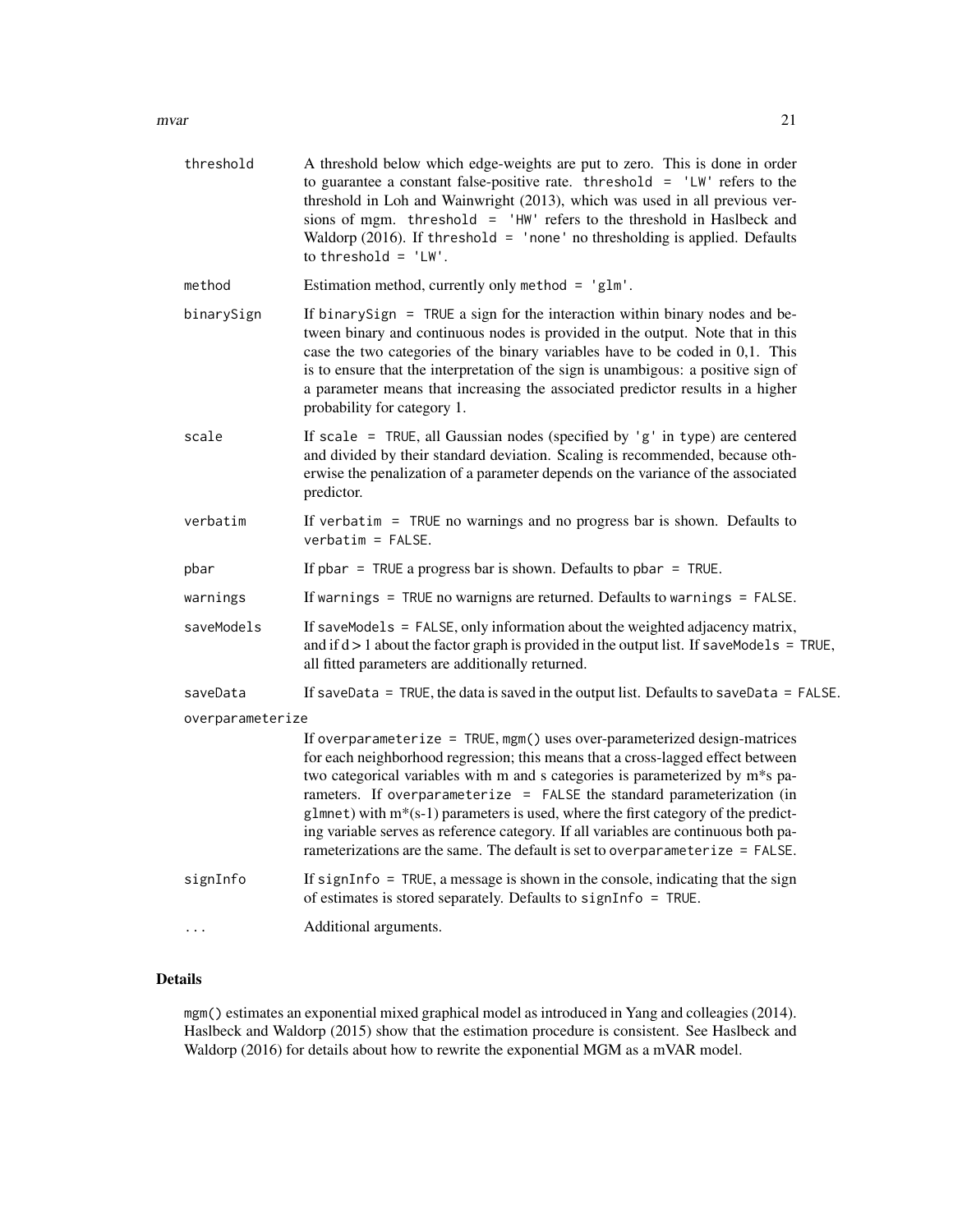#### Value

The function returns a list with the following entries:

| call       | Contains all provided input arguments. If saveData = $TRUE$ , it also contains<br>the data.                                                                                                                                                                                                                                                                                                                                                                                                                                                                                                                                                                                                           |
|------------|-------------------------------------------------------------------------------------------------------------------------------------------------------------------------------------------------------------------------------------------------------------------------------------------------------------------------------------------------------------------------------------------------------------------------------------------------------------------------------------------------------------------------------------------------------------------------------------------------------------------------------------------------------------------------------------------------------|
| wadj       | A p x p x n_lags array, in which rows are predicted by columns, i.e. entry<br>wadj[1, 2, 4] corresponds to the parameter(s) of variable 2 at time point t<br>predicting variable 1 at time point t - z, where z is the fourth specified lag in<br>lags and n_lags is the number of specified lags in lags. For interactions that<br>involve more than two parameters (e.g. always for categorical variables with<br>more than 2 categories), we take the arithmetic mean of the absolute value of<br>all parameters. The full set of estimated parameters is saved in rawlags (see<br>below).                                                                                                         |
| signs      | A p x p x n_lags array, specifying the signs corresponding to the entries of<br>wadj (if defined), where n_lags is the number of specified lags in lags. 1/-1<br>indicate positive and negative relationships, respectively. 0 indicates that no sign<br>is defined, which is the case for interactions that involve a categorical variable<br>where an interaction can have more than one parameter. If binarySign = TRUE,<br>a sign is calculated for interactions between binary variables and binary and<br>continuous variables, where the interaction is still defined by one parameter and<br>hence a sign can be specified. NA indicates that the corresponding parameter in<br>wadj is zero. |
| edgecolor  | A p x p x n_lags array of colors indicating the sign of each parameter. This array<br>contains the same information is signs and is included for convenient plotting.                                                                                                                                                                                                                                                                                                                                                                                                                                                                                                                                 |
| rawlags    | List with entries equal to the number of specified lags in lags. Each entry is a<br>nested list, with each p entries: the first level indicates the predicted variable, the<br>second level the predictor variable. In case of categorical variables, interactions<br>have more than one parameter.                                                                                                                                                                                                                                                                                                                                                                                                   |
| intercepts | A list with p entries, which contain the intercept/thresholds for each node in<br>the network. In case a given node is categorical with m categories, there are m<br>thresholds for this variable.                                                                                                                                                                                                                                                                                                                                                                                                                                                                                                    |
| nodemodels | A list with p glmnet () models, from which all above output is computed. Also<br>contains the coefficients models for the selected lambda and the applied tau<br>threshold tau.                                                                                                                                                                                                                                                                                                                                                                                                                                                                                                                       |

#### Author(s)

Jonas Haslbeck <jonashaslbeck@gmail.com>

#### References

Foygel, R., & Drton, M. (2010). Extended Bayesian information criteria for Gaussian graphical models. In Advances in neural information processing systems (pp. 604-612).

Barber, R. F., & Drton, M. (2015). High-dimensional Ising model selection with Bayesian information criteria. Electronic Journal of Statistics, 9(1), 567-607.

Friedman, J., Hastie, T., & Tibshirani, R. (2010). Regularization paths for generalized linear models via coordinate descent. Journal of statistical software, 33(1), 1.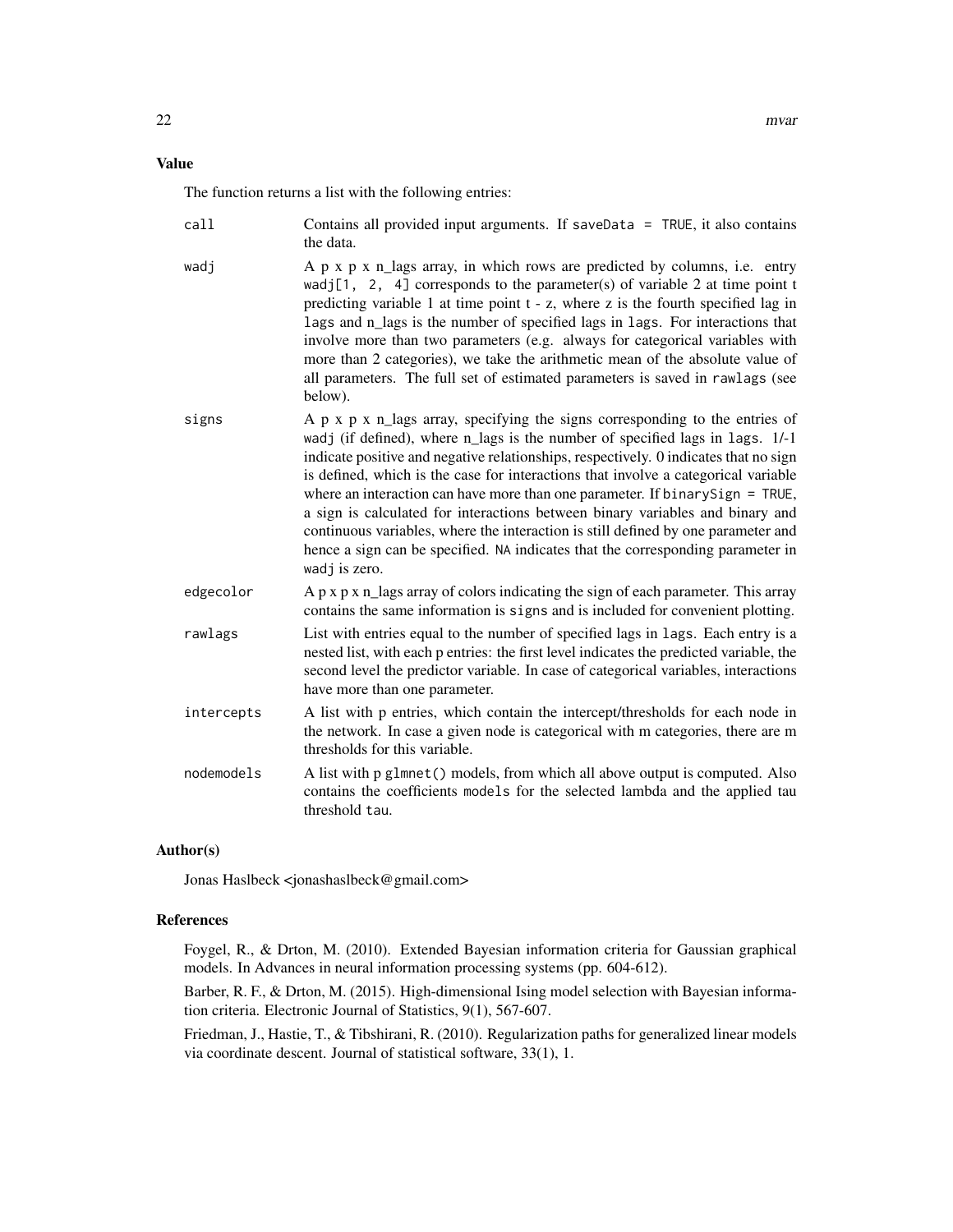Haslbeck, J., & Waldorp, L. J. (2015). Structure estimation for mixed graphical models in highdimensional data. arXiv preprint arXiv:1510.05677.

Haslbeck, J., & Waldorp, L. J. (2016). mgm: Structure Estimation for time-varying Mixed Graphical Models in high-dimensional Data. arXiv preprint arXiv:1510.06871.

Loh, P. L., & Wainwright, M. J. (2012, December). Structure estimation for discrete graphical models: Generalized covariance matrices and their inverses. In NIPS (pp. 2096-2104).

Yang, E., Baker, Y., Ravikumar, P., Allen, G. I., & Liu, Z. (2014, April). Mixed Graphical Models via Exponential Families. In AISTATS (Vol. 2012, pp. 1042-1050).

#### Examples

## Not run:

## We generate data from a mixed VAR model and then recover the model using mvar()

```
# 1) Define mVAR model
```

```
p <- 6 # Six variables
type <- c('c', 'c', 'c', 'c', 'g', 'g') # 4 categorical, 2 gaussians
level \leq c(2, 2, 4, 4, 1, 1) # 2 categoricals with m=2, 2 categoricals with m=4, two continuous
max_level <- max(level)
```

```
lags \leq c(1, 3, 9) # include lagged effects of order 1, 3, 9
n_lags <- length(lags)
```

```
# Specify thresholds
thresholds[[1]] <- rep(0, level[1])
thresholds[[2]] <- rep(0, level[2])
thresholds[[3]] <- rep(0, level[3])
thresholds[[4]] \leftarrow rep(0, level[4])thresholds[[5]] <- rep(0, level[5])
thresholds[[6]] \leftarrow rep(0, level[6])
```

```
# Specify standard deviations for the Gaussians
sds <- rep(NULL, p)
sds[5:6] < -1
```

```
# Create coefficient array
coefarray <- array(0, dim=c(p, p, max_level, max_level, n_lags))
```

```
# a.1) interaction between continuous 5<-6, lag=3
coefarray[5, 6, 1, 1, 2] <- .4
# a.2) interaction between 1<-3, lag=1
m1 <- matrix(0, nrow=level[2], ncol=level[4])
m1[1,1:2] <- 1
m1[2,3:4] <- 1
coefarray[1, 3, 1:level[2], 1:level[4], 1] <- m1
# a.3) interaction between 1<-5, lag=9
coeffarray[1, 5, 1:level[1], 1:level[5], 3] < -c(0, 1)
```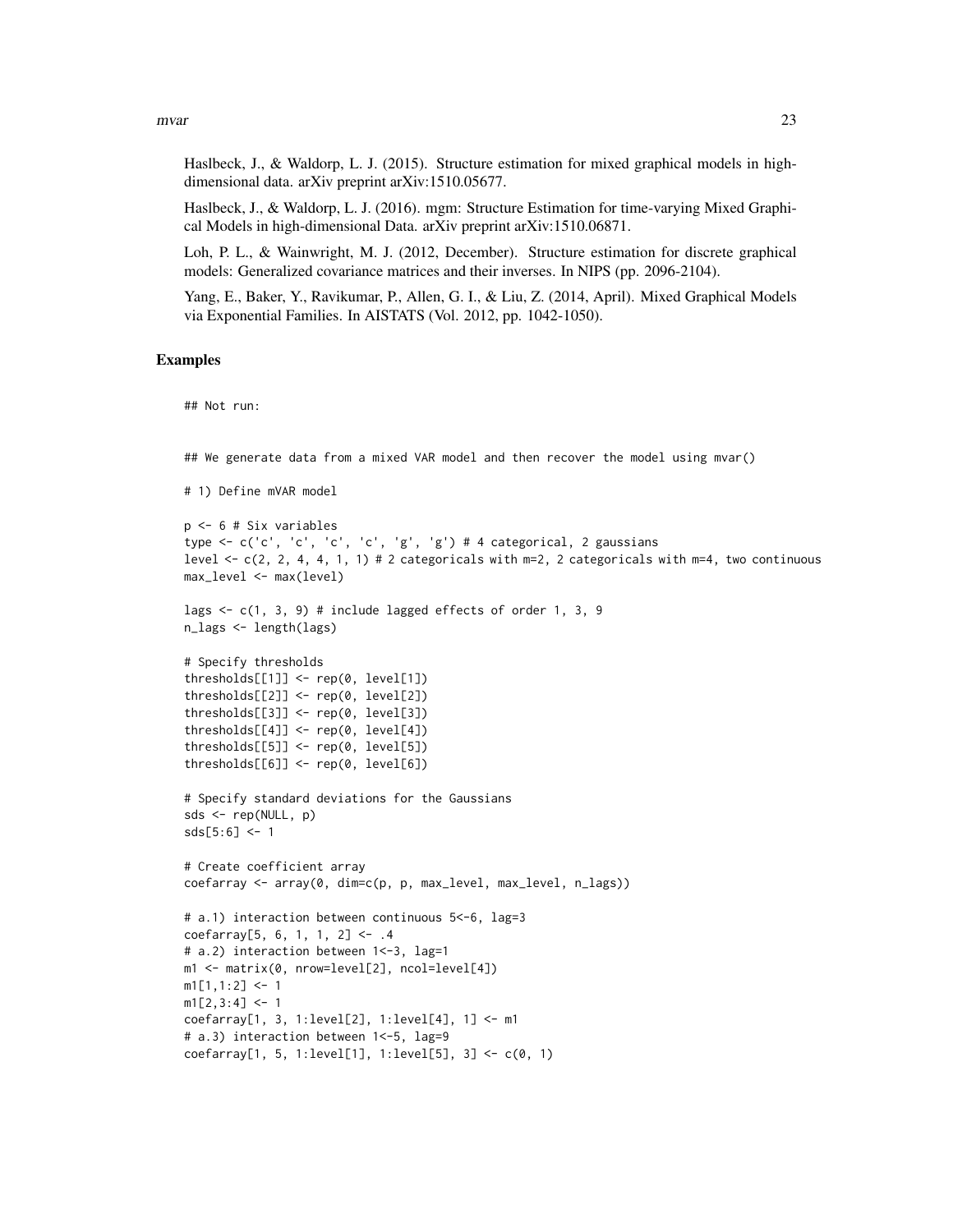```
# 2) Sample
set.seed(1)
dlist <- mvarsampler(coefarray = coefarray,
                     lags = lags,
                     thresholds = thresholds,
                     sds = sds,
                     type = type,
                     level = level,
                     N = 200,
                     pbar = TRUE)
# 3) Recover
set.seed(1)
mvar_obj <- mvar(data = dlist$data,
                 type = type,
                 level = level,lambdaSel = 'CV',
                 lags = c(1, 3, 9),signInfo = FALSE,
                 overparameterize = F)
# Did we recover the true parameters?
mvar_obj$wadj[5, 6, 2] # cross-lagged effect of 6 on 2 over lag lags[2]
mvar_obj$wadj[1, 3, 1] # cross-lagged effect of 3 on 1 over lag lags[1]
mvar_obj$wadj[1, 5, 3] # cross-lagged effect of 1 on 5 over lag lags[3]
# How to get the exact parameter estimates?
# Example: the full parameters for the crossed-lagged interaction of 2 on 1 over lag lags[1]
mvar_obj$rawlags[[1]][[1]][[2]]
# 4) Predict / Compute nodewise Error
pred_mvar <- predict.mgm(mvar_obj, dlist$data)
head(pred_mvar$predicted) # predicted values
pred_mvar$errors # Nodewise errors
# For more examples see https://github.com/jmbh/mgmDocumentation
```
## End(Not run)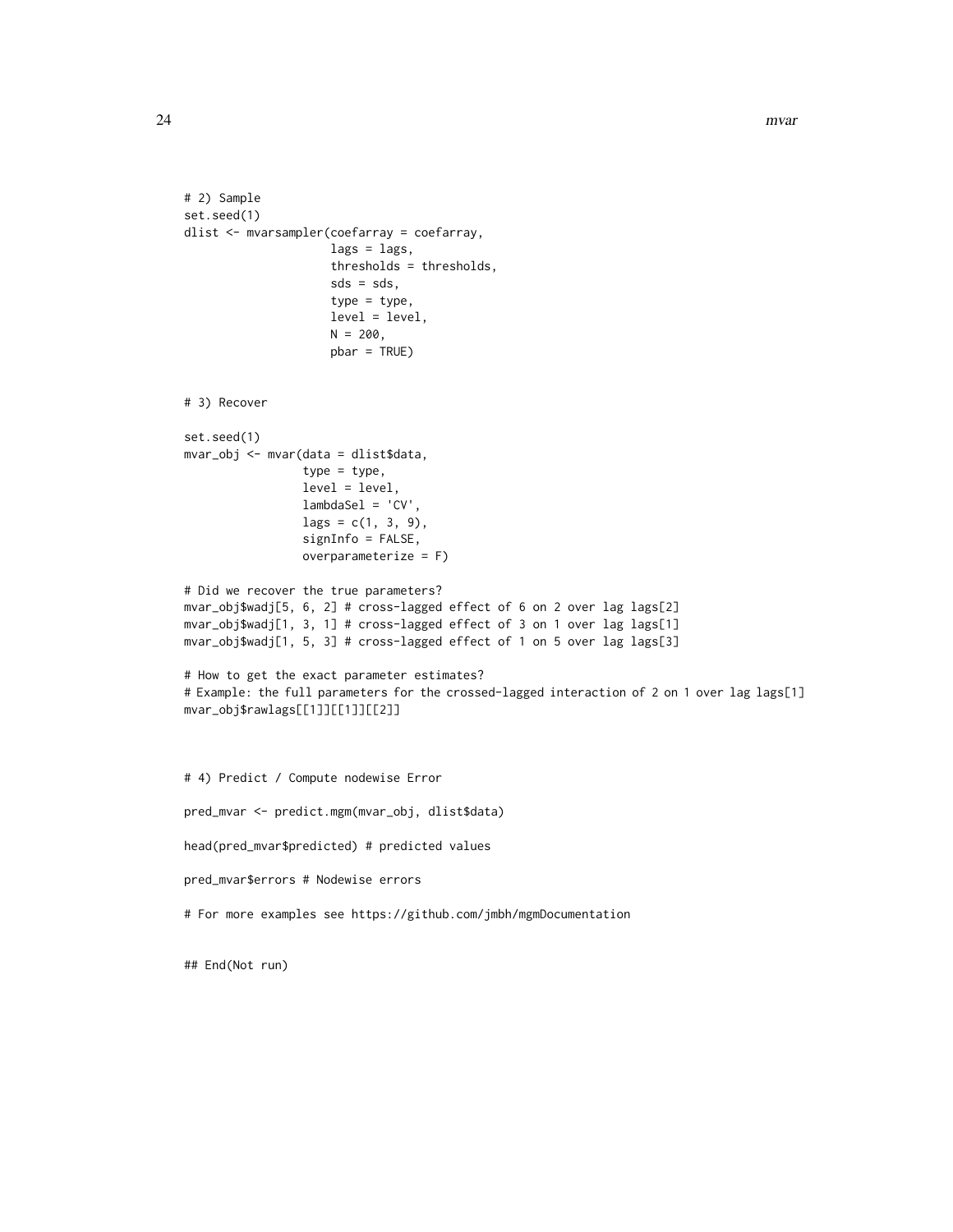<span id="page-24-0"></span>

#### Description

Function to sample from a mixed VAR (mVAR) model

#### Usage

mvarsampler(coefarray, lags, thresholds, sds, type, level, N, pbar)

#### Arguments

| coefarray  | A $p \times p \times max(level) \times max(level) \times n$ lags array, where p are the number of<br>variables, level is the input argument level and n_lags is the number of speci-<br>fied lags in lags, so $n_{lass} = length(n_{lass})$ . The first four dimensions specify<br>the parameters involved in the cross-lagged effects of the lag specified in the 5th<br>dimension. I.e. $coefarray[5, 6, 1, 1, 3]$ indicates the cross-lagged effect of vari-<br>able 6 on variable 5 (if both are continuous), for the third lag specified in lags.<br>If variable 1 and 3 are categorical with $m = 2$ and $= 4$ categories, respectively,<br>then coefarray[1, 3, 1:2, 1:4, 1] indicates the $m$ <sup>*</sup> s=8 parameters specifying this<br>interaction for the first lag specified in lags. See the examples below for an<br>illustration. |
|------------|------------------------------------------------------------------------------------------------------------------------------------------------------------------------------------------------------------------------------------------------------------------------------------------------------------------------------------------------------------------------------------------------------------------------------------------------------------------------------------------------------------------------------------------------------------------------------------------------------------------------------------------------------------------------------------------------------------------------------------------------------------------------------------------------------------------------------------------------------|
| lags       | A vector indicating the lags in the mVAR model. E.g. lags = $c(1, 4, 9)$<br>specifies lags of order 1, 3, 9. The number of specified lags has to match the 5th<br>dimension in coefarray.                                                                                                                                                                                                                                                                                                                                                                                                                                                                                                                                                                                                                                                            |
| thresholds | A list with p entries, each consisting of a vector indicating a threshold for each<br>category of the given variable. For continuous variable, the vector has length 1.                                                                                                                                                                                                                                                                                                                                                                                                                                                                                                                                                                                                                                                                              |
| sds        | A vector of length p indicating the standard deviations of the included Gaussian<br>nodes. If non-Gaussian variables are included in the mVAR model, the corre-<br>sponding entries are ignored.                                                                                                                                                                                                                                                                                                                                                                                                                                                                                                                                                                                                                                                     |
| type       | p vector indicating the type of variable for each column in data. 'g' for Gaus-<br>sian, 'p' for Poisson, 'c' for categorical.                                                                                                                                                                                                                                                                                                                                                                                                                                                                                                                                                                                                                                                                                                                       |
| level      | p vector indicating the number of categories of each variable. For continuous<br>variables set to 1.                                                                                                                                                                                                                                                                                                                                                                                                                                                                                                                                                                                                                                                                                                                                                 |
| N          | The number of samples to be drawn from the specified mVAR model.                                                                                                                                                                                                                                                                                                                                                                                                                                                                                                                                                                                                                                                                                                                                                                                     |
| pbar       | If $phar = TRUE$ , a progress bar is shown.                                                                                                                                                                                                                                                                                                                                                                                                                                                                                                                                                                                                                                                                                                                                                                                                          |

#### Details

We sample from the mVAR model by separately sampling from its corresponding p conditional distributions.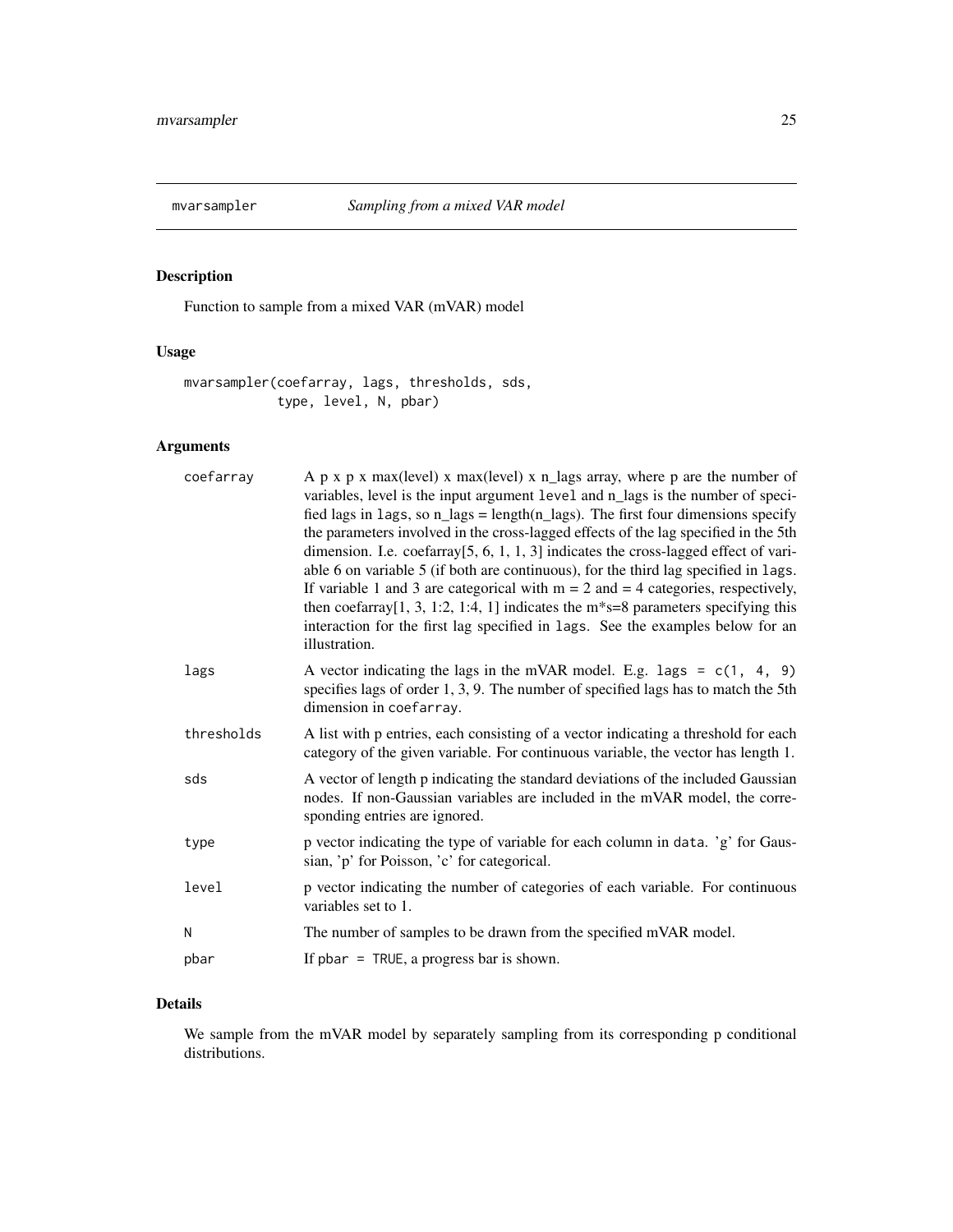26 mvarsampler

#### Value

A list with two entries:

| call | The function call             |
|------|-------------------------------|
| data | The sampled n x p data matrix |

#### Author(s)

Jonas Haslbeck <jonashaslbeck@gmail.com>

#### References

Haslbeck, J., & Waldorp, L. J. (2016). mgm: Structure Estimation for time-varying Mixed Graphical Models in high-dimensional Data. arXiv preprint arXiv:1510.06871.

#### Examples

```
## Not run:
# a) Set up mvar model
p <- 6 # Six variables
type <- c('c', 'c', 'c', 'c', 'g', 'g') # 4 categorical, 2 gaussians
level \leq c(2, 2, 4, 4, 1, 1) # 2 categoricals with 2 categories, 2 with 5
max_level <- max(level)
lags <- c(1, 3, 9) # include lagged effects of order 1, 3, 9
n_lags <- length(lags)
# Specify thresholds
thresholds[[1]] \leftarrow c(0, 0)thresholds[[2]] \leftarrow c(0, 0)thresholds[[3]] <- c(0, 0, 0, 0)
thresholds[[4]] \leftarrow c(0, 0, 0, 0)thresholds[5]] <- c(0)
thresholds[6]] <- c(0)
# Specify standard deviations for the Gaussians
sds <- rep(NULL, p)
sds[5:6] <- 1
# Create coefficient array
coefarray <- array(0, dim=c(p, p, max_level, max_level, n_lags))
# a.1) interaction between continuous 5<-6, lag=3
coefarray[5, 6, 1, 1, 2] <- .4
# a.2) interaction between 1<-3, lag=1
m1 <- matrix(0, nrow=level[2], ncol=level[4])
m1[1,1:2] <- 1
```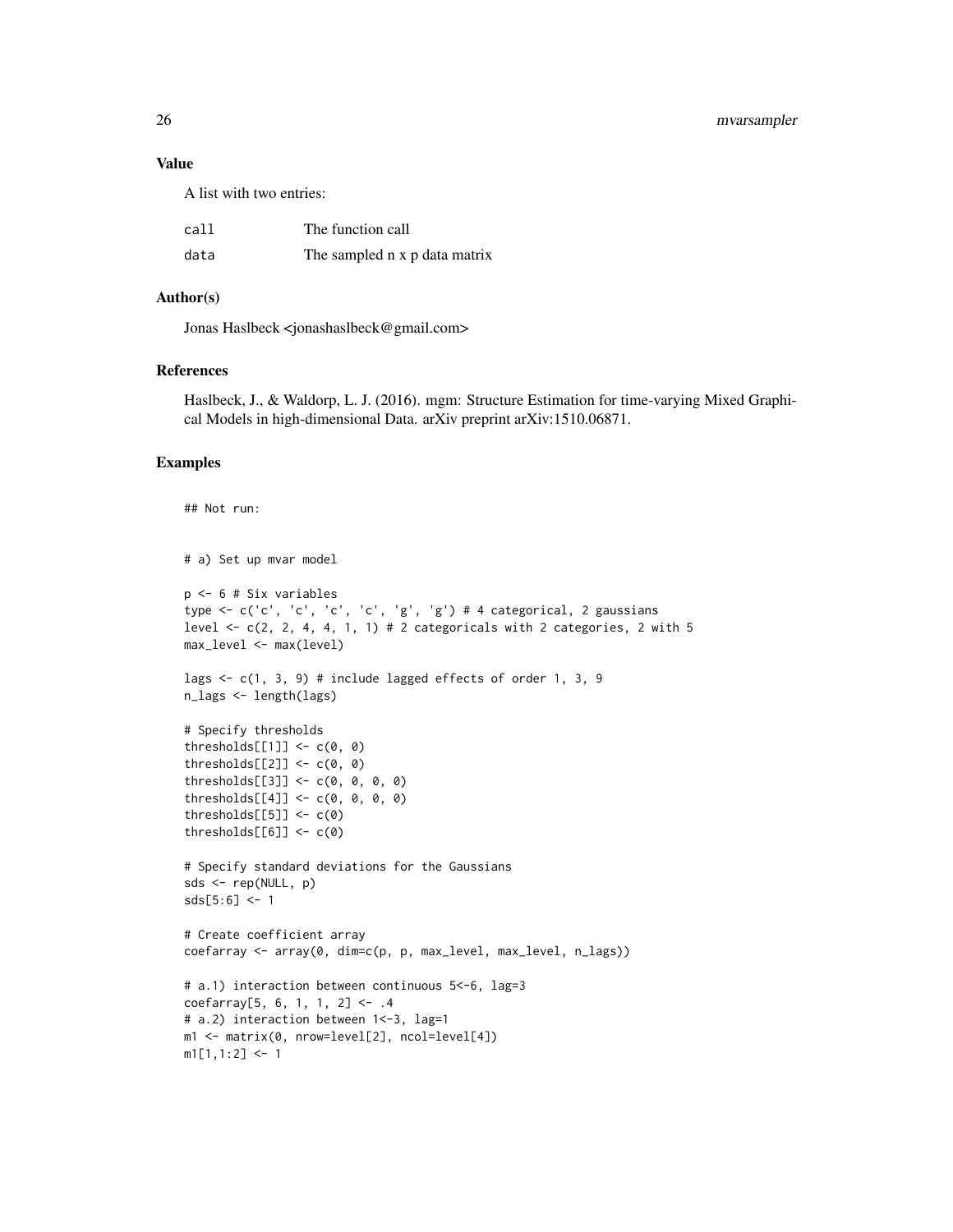#### <span id="page-26-0"></span>predict.mgm 27

```
m1[2,3:4] <- 1
coefarray[1, 3, 1:level[2], 1:level[4], 1] <- m1
# a.3) interaction between 1 <- 5, lag=9
coefarray[1, 5, 1:level[1], 1:level[5], 3] <- c(0, 1)
# b) Sample
set.seed(1)
dlist <- mvarsampler(coefarray = coefarray,
                     lags = lags,thresholds = thresholds,
                     sds = sds,
                     type = type,
                     level = level,
                     N = 200,
                     pbar = TRUE)
# c) Recover
set.seed(1)
mvar_obj <- mvar(data = dlist$data,
                 type = type,
                 level = level,
                 lambdaSel = 'CV',
                 lags = c(1, 3, 9))# Did we recover the true parameters?
mvar_obj$wadj[5, 6, 2] # yes
mvar_obj$wadj[1, 3, 1] # yes
mvar_obj$wadj[1, 5, 3] # yes
## End(Not run)
```
predict.mgm *Compute predictions from mgm model objects*

#### Description

Similar to other predict methods, this function computes predicted values and prediction errors from a mgm model-object (mgm, mvar, tvmgm or tvmvar).

#### Usage

```
## S3 method for class 'mgm'
predict(object, data, errorCon, errorCat, tvMethod, consec, ...)
```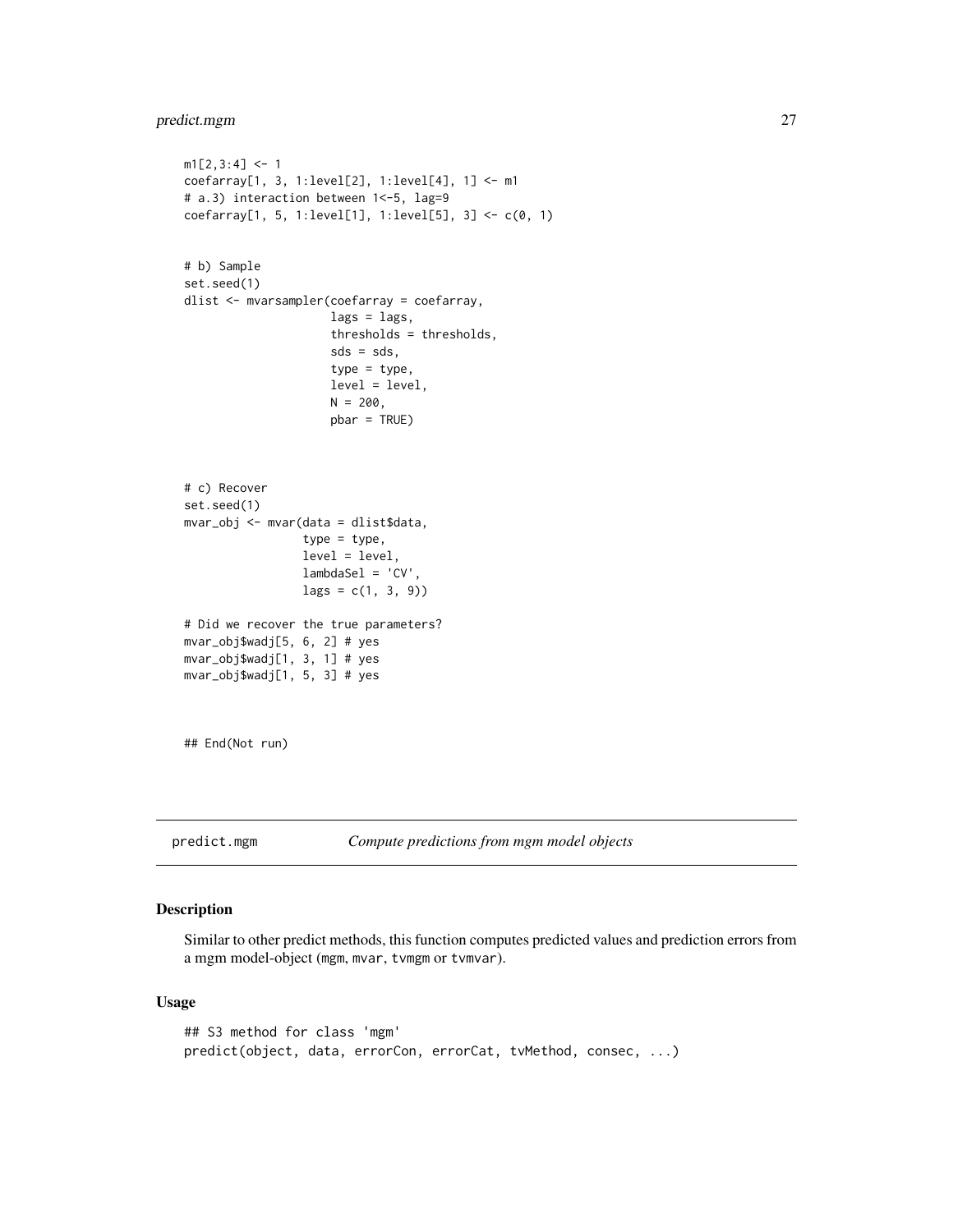#### **Arguments**

object An mgm model object, i.e. the output of the functions  $mgm()$ ,  $mvar()$ ,  $tvmgm()$ or tvmvar()

data A n x p data matrix with the same structure (number of variables p and types of variables) as the data used to fit the model.

- errorCon Either a character vector specifying the types of nodewise error that should be computed, where the two provided error functions for continuous varaibles are errorCon = 'RMSE', the Root Mean Squared Error and errorCon = 'R2', the proportion of explained variance. The default is errorCon = c('RMSE' 'R2'). Alternatively, errorCon can be a list, where each list entry is a custom error function of the form foo(true, pred), where true and pred are the arguments for the vectors of true and predicted values, respectively. If predictions are made for a time-varying model and tvMethod = 'weighted', the weighted R2 or RMSE are computed. If a costum function is used, an additional argument for the weights has to be provided: foo(true, pred, weights). Note that custom error functios can also be combined with the buildt-in functions, i.e. errorCon = list('RMSE', 'CustomError'=foo).
- errorCat Either a character vector specifying the types of nodewise error that should be computed, where the two provided error functions for categorical varaibles are  $errorCat = 'CC'$ , the proportion of correct classification (accuracy) and errorCat = 'nCC', the proportion of correct classification normalized by the marginal distribution of the variable at hand. Specifically,  $nCC = (CC)$ - norm constant) /  $(1 - norm constant)$ , where norm constant is the relative frequency of the category with the highest relative frequency. The default is  $errorCon = c('CC' 'nCC').$

Alternatively, errorCat can be a list, where each list entry is a custom error function of the form foo(true, pred), where true and pred are the arguments for the vectors of true and predicted values, respectively. If predictions are made for a time-varying model and  $t$ vMe $t$ hod = 'weighted', the weighted R2 or RMSE are computed. If a costum function is used, an additional argument for the weights has to be provided: foo(true, pred, weights). Note that custom error functios can also be combined with the buildt-in functions, i.e. errorCon = list('nCC', 'CustomError'=foo).

- tvMethod The type of error calculated for time-varying models: tvMethod = 'weighted' computes errors by computing a weighted error over all cases in the time series at each estimation point specified in estpoints in tvmgm() or tvmvar(). The weighting corresponds to the weighting used for estimation (see ?tvmgm or ?tvmvar). tvMethod = 'closestModel' determines for each time point the closest model and uses that model for prediction. See Details below for a more elaborate explanation.
- consec A integer vector of length nrow(data), indicating the sequence of measurement points in a time series. For details see ?mvar. This is only relevant for mVAR models and time series with unequal time intervals. Defaults to consec = NULL, which assumes equal time intervals. consec is ignored if a mgm or tvmgm object is provided to predict.mgm()
- ... Additional arguments.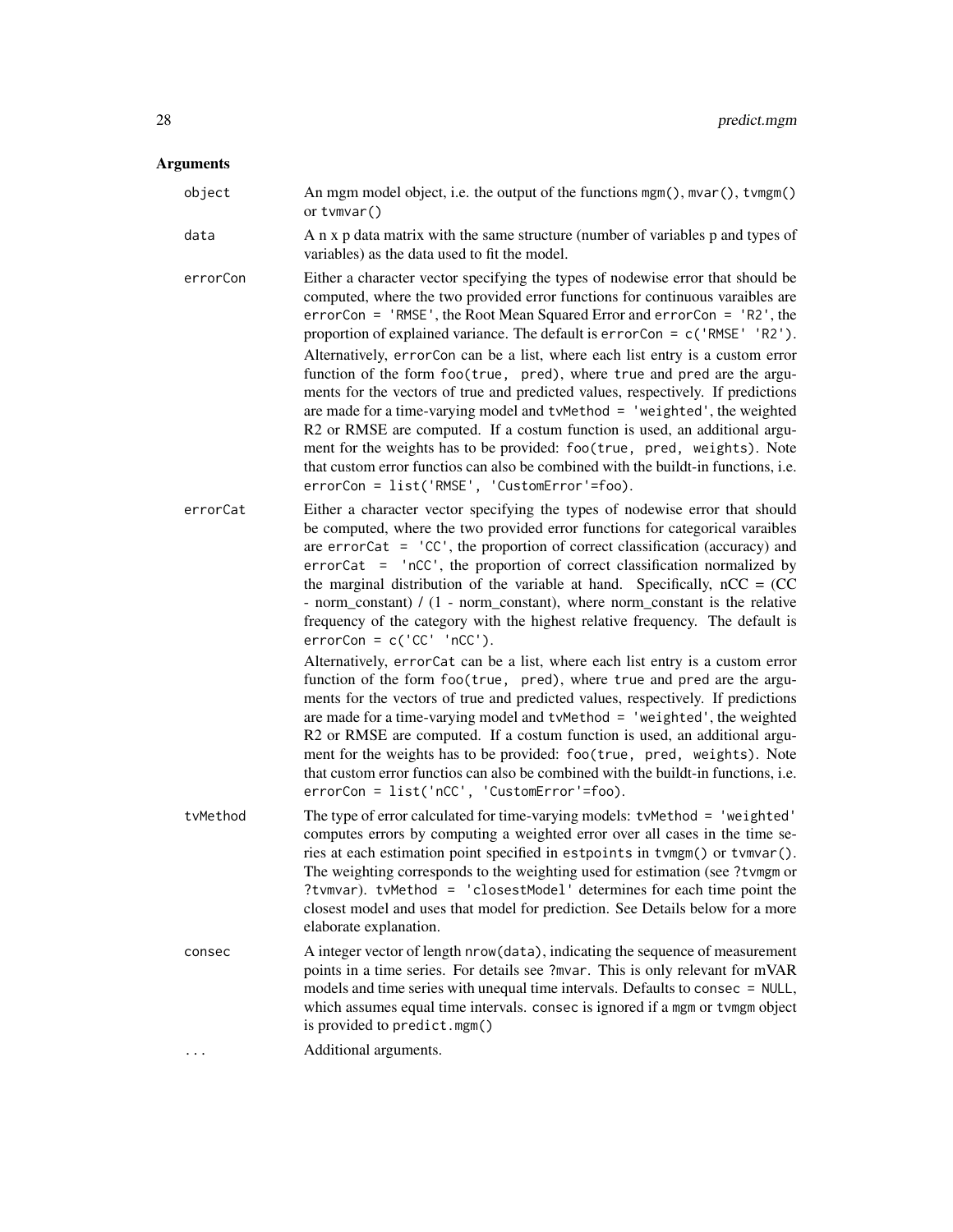#### predict.mgm 29

#### Details

In the case of time-varying model nodewise errors can be computed in two different ways.

First, one computes the predicted value for each of the N cases in the time series for all models (estimated at different estimation points, see ?tvmgm or ?tvmvar). Then the error of each of the N cases for each of the models is weighted by the weight that has been used to estimate a given model at its estimation point. This means that the error of a case in the end of a time-series gets a high weight for models estimated in the end of the time-series and a low weight for models estimated in the beginning of the time series.

Second, we determine for each case in the time-series the closest estmation point, and use the model estimated at that estimation point to make predictions for that case.

Note that the error function normalized accuracy (nCC) is negative, if the full model performs worse than the intercept model. This can happen if the model overfits the data.

#### Value

A list with the following entries:

| call          | Contains all provided input arguments.                                                                                                                                                                                                                                                                             |
|---------------|--------------------------------------------------------------------------------------------------------------------------------------------------------------------------------------------------------------------------------------------------------------------------------------------------------------------|
| predicted     | A n x p matrix with predicted values, matching the dimension of the true values<br>in true.                                                                                                                                                                                                                        |
| probabilities | A list with p entries corresponding to p nodes in the data. If a variable is categor-<br>ical, the corresponding entry contains a n x k matrix with predicted probabilities,<br>where k is the number of categories of the categorical variable. If a variable is<br>continuous, the corresponding entry is empty. |
| true          | Contains the true values. For mgm and tymgm objects these are equal to the data<br>provided via data. For mvar and tvmvar objects, these are equal to the rows<br>that can be predicted in a VAR model, depending on the largest specified lag.                                                                    |
| errors        | A matrix containing the all types of errors specified via error Con and error Cat,<br>for each variable. If tymethod = 'weighted', the matrix becomes an array,<br>with an additional dimension for the estimation point.                                                                                          |

#### Author(s)

Jonas Haslbeck <jonashaslbeck@gmail.com>

#### References

Haslbeck, J., & Waldorp, L. J. (2016). mgm: Structure Estimation for time-varying Mixed Graphical Models in high-dimensional Data. arXiv preprint arXiv:1510.06871.

Haslbeck, J., & Waldorp, L. J. (2015). Structure estimation for mixed graphical models in highdimensional data. arXiv preprint arXiv:1510.05677.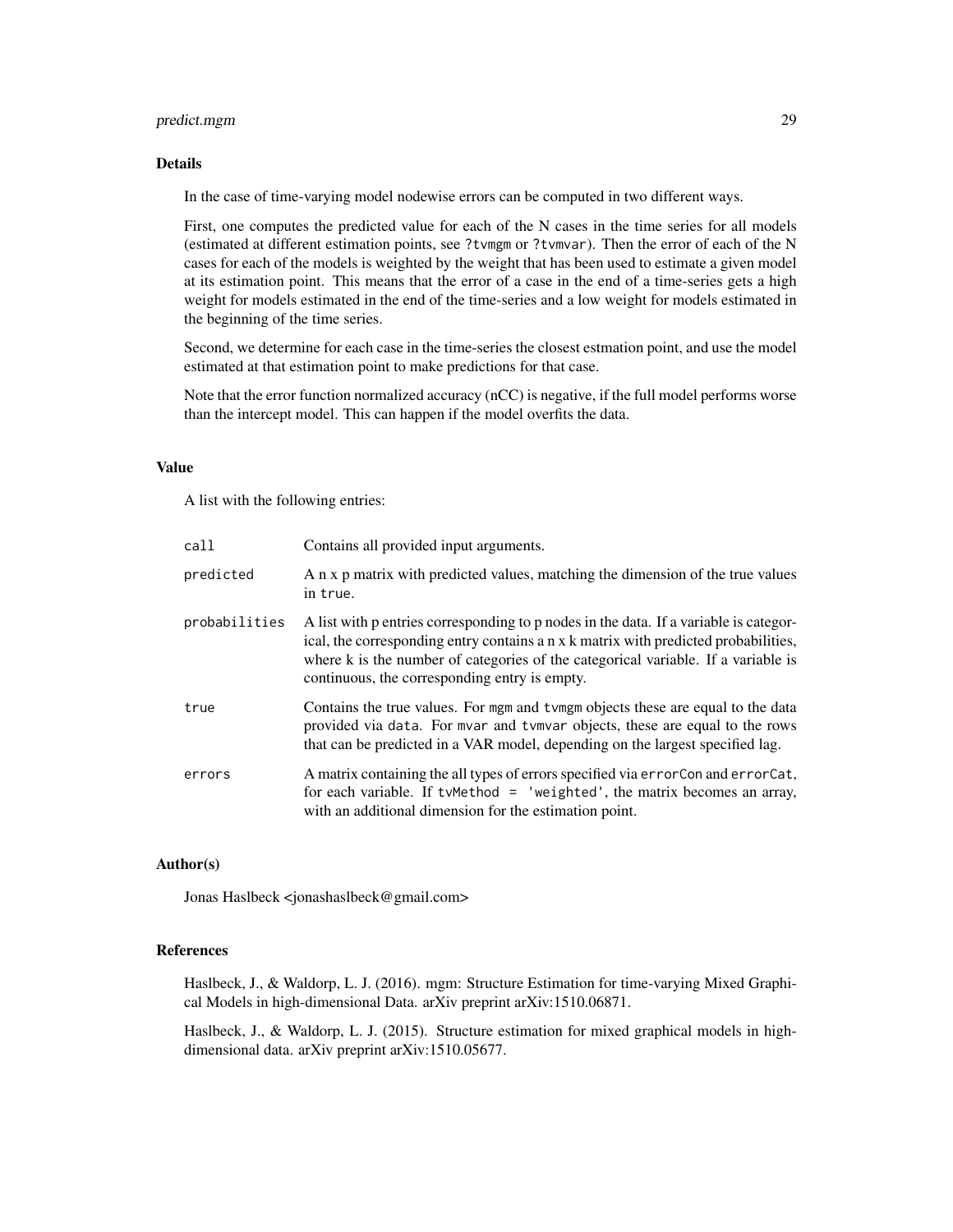#### <span id="page-29-0"></span>30 print.mgm

#### Examples

```
## Not run:
```
# See examples in ?mgm, ?tvmgm, ?mvar and ?tvmvar.

## End(Not run)

#### print.mgm *Print method for mgm objects*

#### Description

Returns basic information about fit objects, prediction objects and bandwidth-selection objects.

#### Usage

```
## S3 method for class 'mgm'
print(x, \ldots)
```
#### Arguments

|          | The output object of mgm(), mvar(), tvmgm(), tvmvar(), predict.mgm() or<br>bwSelect(). |
|----------|----------------------------------------------------------------------------------------|
| $\cdots$ | Additional arguments.                                                                  |

#### Value

Writes basic information about the object in the console.

#### Author(s)

Jonas Haslbeck <jonashaslbeck@gmail.com>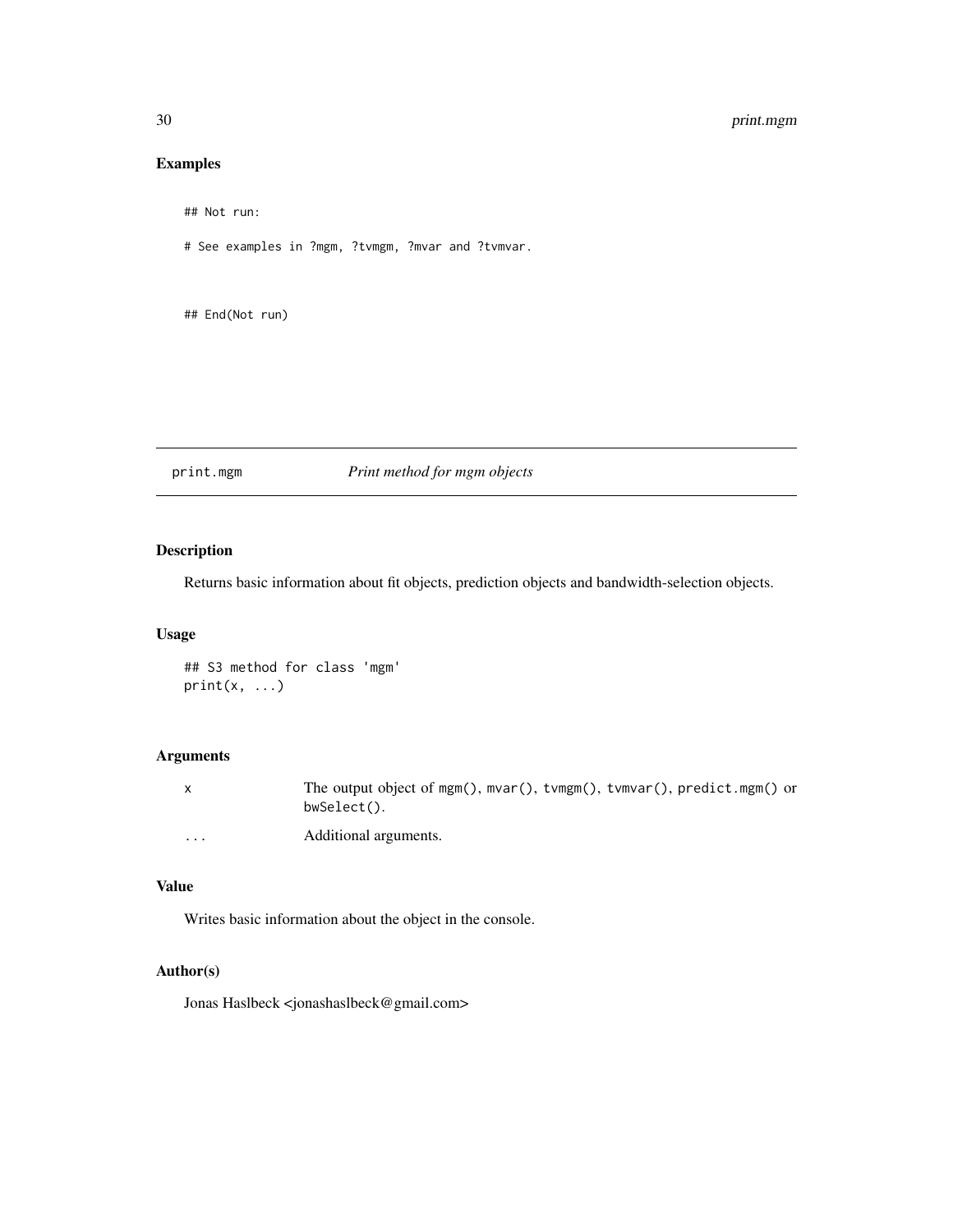<span id="page-30-0"></span>

#### Description

Estimates time-varying k-degree Mixed Graphical Models (MGMs) via elastic-net regularized kernel smoothed Generalized Linear Models

#### Usage

tvmgm(data, type, level, timepoints, estpoints, bandwidth, ...)

#### Arguments

| data       | A n x p data matrix.                                                                                                                                                                                                                                                                                                                                                                                                                                                                   |
|------------|----------------------------------------------------------------------------------------------------------------------------------------------------------------------------------------------------------------------------------------------------------------------------------------------------------------------------------------------------------------------------------------------------------------------------------------------------------------------------------------|
| type       | p vector indicating the type of variable for each column in data. 'g' for Gaus-<br>sian, 'p' for Poisson, 'c' for categorical.                                                                                                                                                                                                                                                                                                                                                         |
| level      | p vector indicating the number of categories of each variable. For continuous<br>variables set to 1.                                                                                                                                                                                                                                                                                                                                                                                   |
| timepoints | A strictly increasing numeric vector of length nrow (data) indicating time points<br>for the measurements in data. If timepoints is not specified, it is assumed<br>that the time points are equally spaced. For details, see Haslbeck and Waldorp<br>(2016).                                                                                                                                                                                                                          |
| estpoints  | Vector indicating estimation points on interval $[0, n]$ .                                                                                                                                                                                                                                                                                                                                                                                                                             |
| bandwidth  | We use a gaussian density on the unit time-interval $[0,1]$ to determine the weights<br>for each observation at each estimated time point. The bandwidth specifies the<br>standard deviation the Gaussian density. To get some intuition, which band-<br>width results in the combination of how many data close in time one can plot<br>Gaussians on $[0,1]$ for different bandwidths. The bandwidth can also be selected<br>in a data driven way using the function (see bw Select). |
|            | Arguments passed to mgm, specifying how each single model should be esti-<br>mated. See ?mgm.                                                                                                                                                                                                                                                                                                                                                                                          |

#### Details

Estimates a sequence of MGMs at the time points specified at the locations specified via estpoints. tvmgm() is a wrapper around mgm() and estimates a series of MGM with different weightings which are defined by the estimation locations in estpoints and the banwdith parameter specified in bandwidth. For details see Haslbeck and Waldorp (2016).

#### Value

A list with the following entries:

call Contains all provided input arguments. If saveData = TRUE, it also contains the data.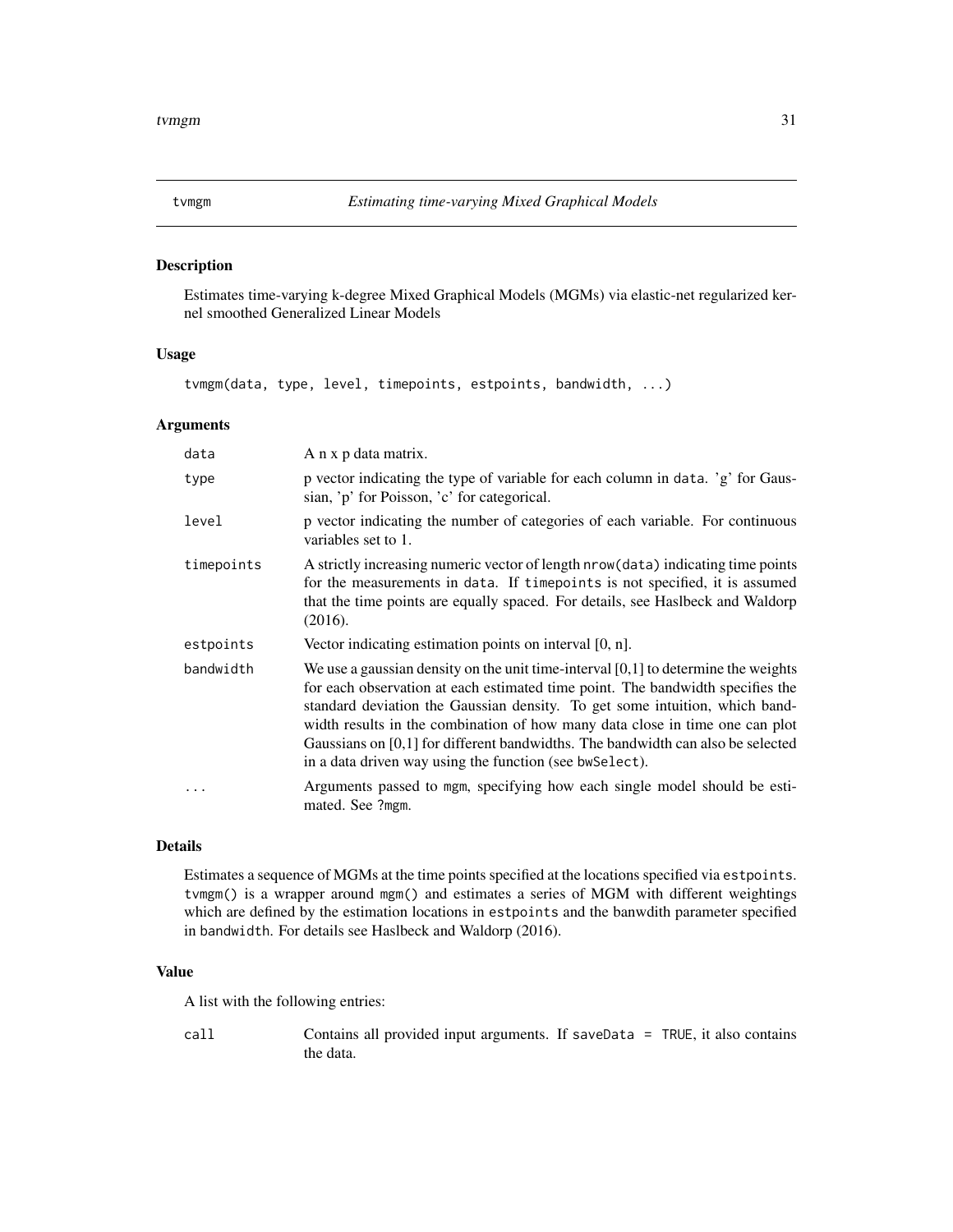- pairwise Contains a list with all information about estimated pairwise interactions. wadj contains a p x p x estpoints array containing the weighted adjacency matrix for each estimation point specified in estpoints, if p is the number of variables in the network. signs has the same dimensions as wadj and contains the signs for the entries of wadj: 1 indicates a positive sign, -1 a negative sign and 0 an undefined sign. A sign is undefined if an edge is a function of more than one parameter. This is the case for interactions involving a categorical variable with more than 2 categories. edgecolor also has the same dimensions as wadj contains a color for each edge, depending on signs. It is provided for more convenient plotting. If only pairwise interactions are modeled  $(d = 1)$ , wadj contains all conditional independence relations.
- factorgraph Contains a list with all information about all estimated interactions (factors). graph contains an  $(p+E)$  x  $(p+E)$  x estpoints array containing weighted adjacency matrix of a (bipartide) factor graph for each estimation point specified in estpoints. If p is the number of variables and E the number of interactions (factors) in the model, each of these matrices (for a fixed estimation point) has dimensions  $(p+E)$  x  $(p+E)$ . The factor graph is furter specified by the following objects: signs is a matrix of the same dimensions as graph that indicates the sign of each interaction, if defined (see pairwise above). edgecolor is a matrix with the same dimension as graph that provides edge colors depending on the sign as above. order contains a list with length(estpoints) entries; each element is a (p+E) vector indicating the order of interaction. The first p entries are set to zero and correspond to the variables. nodetype contains a list with length(estpoints) entries; each element is a  $(p+E)$  vector indicating whether a row/column corresponds to a variable (0) or a factor (1). The last two vectors are helpful to plot the factor graph (see examples below). Note that factorgraph contains the same information as pairwise if only pairwise interactions are estimated.
- rawfactor Contains a list with entries equal to the number of estimated time points specified in estpoints; each entry is a list with three entries that relate each interaction in the model to all its parameters. This is different to the output provided in factorgraph, where one value is assigned to each interaction. indicator contains a list with d entries, one for each order of modeled interaction, which contain the estimated (nonzero) interactions. weights contains a list with d entries, which in turn contain R lists, where R is the number of interactions (and rows in the corresponding list entry inindicator) that were estimated (nonzero) in the given entry. signs has the same structure as weights and provides the sign of the interaction, if defined. intercepts Contains a list with entries equal to the number of estimated time points spec-
- ified in estpoints; each entry is a list with p entries, which contain the intercept/thresholds for each node in the network. In case a given node is categorical with m categories, there are m thresholds for this variable.
- tvmodels Contains the MGM model estimated by mgm() at each time point specified via estpoints. See ?mgm for a detailed description of this output.

#### Author(s)

Jonas Haslbeck <jonashaslbeck@gmail.com>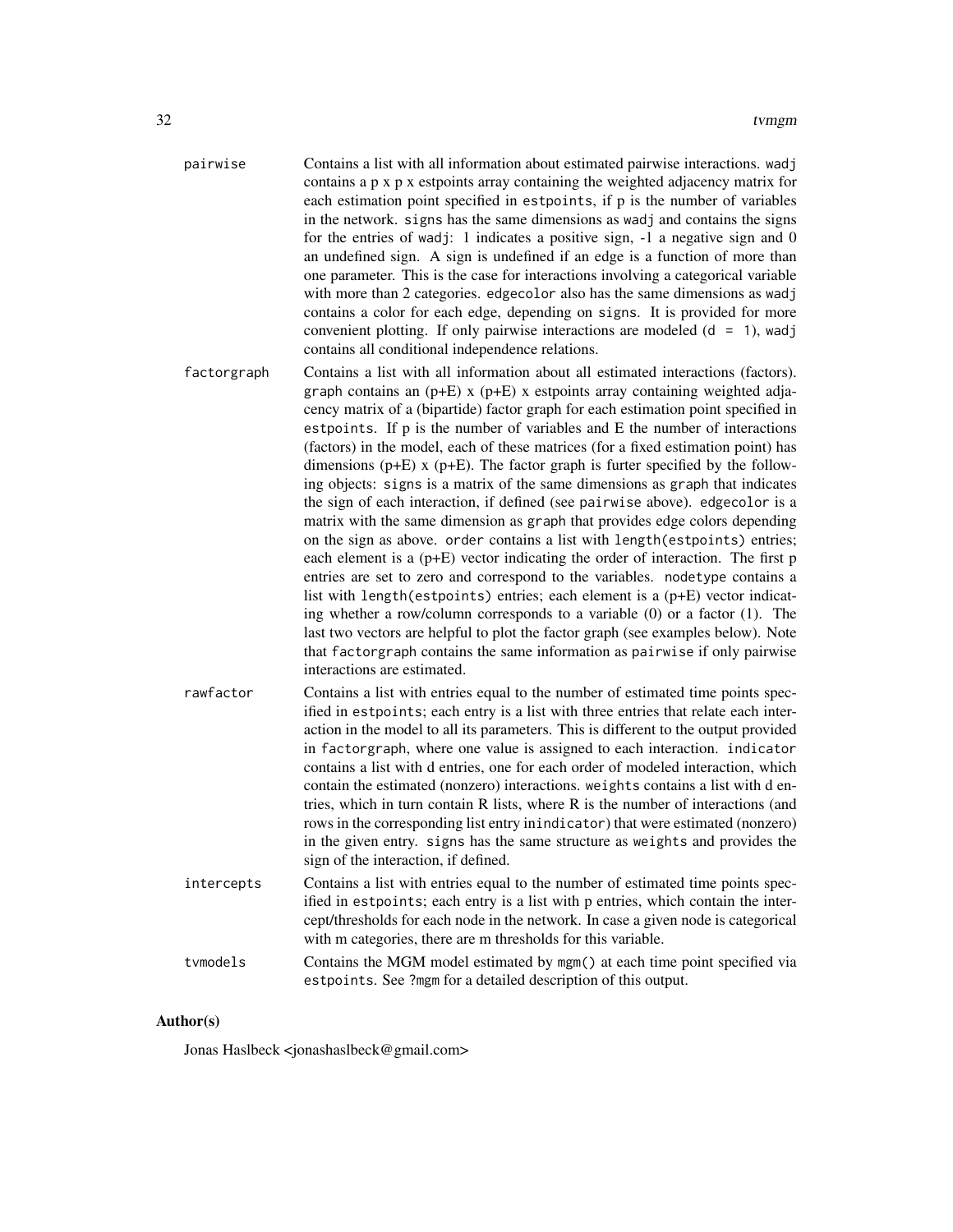#### tvmgm 33

#### References

Haslbeck, J., & Waldorp, L. J. (2016). mgm: Structure Estimation for time-varying Mixed Graphical Models in high-dimensional Data. arXiv preprint arXiv:1510.06871.

Haslbeck, J., & Waldorp, L. J. (2015). Structure estimation for mixed graphical models in highdimensional data. arXiv preprint arXiv:1510.05677.

#### Examples

## Not run:

```
## We specify a time-varying MGM and recover it using tvmgm()
# 1) Specify Model
# a) Define Graph
p \le -6type = c('c', 'c', 'g', 'g', 'p', 'p')
level = c(2, 3, 1, 1, 1, 1)n_timepoints <- 1000
# b) Define Interaction
factors <- list()
factors[[1]] \leftarrow matrix(c(1, 2,2,3,
                          3, 4), ncol=2, byrow = T) # no pairwise interactions
factors[[2]] \leftarrow matrix(c(1,2,3,2,3,4), ncol=3, byrow = T) # one 3-way interaction
interactions <- list()
interactions[[1]] <- vector('list', length = 3)
interactions[[2]] <- vector('list', length = 2)
# 3 2-way interactions
interactions[1][[1]] < - array(0, dim = c(level[1], level[2], n_timepoints))interactions[[1]][[2]] <- array(0, dim = c(level[2], level[3], n_timepoints))
interactions[[1]][[3]] <- array(0, dim = c(level[3], level[4], n_timepoints))
# 2 3-way interactions
interactions[2][1][1] <- array(0, dim = c(level[1], level[2], level[3], n_timepoints))interactions[[2]][[2]] \leq - array(0, dim = c(level[2], level[3], level[4], n_timepoints))theta <-3interactions[[1]][[1]][1, 1, ] <- theta
interactions[[1]][[2]][1, 1, ] <- theta
interactions[1]][[3]][1, 1, ] \leftarrow seq(0, theta, length = n_timepoints)interactions[[2]][[1]][1, 1, 1, ] <- theta
interactions[[2]][[2]][1, 1, 1, ] <- theta
# c) Define Thresholds
thresholds <- list()
thresholds[[1]] \leftarrow matrix(0, nrow = n_timepoints, ncol = level[1])thresholds[[2]] \leftarrow matrix(0, nrow = n_timepoints, ncol = level[2])thresholds[[3]] \leq matrix(0, nrow = n_timepoints, ncol = level[3])
```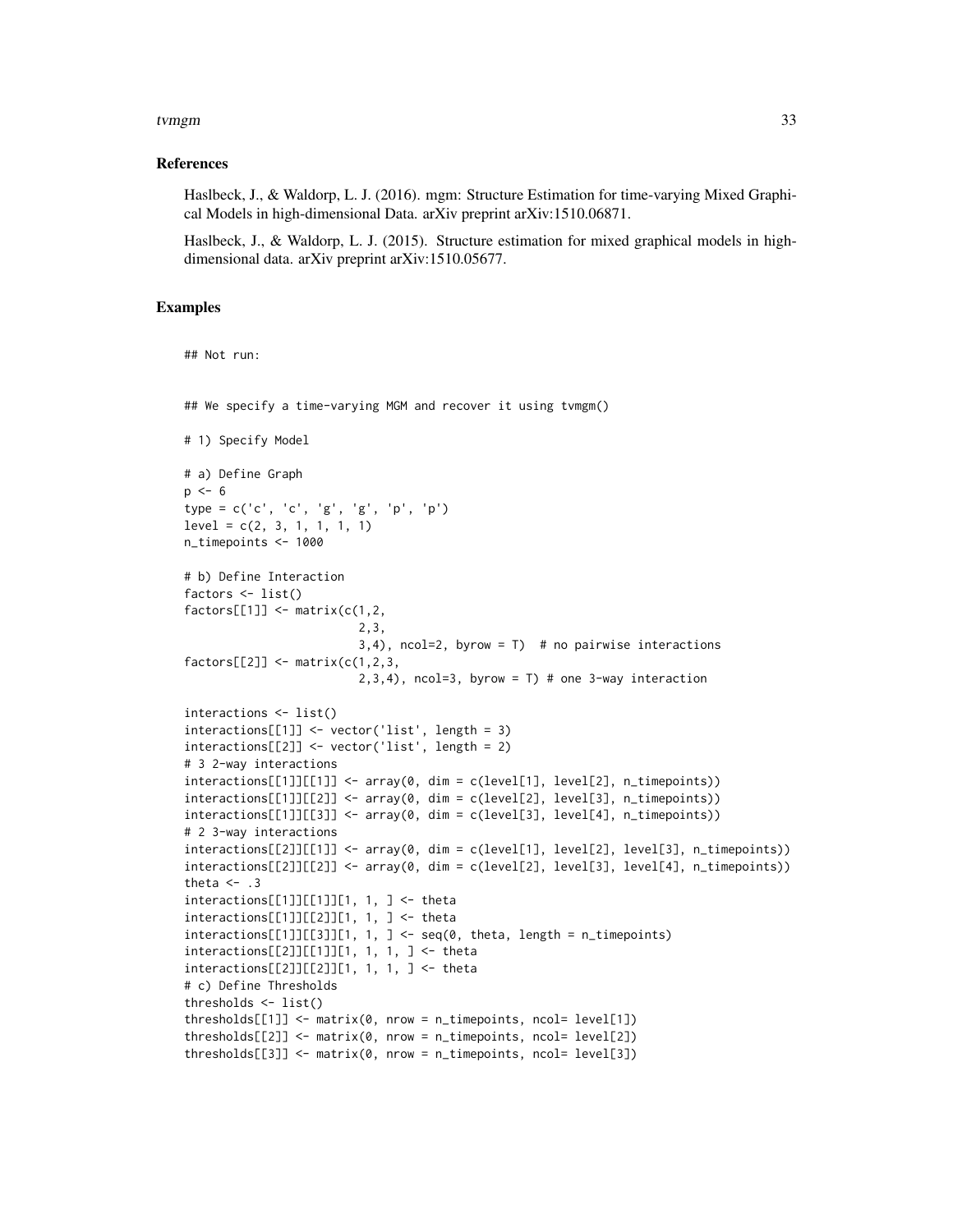#### 34 tvmgm

```
thresholds[[4]] \leftarrow matrix(0, nrow = n_timepoints, ncol = level[4])thresholds[[5]] <- matrix(.1, nrow = n_timepoints, ncol= level[5])
thresholds[[6]] \leftarrow matrix(.1, nrow = n_timepoints, ncol = level[6])# d) define sds
sds <- matrix(.2, ncol=p, nrow=n_timepoints)
# 2) Sample Data
iter < -1set.seed(iter)
d_iter <- tvmgmsampler(factors = factors,
                       interactions = interactions,
                       thresholds = thresholds,
                       sds = sds,
                       type = type,
                       level = level,
                       nIter = 100,
                       pbar = TRUE)
data <- d_iter$data
head(data)
# delete inf rows:
ind_finite <- apply(data, 1, function(x) if(all(is.finite(x))) TRUE else FALSE)
table(ind_finite) # all fine for this setup & seed
# in case of inf values (no theory on how to keep k-order MGM well-defined)
data <- data[ind_finite, ]
# 3) Recover
mgm_c_cv <- tvmgm(data = data,
                  type = type,
                  level = level,
                  k = 3,estpoints = seq(0, 1000, length=10),
                  bandwidth = .1,
                  lambdaSel = 'CV',
                  ruleReg = 'AND',
                  pbar = TRUE,
                  overparameterize = T,
                  signInfo = FALSE)
# Look at time-varying pairwise parameter 3-4
mgm_c_cv$pairwise$wadj[3,4,] # recovers increase
# 4) Predict values / compute nodewise Errors
pred_mgm_cv_w <- predict.mgm(mgm_c_cv,
                             data = data,
                             tvMethod = 'weighted')
pred_mgm_cv_cM <- predict.mgm(mgm_c_cv,
                              data = data,
                              tvMethod = 'closestModel')
```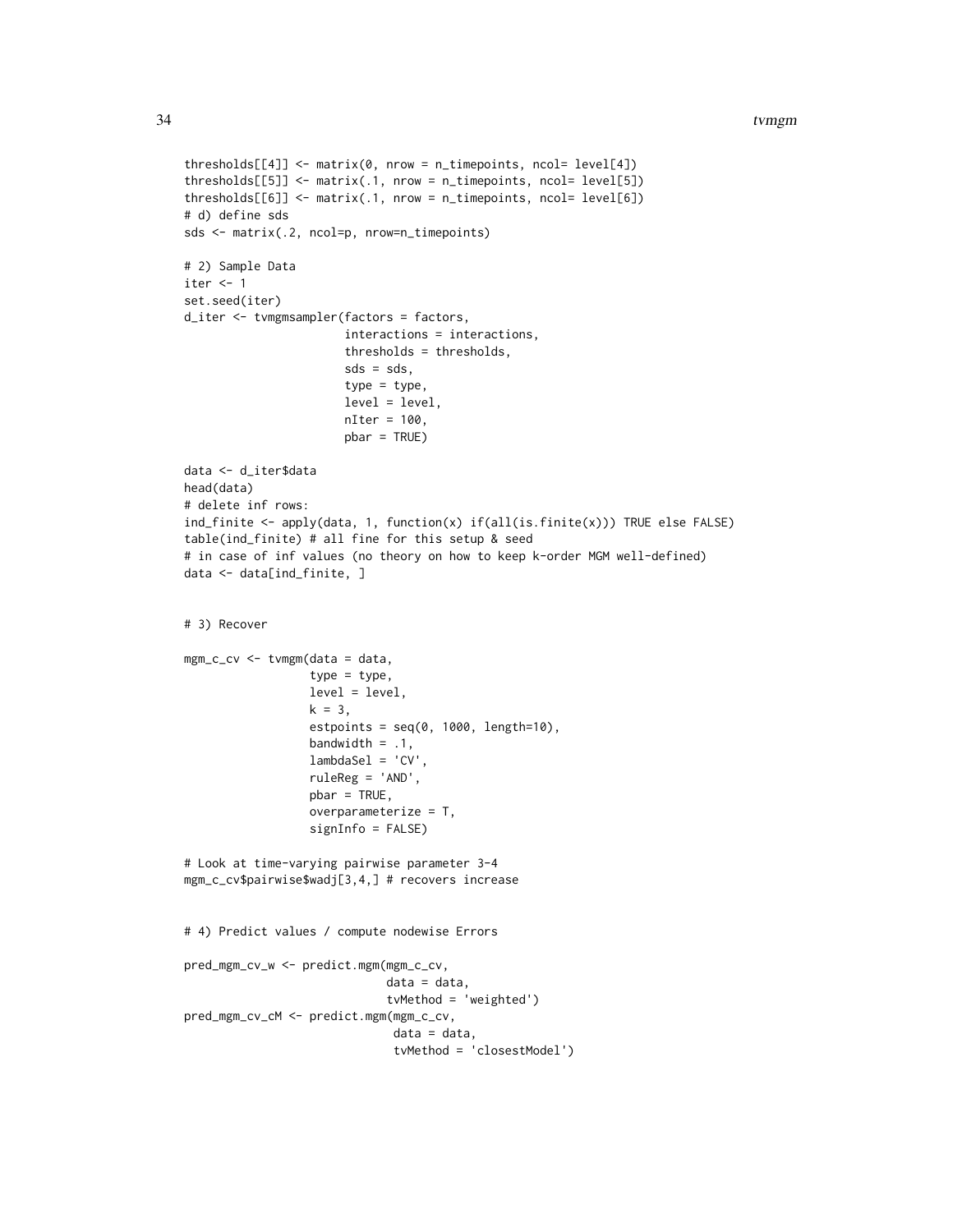#### <span id="page-34-0"></span>tvmgmsampler 35

pred\_mgm\_cv\_w\$errors pred\_mgm\_cv\_cM\$errors

# For more examples see https://github.com/jmbh/mgmDocumentation

## End(Not run)

tvmgmsampler *Sample from time-varying k-order Mixed Graphical Model*

#### Description

Generates samples from a time-varying k-order Mixed Graphical Model

#### Usage

tvmgmsampler(factors, interactions, thresholds, sds, type, level,  $nIter = 250$ ,  $pbar = TRUE$ , ...)

#### Arguments

| factors      | The same object as factors in mgmsampler(). An interaction is specified in<br>factors if it should be nonzero at least at one time point in the time series. The<br>values of each parameter at each time point is specified via interactions.                                                                                               |
|--------------|----------------------------------------------------------------------------------------------------------------------------------------------------------------------------------------------------------------------------------------------------------------------------------------------------------------------------------------------|
| interactions | The same object as factors in mgmsampler(), except that each array indicating<br>the parameters of an interaction has an additional (the last) dimension, indicating<br>time. Corresponding to the time vector in factors, the time vector has to be a<br>sequence of integers $\{1, 2, , N\}$ . For an illustration see the examples below. |
| thresholds   | A list with p entries for p variables, each of which contains a N x m matrix. The<br>columns contain the m thresholds for m categories (for continuous variables m<br>$= 1$ and the entry contains the threshold/intercept). The rows indicate how the<br>thresholds change over time.                                                       |
| sds          | N x p matrix indicating the standard deviations of Gaussians specified in type<br>for $\{1, , N\}$ time points. Entries not referring to Gaussians are ignored.                                                                                                                                                                              |
| type         | p character vector indicating the type of variable for each column in data. 'g'<br>for Gaussian, 'p' for Poisson, 'c' of each variable.                                                                                                                                                                                                      |
| level        | p integer vector indicating the number of categories of each variable. For con-<br>tinuous variables set to 1.                                                                                                                                                                                                                               |
| nIter        | Number of iterations in the Gibbs sampler until a sample is drawn.                                                                                                                                                                                                                                                                           |
| pbar         | If pbar = TRUE a progress bar is shown. Defaults to pbar = TRUE.                                                                                                                                                                                                                                                                             |
| $\cdots$     | Additional arguments.                                                                                                                                                                                                                                                                                                                        |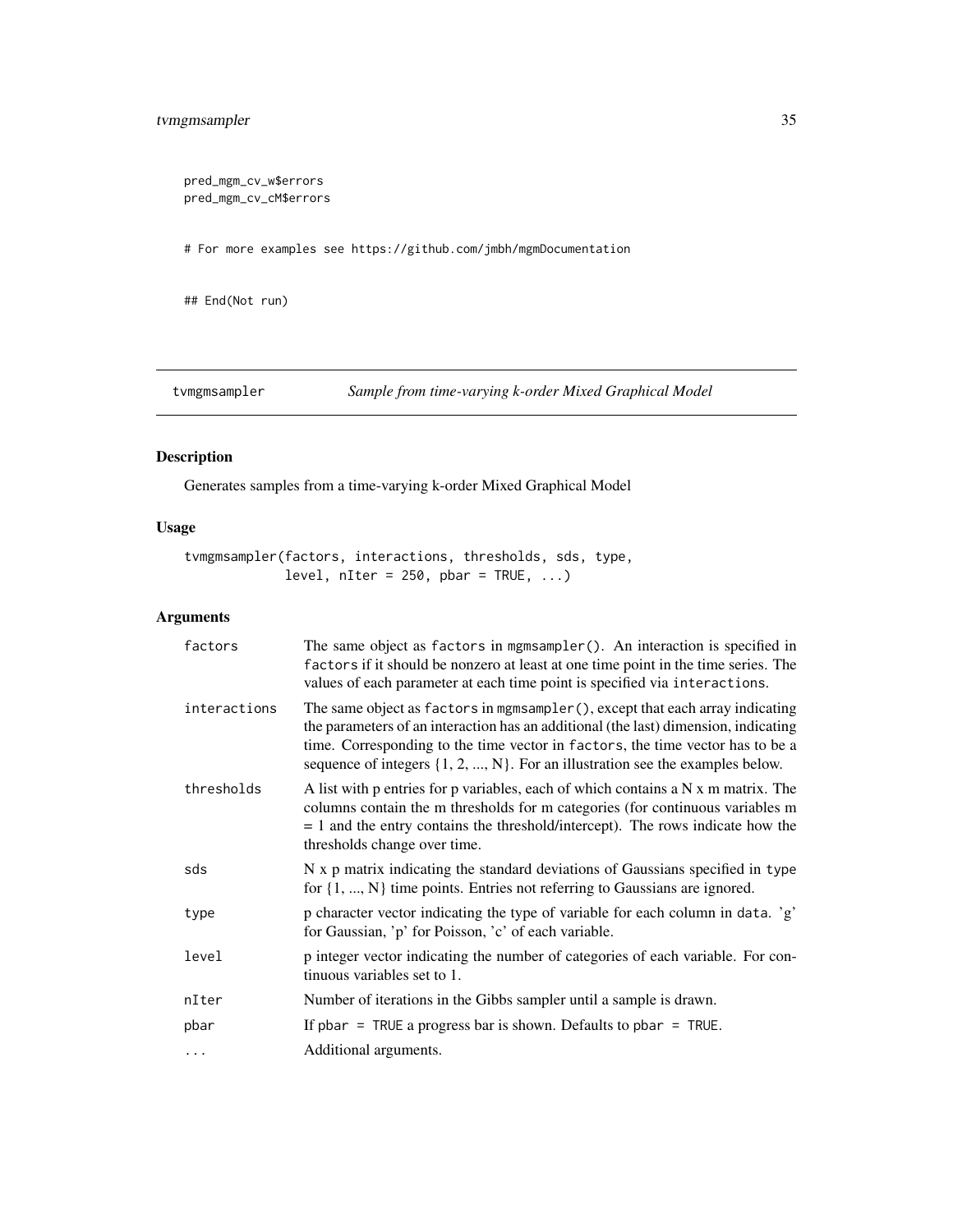#### Details

tvmgmsampler is a wrapper function around mgmsampler. Its input is the same as for mgmsampler, except that each object has an additional dimension for time. The number of time points is specified via entries in the additional time dimension.

#### Value

A list containing:

| call | Contains all provided input arguments.  |
|------|-----------------------------------------|
| data | The N x p data matrix of sampled values |

#### Author(s)

Jonas Haslbeck <jonashaslbeck@gmail.com>

#### References

Haslbeck, J., & Waldorp, L. J. (2016). mgm: Structure Estimation for time-varying Mixed Graphical Models in high-dimensional Data. arXiv preprint arXiv:1510.06871.

Yang, E., Baker, Y., Ravikumar, P., Allen, G. I., & Liu, Z. (2014, April). Mixed Graphical Models via Exponential Families. In AISTATS (Vol. 2012, pp. 1042-1050).

#### Examples

```
## Not run:
# --------- Example 1: p = 4 dimensional Gaussian ---------
# ----- 1) Specify Model -----
# a) General Graph Info
type = c('g', 'g', 'g', 'g') # Four Gaussians
level = c(1, 1, 1, 1)n_timepoints = 500 # Number of time points
# b) Define Interaction
factors <- list()
factors[[1]] \leftarrow array(NA, dim=c(2, 2)) # two pairwise interactionsfactors[[1]][1, 1:2] < -c(3,4)factors[[1]][2, 1:2] <- c(1,2)
# Two parameters, one linearly increasing from 0 to 0.8, another one lin decreasing from 0.8 to 0
interactions <- list()
interactions[[1]] <- vector('list', length = 2)
interactions[[1]][[1]] <- array(0, dim = c(level[1], level[2], n_timepoints))
interactions[[1]][[1]][1,1, ] \leftarrow seq(.8, 0, length = n_timepoints)interactions[1]][[2]] \le - array(0, dim = c(level[1], level[2], n_timepoints))
```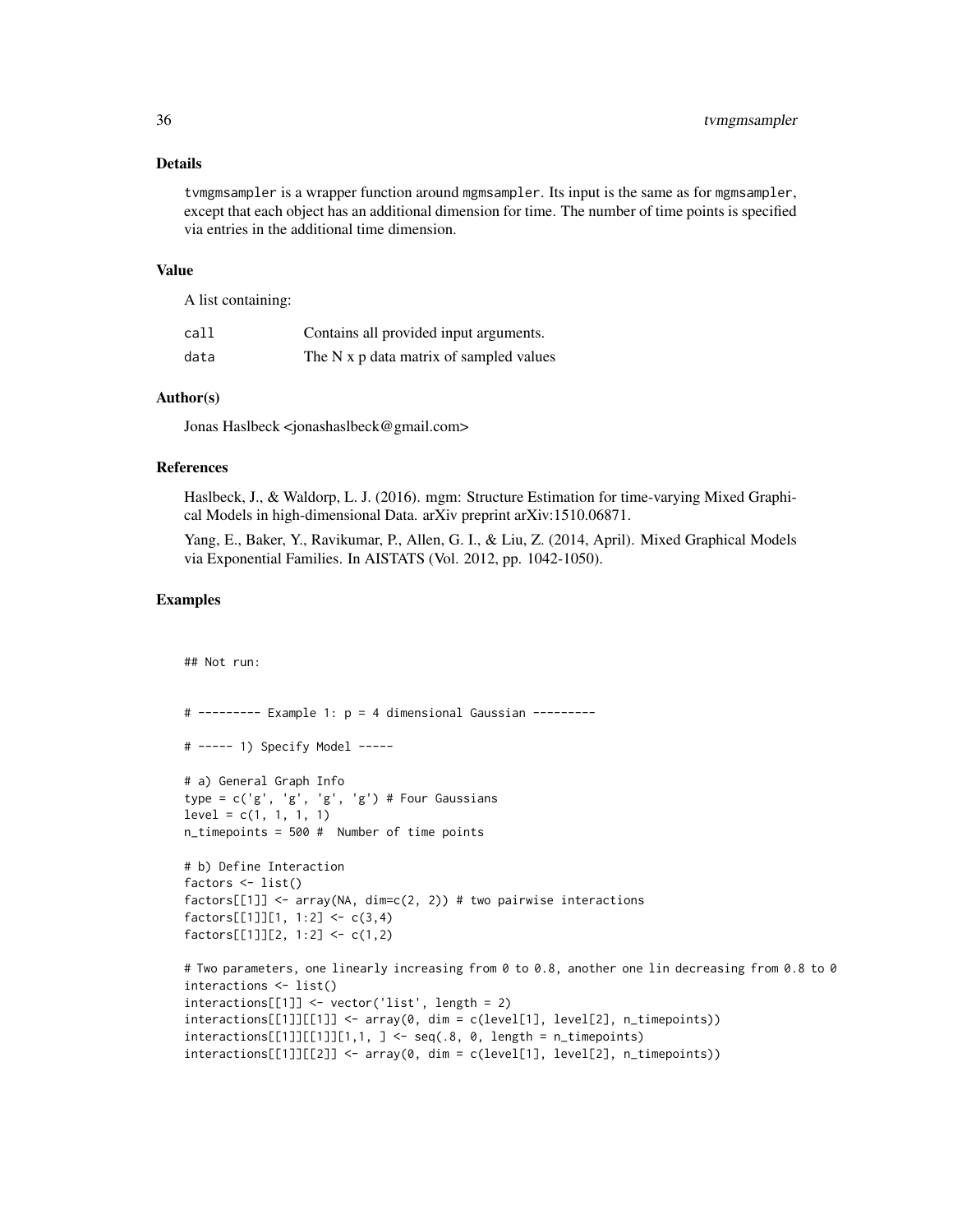#### tvmgmsampler 37

```
interactions[[1]][[2]][1,1, ] \leftarrow seq(0, .8, length = n_timepoints)# c) Define Thresholds
thresholds <- vector('list', length = 4)
thresholds \leq lapply(thresholds, function(x) matrix(0, ncol = level[1], nrow = n_timepoints))
# d) Define Standard deviations
sds <- matrix(1, ncol = length(type), nrow = n_timepoints) # constant across variables and time
# ----- 2) Sample cases -----
set.seed(1)
dlist <- tvmgmsampler(factors = factors,
                      interactions = interactions,
                      thresholds = thresholds,
                      sds = sds,
                      type = type,
                      level = level,
                      nIter = 75,
                      pbar = TRUE)
# ----- 3) Recover model from sampled cases -----
set.seed(1)
tvmgm_obj <- tvmgm(data = dlist$data,
                   type = type,
                   level = level,
                   estpoints = seq(1, n_timepoints, length = 15),
                   bandwidth = .2,
                   d = 2,
                   lambdaSel = 'CV',
                   ruleReg = 'AND')
# How well did we recover those two time-varying parameters?
plot(tvmgm_obj$pairwise$wadj[3,4,], type='l', ylim=c(0,.8))
lines(tvmgm_obj$pairwise$wadj[1,2,], type='l', col='red')
# Looks quite good
# --------- Example 2: p = 5 binary; one 3-way interaction ---------
# ----- 1) Specify Model -----
# a) General Graph Info
p <- 5 # number of variables
type = rep('c', p) # all categorical
level = rep(2, p) # all binaryn_timepoints <- 1000
# b) Define Interaction
```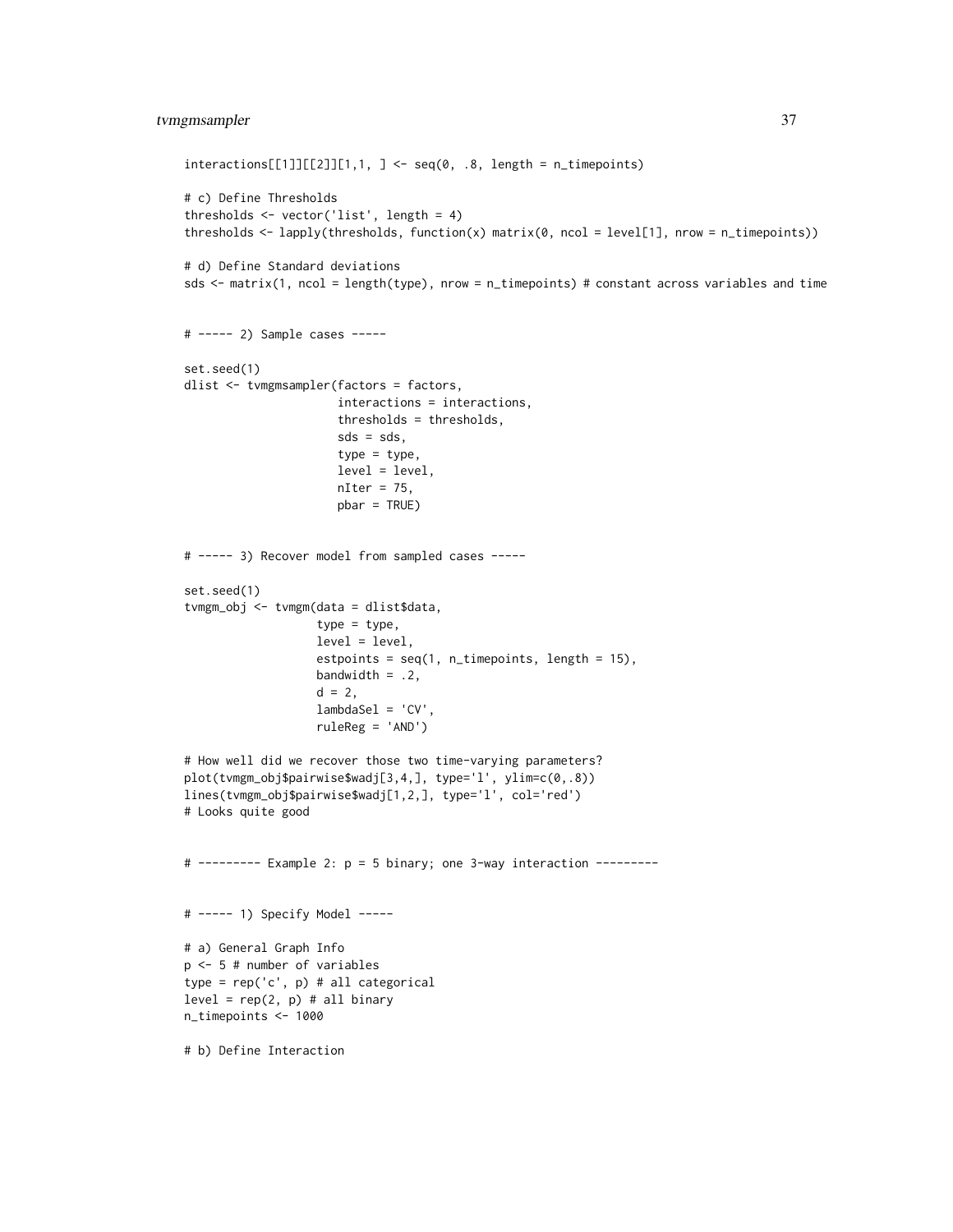```
factors <- list()
factors[[1]] <- NULL # no pairwise interactions
factors[[2]] <- array(NA, dim = c(1,3)) # one 3-way interaction
factors[[2]][1, 1:3] < -c(1, 2, 3)interactions <- list()
interactions[[1]] <- NULL # no pairwise interactions
interactions[[2]] <- vector('list', length = 1) # one 3-way interaction
# 3-way interaction no1
interactions[[2]][[1]] <- array(0, dim = c(level[1], level[2], level[3], n_timepoints))
theta <-2interactions[[2]][[1]][1, 1, 1, ] < -seq(0, 2, length = n_timepoints) # fill in nonzero entries# c) Define Thresholds
thresholds <- list()
for(i in 1:p) thresholds[[i]] <- matrix(0, nrow = n_timepoints, ncol = level[i])
# ----- 2) Sample cases -----
set.seed(1)
dlist <- tvmgmsampler(factors = factors,
                    interactions = interactions,
                    thresholds = thresholds,
                    type = type,
                    level = level,
                    nIter = 150,
                    pbar = TRUE)
# ----- 3) Check Marginals -----
dat <- dlist$data[1:round(n_timepoints/2),]
table(data[, 1], dat[, 2], dat[, 3])dat <- dlist$data[round(n_timepoints/2):n_timepoints,]
table(data[, 1], dat[, 2], dat[, 3])# Observation: much stronger effect in second hald of the time-series,
# which is what we expect
# ----- 4) Recover model from sampled cases -----
set.seed(1)
tvmgm_obj <- tvmgm(data = dlist$data,
                   type = type,
                   level = level,
                   estpoints = seq(1, n_timepoints, length = 15),
                   bandwidth = .2,
                   d = 2,lambdaSel = 'CV',
                   ruleReg = 'AND')
```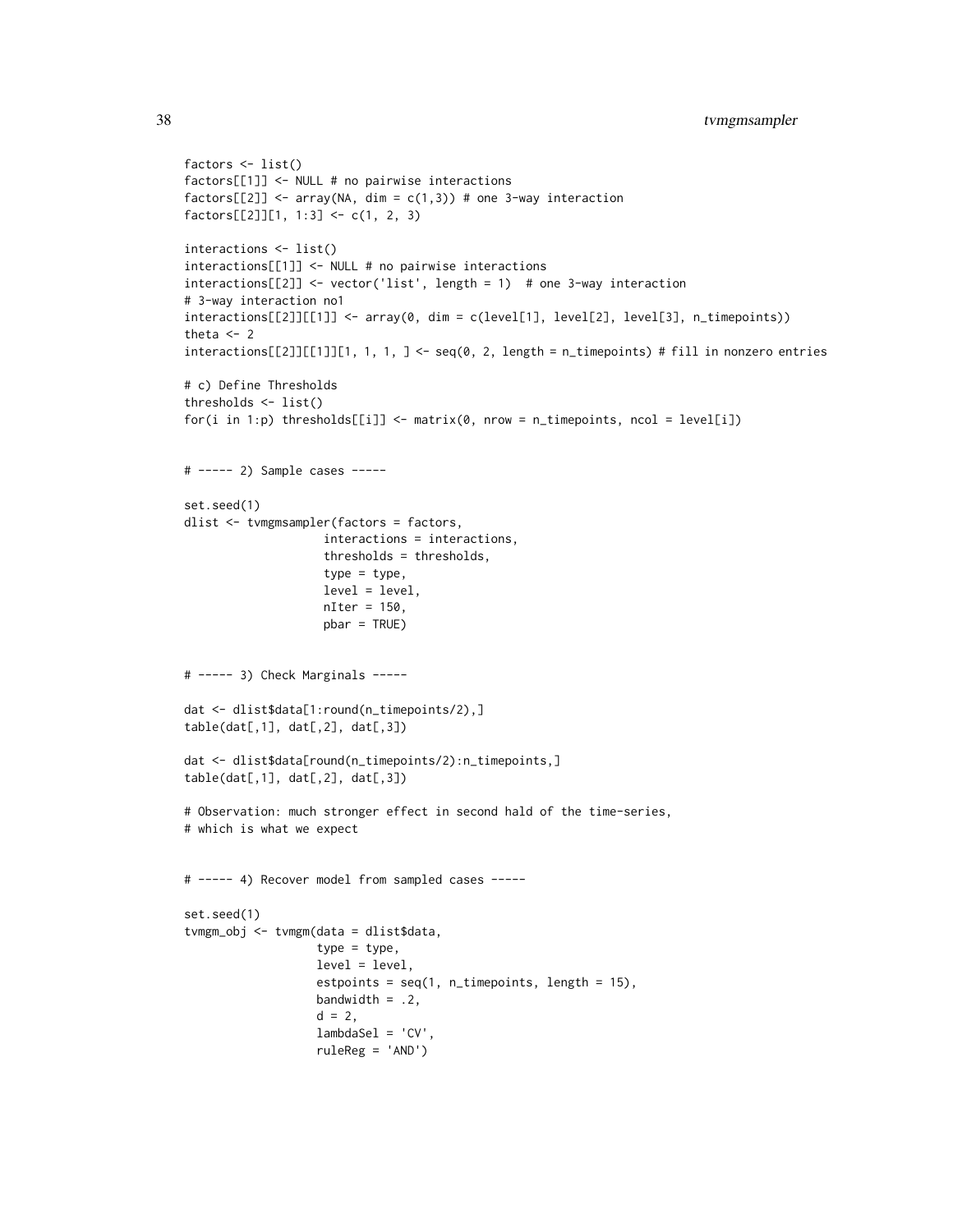#### <span id="page-38-0"></span>tvmvar 39

```
tvmgm_obj$rawfactor$indicator
# Seems very difficult to recover this time-varying 3-way binary interaction
# See also the corresponding stationary problems in the examples of ?mgmsampler
```
## End(Not run)

tvmvar *Estimating time-varying Mixed Vector Autoregressive Model (mVAR)*

#### Description

Estimates time-varying Mixed Vector Autoregressive Model (mVAR) via elastic-net regularized kernel smoothed Generalized Linear Models

#### Usage

tvmvar(data, type, level, timepoints, estpoints, bandwidth, ...)

#### Arguments

| data       | A n x p data matrix.                                                                                                                                                                                                                                                                                                                               |
|------------|----------------------------------------------------------------------------------------------------------------------------------------------------------------------------------------------------------------------------------------------------------------------------------------------------------------------------------------------------|
| type       | p vector indicating the type of variable for each column in data. 'g' for Gaus-<br>sian, 'p' for Poisson, 'c' for categorical.                                                                                                                                                                                                                     |
| level      | p vector indicating the number of categories of each variable. For continuous<br>variables set to 1.                                                                                                                                                                                                                                               |
| timepoints | A strictly increasing numeric vector of length nrow (data) indicating time points<br>for the measurements in data. If timepoints is not specified, it is assumed<br>that the time points are equally spaced. For details, see Haslbeck and Waldorp<br>(2016).                                                                                      |
| estpoints  | Vector indicating estimation points on interval [0, n-max(lags)]. Lags are passed<br>to via the  arguments. See ?mvar for how to specify lags. n-max(lags) is the<br>number of rows in the design matrix in a VAR model: the first max(lags) rows<br>of the data matrix have to be omitted, otherwise we have no data to predict the<br>first row. |
| bandwidth  | We use a gaussian density on the unit time-interval $[0,1]$ to determine the weights<br>for each observation at each estimated time point. The bandwidth specifies the<br>standard deviation the Gaussian density. To get some intuition, which band-<br>width results in the combination of how many data close in time one can plot              |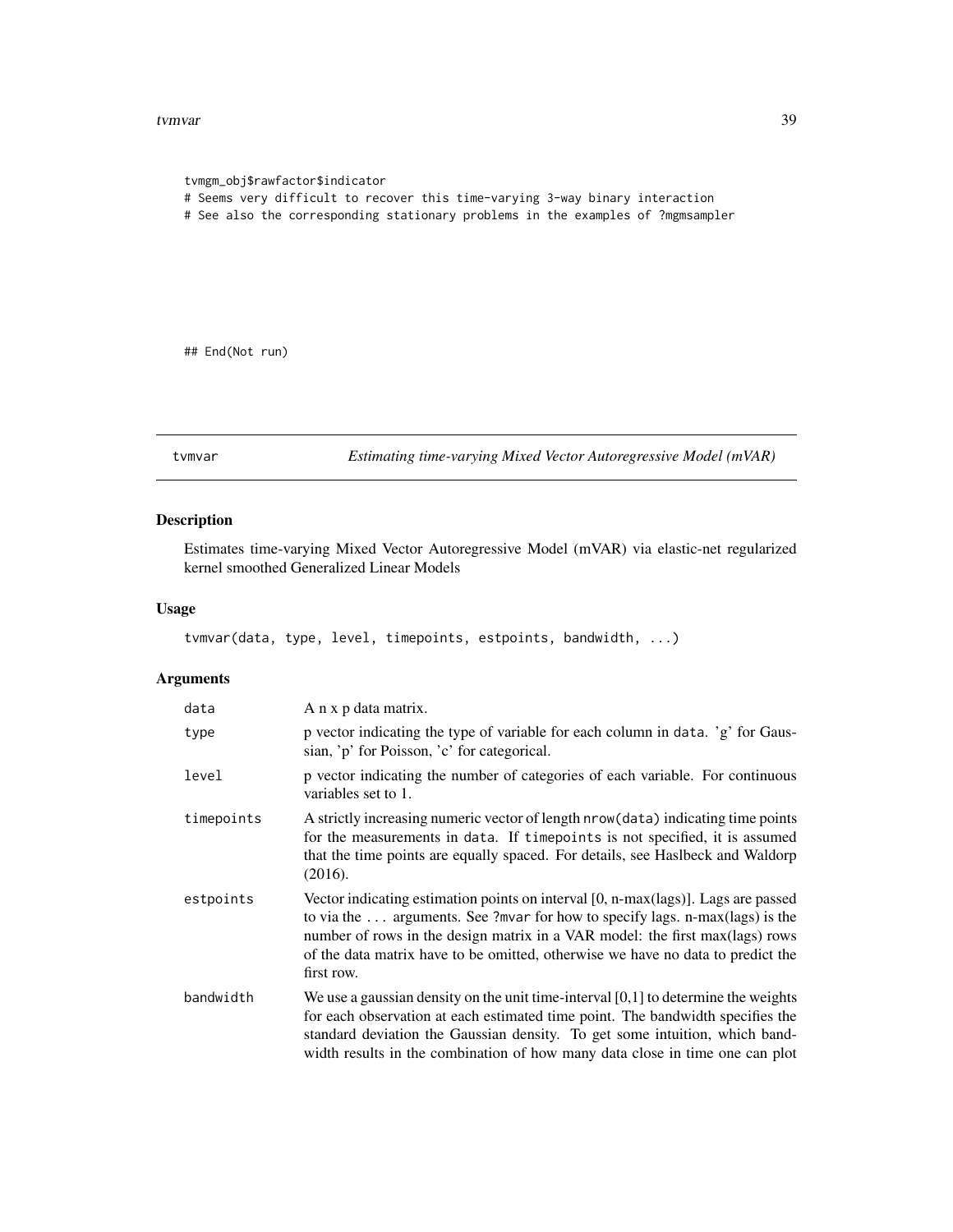Gaussians on [0,1] for different bandwidths. The bandwidth can also be selected in a data driven way using the function (see bwSelect).

... Arguments passed to mvar, specifying how each single model should be estimated. See ?mvar.

#### Details

Estimates a sequence of mVAR models at the time points specified at the locations specified via estpoints. tvmvar() is a wrapper around mvar() and estimates a series of MGM with different weightings which are defined by the estimation locations in estpoints and the banwdith parameter specified in bandwidth. For details see Haslbeck and Waldorp (2016)

#### Value

A list with the following entries:

| call       | Contains all provided input arguments. If saveData = TRUE, it also contains<br>the data.                                                                                                                                                                                                                                                                                                                                                                                                                                                                                                                                                                                  |
|------------|---------------------------------------------------------------------------------------------------------------------------------------------------------------------------------------------------------------------------------------------------------------------------------------------------------------------------------------------------------------------------------------------------------------------------------------------------------------------------------------------------------------------------------------------------------------------------------------------------------------------------------------------------------------------------|
| wadj       | A $p \times p \times n$ lags $x \times N$ array, where $n$ lags is the number of specified lags in lags<br>(see ?mvar) and N is the number of estimation points specified in estpoints.<br>For instance, wadj[1, 2, 1, 10] is the cross-lagged predicting variable 1 at time<br>point t by variable 2 at time point t - z, where z is specified by the first lag<br>specified in lags (see ?mvar), in the model estimated at estimation point 10.                                                                                                                                                                                                                         |
| signs      | Has the same structure as wadj and specifies the signs corresponding to the<br>parameters in wadj, if defined. 1/-1 indicate positive and negative relationships,<br>respectively. 0 indicates that no sign is defined, which is the case for interactions<br>that involve a categorical variable where an interaction can have more than one<br>parameter. If binary Sign = TRUE, a sign is calculated for interactions between<br>binary variables and binary and continuous variables, where the interaction is<br>still defined by one parameter and hence a sign can be specified. NA indicates<br>that the corresponding parameter in wadj is zero. See also ?mvar. |
| intercepts | A list with S entries, where S is the number of estimated time points. Each entry<br>of that list contains a list p entries with the intercept/thresholds for each node in<br>the network. In case a given node is categorical with m categories, there are m<br>thresholds for this variable.                                                                                                                                                                                                                                                                                                                                                                            |
| tymodels   | Contains the mVAR model estimated by mvar () at each time point specified via<br>estpoints. See ? mvar for a detailed description of this output.                                                                                                                                                                                                                                                                                                                                                                                                                                                                                                                         |

#### Author(s)

Jonas Haslbeck <jonashaslbeck@gmail.com>

#### References

Haslbeck, J., & Waldorp, L. J. (2016). mgm: Structure Estimation for time-varying Mixed Graphical Models in high-dimensional Data. arXiv preprint arXiv:1510.06871.

Haslbeck, J., & Waldorp, L. J. (2015). Structure estimation for mixed graphical models in highdimensional data. arXiv preprint arXiv:1510.05677.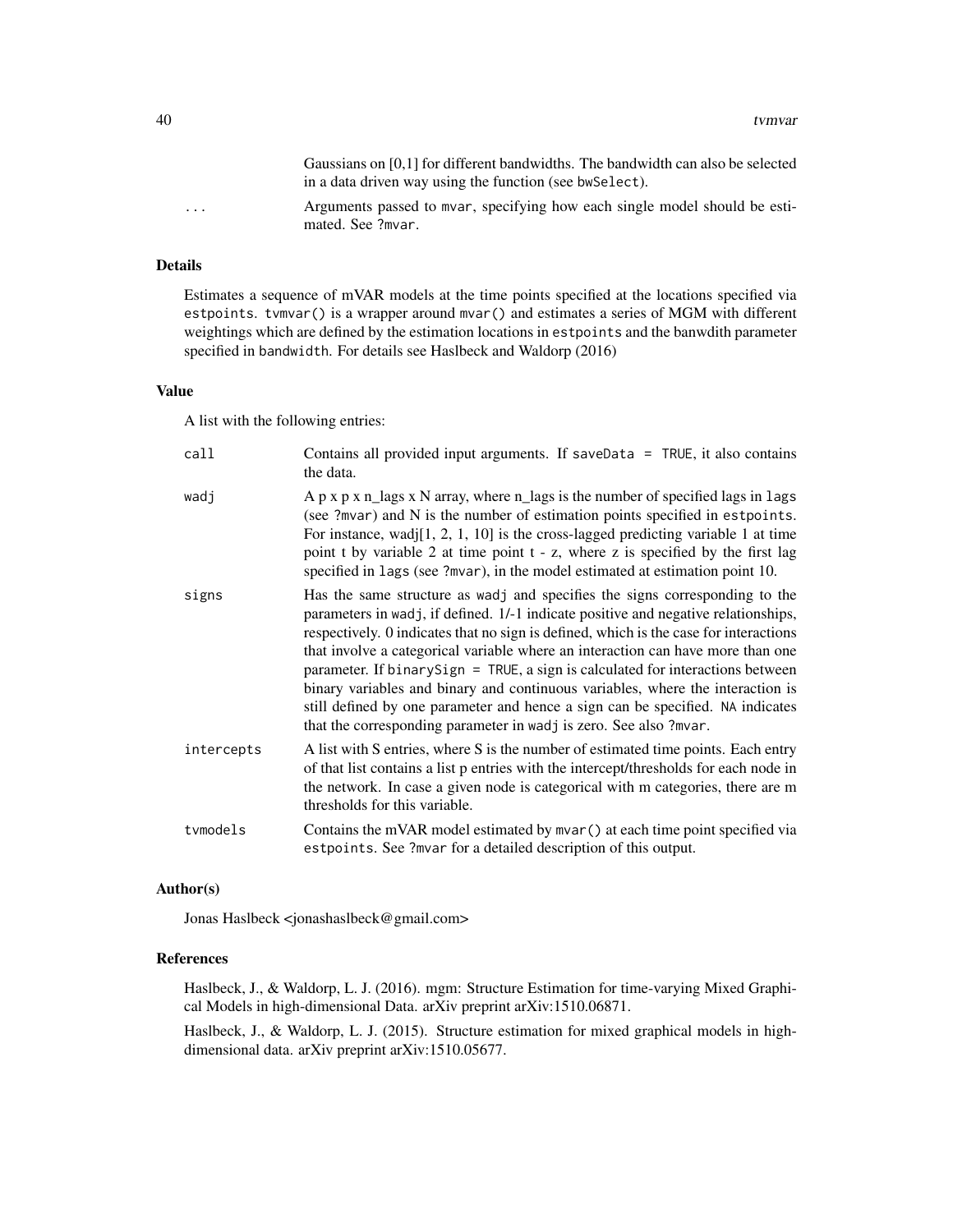#### tvmvar 41

#### Examples

```
## Not run:
## We set up the same model as in the example of mvar(), but
## specify one time-varying parameter, and try to recover it with
## tvmvar()
# a) Specify time-varying VAR model
p <- 6 # Six variables
type <- c('c', 'c', 'c', 'c', 'g', 'g') # 4 categorical, 2 gaussians
level \leq c(2, 2, 4, 4, 1, 1) # 2 categoricals with 2 categories, 2 with 5
max_level <- max(level)
n_timepoints <- 4000
lags \leq c(1, 3, 9) # include lagged effects of order 1, 3, 9
n_lags <- length(lags)
# Specify thresholds
thresholds[[1]] <- matrix(0, ncol=level[1], nrow=n_timepoints)
thresholds[[2]] <- matrix(0, ncol=level[2], nrow=n_timepoints)
thresholds[[3]] <- matrix(0, ncol=level[3], nrow=n_timepoints)
thresholds[[4]] <- matrix(0, ncol=level[4], nrow=n_timepoints)
thresholds[[5]] <- matrix(0, ncol=level[5], nrow=n_timepoints)
thresholds[[6]] <- matrix(0, ncol=level[6], nrow=n_timepoints)
# Specify standard deviations for the Gaussians
sds <- matrix(NA, ncol=p, nrow=n_timepoints)
sds[, 5:6] < -1# Create coefficient array
coefarray <- array(0, dim=c(p, p, max_level, max_level, n_lags, n_timepoints))
# a.1) interaction between continuous 5<-6, lag=3
coefarray[5, 6, 1, 1, 2, \exists <- seq(0, .4, length = n_timepoints) # only time-varying parameter
# a.2) interaction between 1<-3, lag=1
m1 <- matrix(0, nrow=level[2], ncol=level[4])
m1[1,1:2] <- 1
m1[2,3:4] < -1coefarray[1, 3, 1:level[2], 1:level[4], 1, ] \leq -m1 # constant across time
# a.3) interaction between 1 <- 5, lag=9
coefarray[1, 5, 1:level[1], 1:level[5], 3, ] \leftarrow c(\emptyset, 1) # constant across time
# b) Sample
set.seed(1)
dlist <- tvmvarsampler(coefarray = coefarray,
                       lags = lags,thresholds = thresholds,
```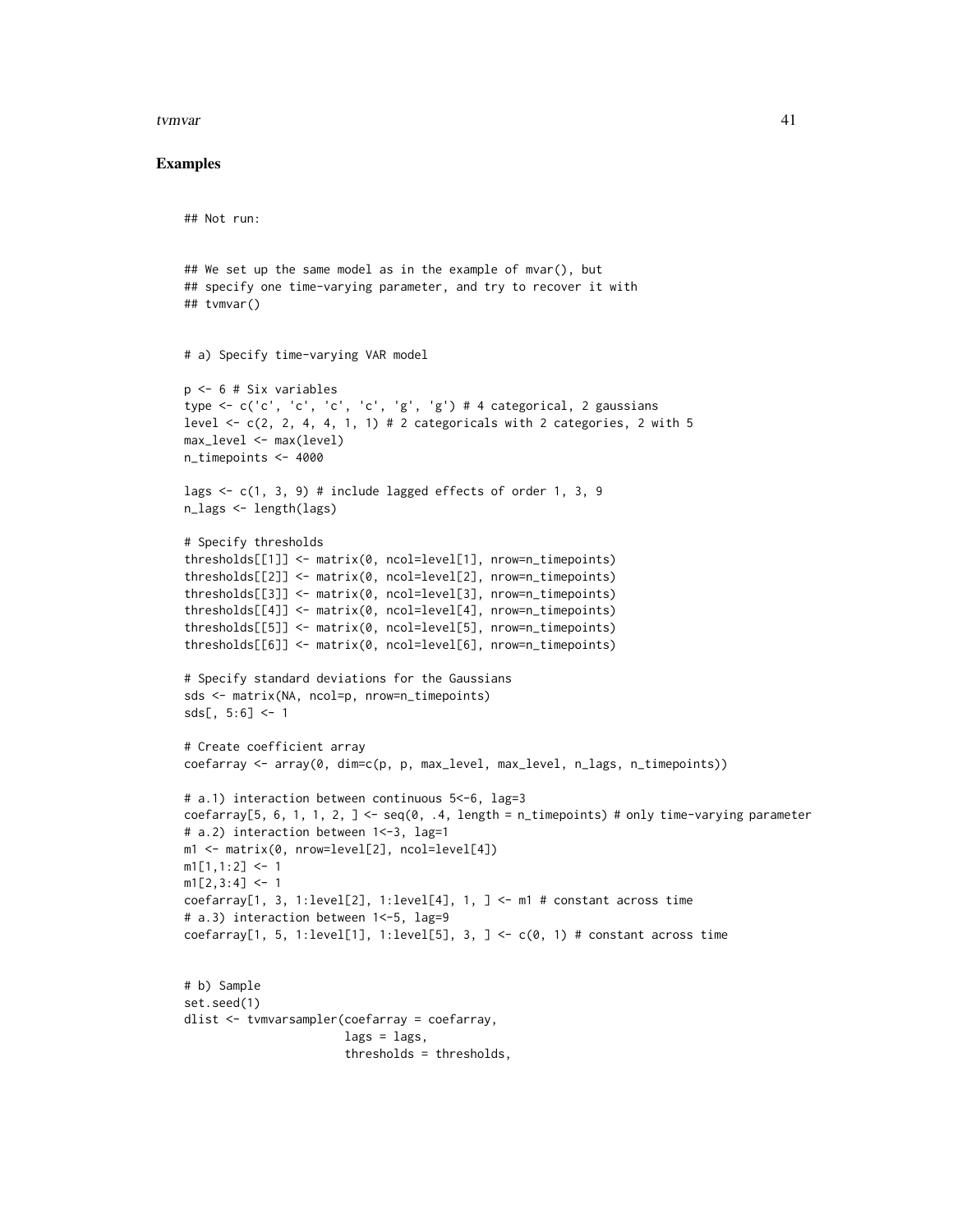```
sds = sds,
                       type = type,
                       level = level,
                       pbar = TRUE)
# c.1) Recover: stationary
set.seed(1)
mvar_obj <- mvar(data = dlist$data,
                 type = type,
                 level = level,
                 lambdaSel = 'CV',
                 lags = c(1, 3, 9),signInfo = FALSE)
# Did we recover the true parameters?
mvar_obj$wadj[5, 6, 2] # cross-lagged effect of 6 on 2 over lag lags[2]
mvar_obj$wadj[1, 3, 1] # cross-lagged effect of 3 on 1 over lag lags[1]
mvar_obj$wadj[1, 5, 3] # cross-lagged effect of 1 on 5 over lag lags[3]
# c.2) Recover: time-varying
set.seed(1)
mvar_obj <- tvmvar(data = dlist$data,
                   type = type,
                   level = level,
                   estpoints = seq(0, n_timepoints-9, length=10),
                   bandwidth = .15,
                   lambdaSel = 'CV',
                   lags = c(1, 3, 9),signInfo = FALSE)
# Did we recover the true parameters?
mvar_obj$wadj[5, 6, 2, ] # true increase nicely recovered
mvar_obj$wadj[1, 3, 1, ] # yes
mvar_obj$wadj[1, 5, 3, ] # yes
# Plotting parameter estimates over time
plot(mvar_obj$wadj[5, 6, 2, ],
     type='l', ylim=c(-.2,.7),
     lwd=2, ylab='Parameter value', xlab='Estimation points')
lines(mvar_obj$wadj[1, 3, 1, ], col='red', lwd=2)
lines(mvar_obj$wadj[1, 5, 3, ], col='blue', lwd=2)
legend('bottomright', c('5 <-- 6', '1 <-- 3', '1 <-- 5'),
       lwd = c(2,2,2), col = c('black', 'red', 'blue'))# d) Predict values / compute nodewise error
mvar_pred_w <- predict.mgm(object=mvar_obj,
                         data=dlist$data,
                         tvMethod = 'weighted')
```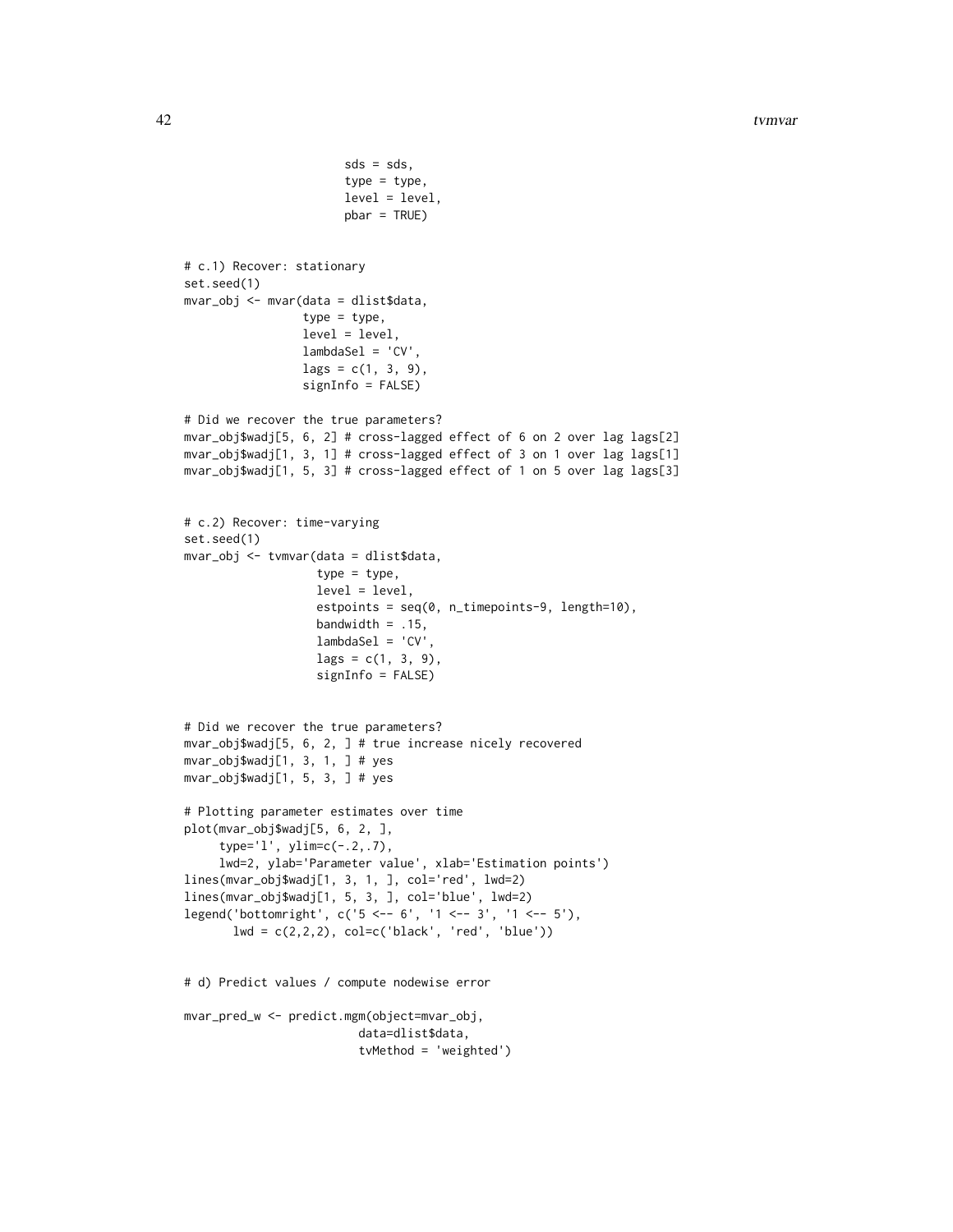#### <span id="page-42-0"></span>tvmvarsampler 43

```
mvar_pred_cM <- predict.mgm(object=mvar_obj,
                         data=dlist$data,
                         tvMethod = 'closestModel')
mvar_pred_w$errors
mvar_pred_cM$errors
# For more examples see https://github.com/jmbh/mgmDocumentation
```
## End(Not run)

tvmvarsampler *Sampling from a time-varying mixed VAR model*

#### Description

Function to sample from a time-varying mixed VAR (mVAR) model

#### Usage

tvmvarsampler(coefarray, lags, thresholds, sds, type, level, pbar)

#### Arguments

| coefarray  | A p x p x max(level) x max(level) x n_lags x N array, where p are the number of<br>variables, level is the input argument level and n_lags is the number of speci-<br>fied lags in lags, so $n$ lags = length $(n$ lags), and N is the number of time points<br>in the time series. The first four dimensions specify the parameters involved in<br>the cross-lagged effects of the lag specified in the 5th dimension. I.e. coefar-<br>ray $[5, 6, 1, 1, 3, 100]$ indicates the cross-lagged effect of variable 6 on variable<br>5 (if both are continuous), for the third lag specified in lags at time point 100. If<br>variable 1 and 3 are categorical with $m = 2$ and $= 4$ categories, respectively, then<br>coefarray [1, 3, 1:2, 1:4, 1, 250] indicates the $m$ <sup>*</sup> s=8 parameters specifying this<br>interaction for the first lag specified in lags at time point 250. See the examples<br>below for an illustration. |  |
|------------|--------------------------------------------------------------------------------------------------------------------------------------------------------------------------------------------------------------------------------------------------------------------------------------------------------------------------------------------------------------------------------------------------------------------------------------------------------------------------------------------------------------------------------------------------------------------------------------------------------------------------------------------------------------------------------------------------------------------------------------------------------------------------------------------------------------------------------------------------------------------------------------------------------------------------------------------|--|
| lags       | A vector indicating the lags in the mVAR model. E.g. lags = $c(1, 4, 9)$<br>specifies lags of order 1, 3, 9. The number of specified lags has to match the 5th<br>dimension in coefarray.                                                                                                                                                                                                                                                                                                                                                                                                                                                                                                                                                                                                                                                                                                                                                  |  |
| thresholds | A list with p entries, each consisting of a matrix indicating a threshold for each<br>category of the given variable (column) and time point (row). For continuous<br>variable, the matrix has 1 column.                                                                                                                                                                                                                                                                                                                                                                                                                                                                                                                                                                                                                                                                                                                                   |  |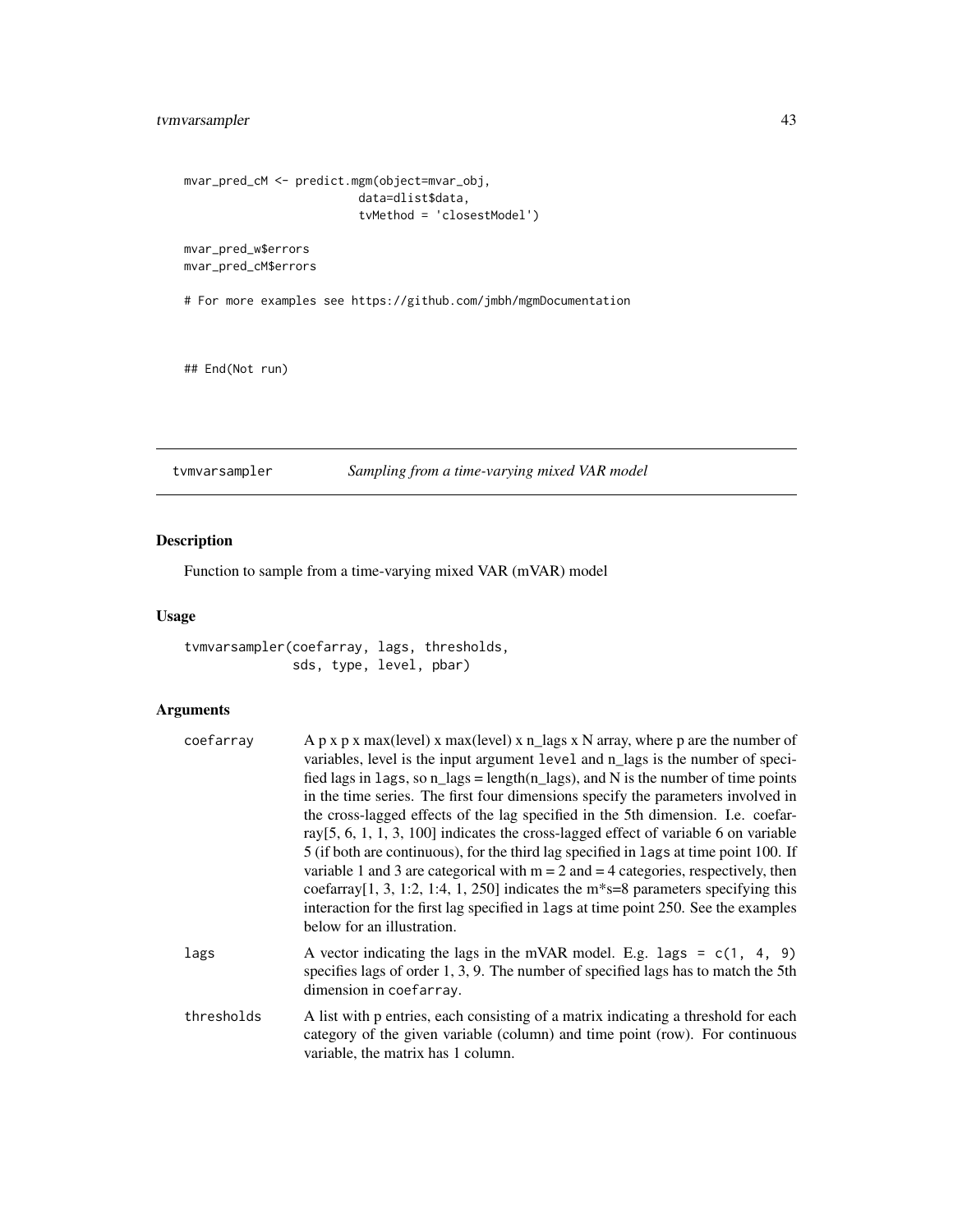| sds   | A N x p matrix specifying the standard deviation of Gaussian variables (columns)<br>at each time point (rows)If non-Gaussian variables are included in the mVAR<br>model, the corresponding columns are ignored. |
|-------|------------------------------------------------------------------------------------------------------------------------------------------------------------------------------------------------------------------|
| type  | p vector indicating the type of variable for each column in data. 'g' for Gaus-<br>sian, 'p' for Poisson, 'c' for categorical.                                                                                   |
| level | p vector indicating the number of categories of each variable. For continuous<br>variables set to 1.                                                                                                             |
| pbar  | If $pbar = TRUE$ , a progress bar is shown.                                                                                                                                                                      |

#### Details

We sample from the mVAR model by separately sampling from its corresponding p conditional distributions.

#### Value

A list with two entries:

| call | The function call             |
|------|-------------------------------|
| data | The sampled n x p data matrix |

#### Author(s)

Jonas Haslbeck <jonashaslbeck@gmail.com>

#### References

Haslbeck, J., & Waldorp, L. J. (2016). mgm: Structure Estimation for time-varying Mixed Graphical Models in high-dimensional Data. arXiv preprint arXiv:1510.06871.

#### Examples

```
## Not run:
```
# a) Set up time-varying mvar model

```
p <- 6 # Six variables
type <- c('c', 'c', 'c', 'c', 'g', 'g') # 4 categorical, 2 gaussians
level \leq c(2, 2, 4, 4, 1, 1) # 2 categoricals with 2 categories, 2 with 5
max_level <- max(level)
```

```
lags <- c(1, 3, 9) # include lagged effects of order 1, 3, 9
n_lags <- length(lags)
```
 $N < -5000$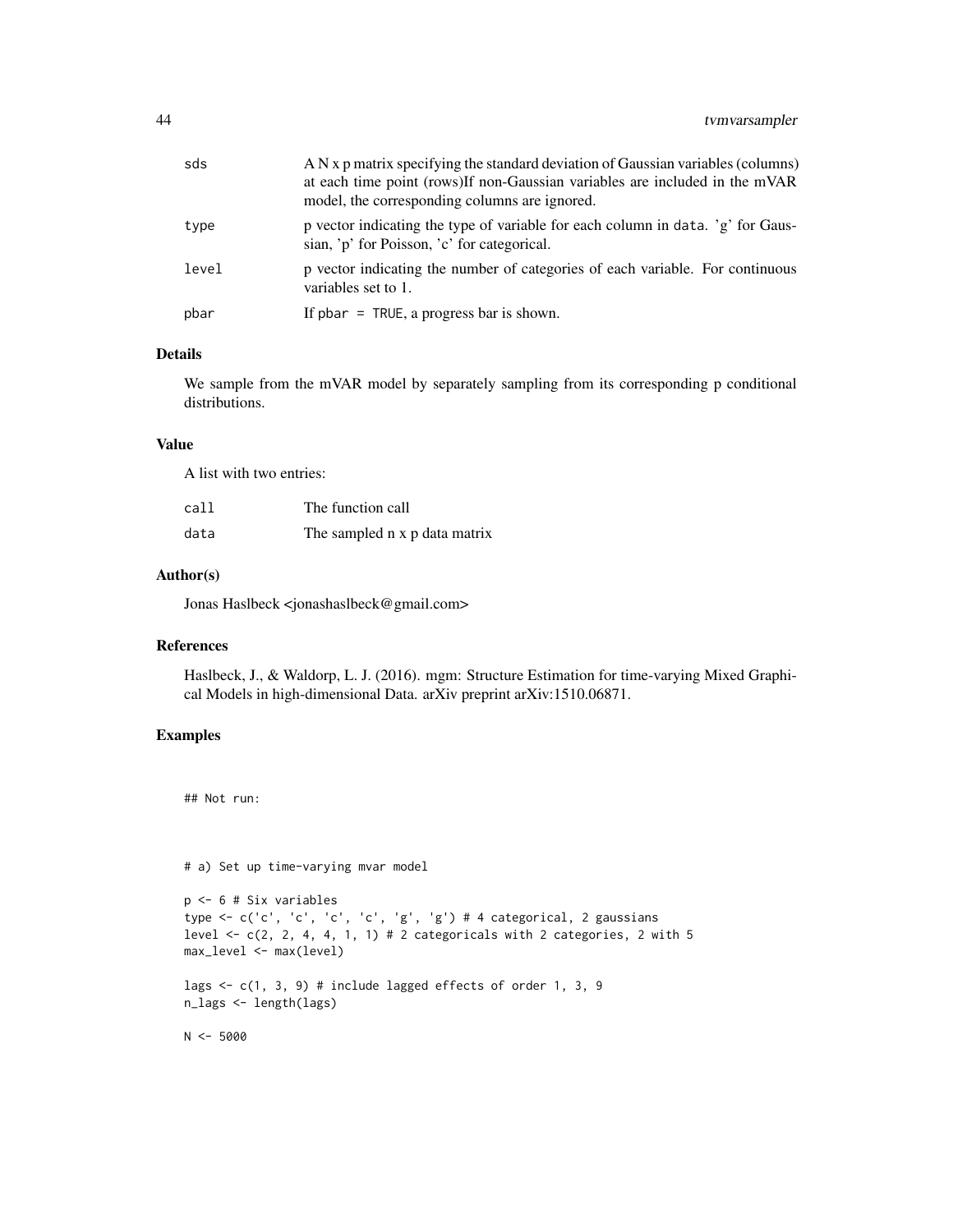#### tvmvarsampler 45

```
# Specify thresholds
thresholds[[1]] <- matrix(0, ncol=2, nrow=N)
thresholds[[2]] <- matrix(0, ncol=2, nrow=N)
thresholds[[3]] <- matrix(0, ncol=4, nrow=N)
thresholds[[4]] <- matrix(0, ncol=4, nrow=N)
thresholds[[5]] <- matrix(0, ncol=1, nrow=N)
thresholds[[6]] <- matrix(0, ncol=1, nrow=N)
# Specify standard deviations for the Gaussians
sds <- matrix(NA, ncol=6, nrow=N)
sds[,5:6] <- 1
# Create coefficient array
coefarray <- array(0, dim=c(p, p, max_level, max_level, n_lags, N))
# a.1) interaction between continuous 5<-6, lag=3
coefarray[5, 6, 1, 1, 2, ] <- c(rep(.5, N/2), rep(0, N/2))
# a.2) interaction between 1<-3, lag=1
m1 <- matrix(0, nrow=level[2], ncol=level[4])
m1[1, 1:2] <- 1
m1[2, 3:4] < -1coefarray[1, 3, 1:level[2], 1:level[4], 1, ] <- m1
# a.3) interaction between 1<-5, lag=9
coefarray[1, 5, 1:level[1], 1:level[5], 3, ] <- c(0, 1)
dim(coefarray)
# b) Sample
set.seed(1)
dlist <- tvmvarsampler(coefarray = coefarray,
                     lags = lags,thresholds = thresholds,
                     sds = sds,
                     type = type,
                     level = level,
                     pbar = TRUE)
# c) Recover: time-varying mVAR model
set.seed(1)
tvmvar_obj <- tvmvar(data = dlist$data,
                 type = type,level = level,
                 lambdaSel = 'CV',
                 lags = c(1, 3, 9),estpoints = seq(0, N-9, length=10),
                 bandwidth = .05)
tvmvar_obj$wadj[5, 6, 2, ] # parameter goes down, as specified
tvmvar_obj$wadj[1, 3, 1, ]
tvmvar_obj$wadj[1, 5, 3, ]
```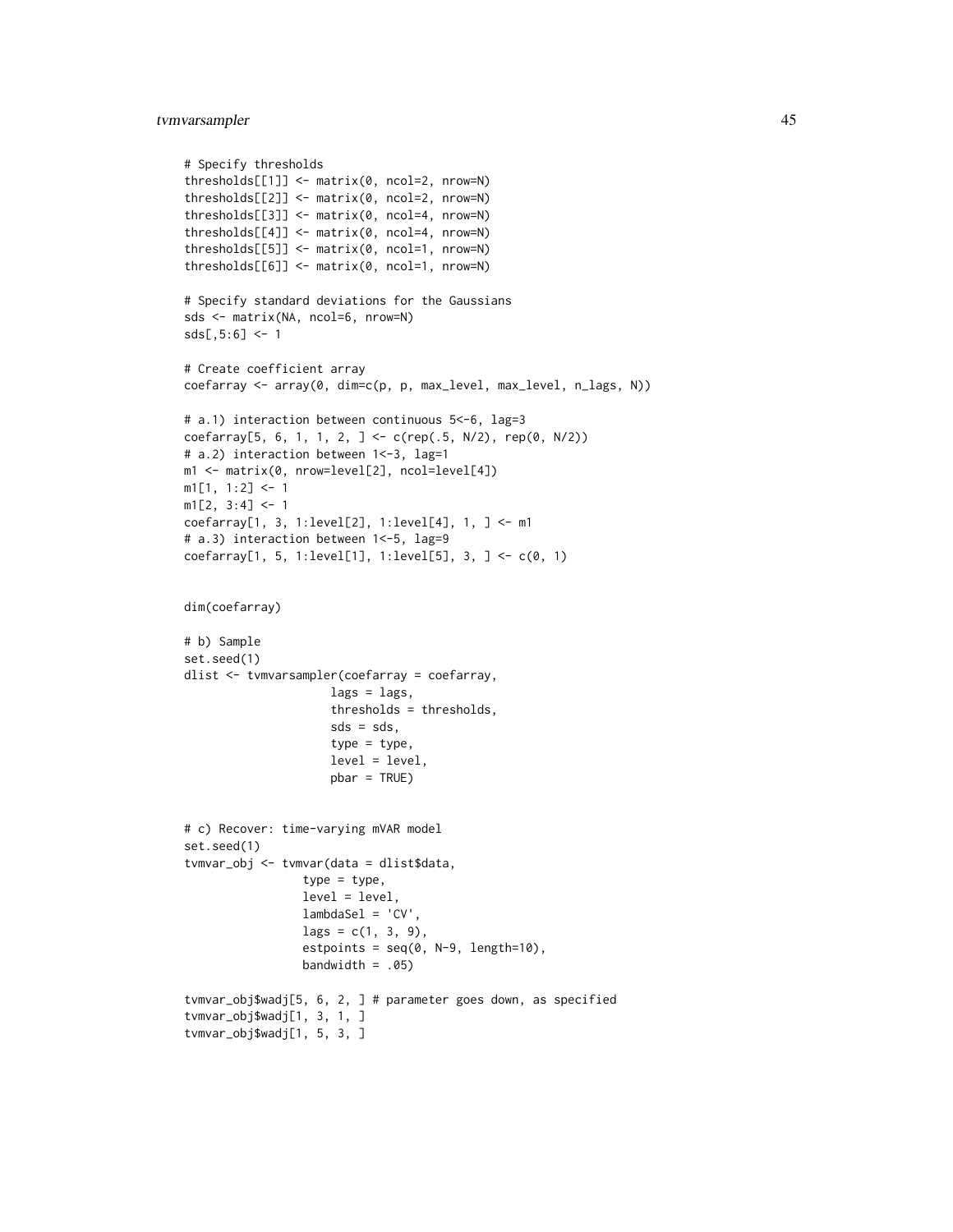#### 46 tvmvarsampler

## End(Not run)